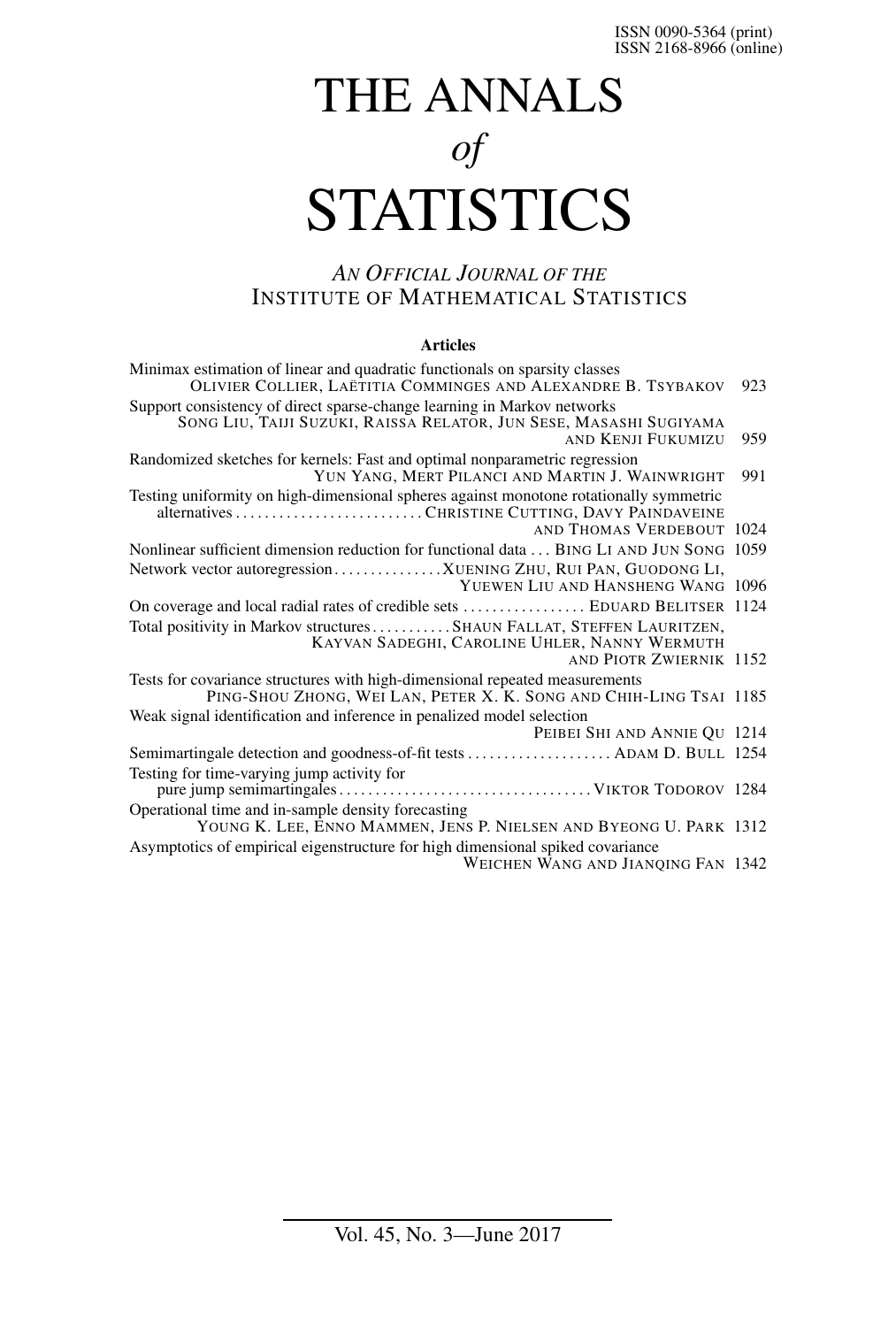# <span id="page-1-0"></span>**MINIMAX ESTIMATION OF LINEAR AND QUADRATIC FUNCTIONALS ON SPARSITY CLASSES**

# BY OLIVIER COLLIER∗, LAËTITIA COMMINGES† AND ALEXANDRE B. TSYBAKOV<sup>‡, 1</sup>

# *Modal'X, Université Paris-Ouest,*<sup>∗</sup> *Université Paris Dauphine*† *and CREST-ENSAE*‡

For the Gaussian sequence model, we obtain nonasymptotic minimax rates of estimation of the linear, quadratic and the  $\ell_2$ -norm functionals on classes of sparse vectors and construct optimal estimators that attain these rates. The main object of interest is the class  $B_0(s)$  of *s*-sparse vectors  $\theta = (\theta_1, \dots, \theta_d)$ , for which we also provide completely adaptive estimators (independent of *s* and of the noise variance  $\sigma$ ) having logarithmically slower rates than the minimax ones. Furthermore, we obtain the minimax rates on the  $\ell_q$ -balls  $B_q(r) = \{ \theta \in \mathbb{R}^d : \|\theta\|_q \le r \}$  where  $0 < q \le 2$ , and  $\|\theta\|_q = (\sum_{i=1}^d |\theta_i|^q)^{1/q}$ . This analysis shows that there are, in general, three zones in the rates of convergence that we call the sparse zone, the dense zone and the degenerate zone, while a fourth zone appears for estimation of the quadratic functional. We show that, as opposed to estimation of  $\theta$ , the correct logarithmic terms in the optimal rates for the sparse zone scale as  $\log(d/s^2)$ and not as  $log(d/s)$ . For the class  $B_0(s)$ , the rates of estimation of the linand not as  $log(a/s)$ . For the class  $B_0(s)$ , the rates of estimation of the lin-<br>ear functional and of the  $\ell_2$ -norm have a simple elbow at  $s = \sqrt{d}$  (boundary between the sparse and the dense zones) and exhibit similar performances, whereas the estimation of the quadratic functional  $Q(\theta)$  reveals more complex effects: the minimax risk on  $B<sub>0</sub>(s)$  is infinite and the sparseness assumption needs to be combined with a bound on the  $\ell_2$ -norm. Finally, we apply our results on estimation of the  $\ell_2$ -norm to the problem of testing against sparse alternatives. In particular, we obtain a nonasymptotic analog of the Ingster–Donoho–Jin theory revealing some effects that were not captured by the previous asymptotic analysis.

- [1] ABRAMOVICH, F. and GRINSHTEIN, V. (2010). MAP model selection in Gaussian regression. *Electron*. *J*. *Stat*. **4** 932–949. [MR2721039](http://www.ams.org/mathscinet-getitem?mr=2721039)
- [2] ALDOUS, D. J. (1985). Exchangeability and related topics. In *École D'été de Probabilités de Saint-Flour*, *XIII—*1983. *Lecture Notes in Math*. **1117** 1–198. Springer, Berlin. [MR0883646](http://www.ams.org/mathscinet-getitem?mr=0883646)
- [3] ARIAS-CASTRO, E., CANDÈS, E. J. and PLAN, Y. (2011). Global testing under sparse alternatives: ANOVA, multiple comparisons and the higher criticism. *Ann*. *Statist*. **39** 2533– 2556. [MR2906877](http://www.ams.org/mathscinet-getitem?mr=2906877)

*[MSC2010 subject classifications.](http://www.ams.org/mathscinet/msc/msc2010.html)* 62J05, 62G05.

*Key words and phrases.* Nonasymptotic minimax estimation, linear functional, quadratic functional, sparsity, unknown noise variance, thresholding.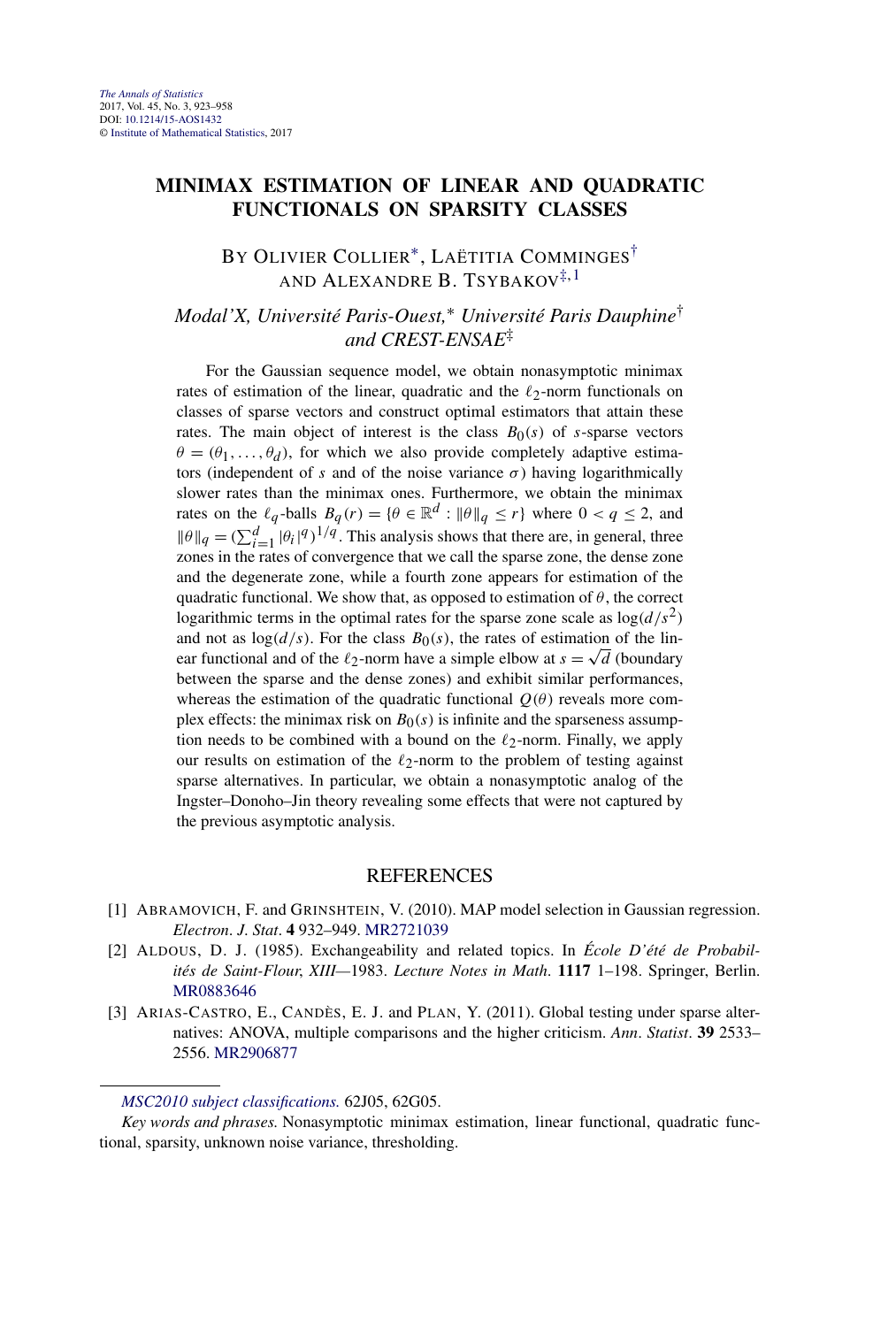- [4] BARAUD, Y. (2002). Non-asymptotic minimax rates of testing in signal detection. *Bernoulli* **8** 577–606. [MR1935648](http://www.ams.org/mathscinet-getitem?mr=1935648)
- [5] BIRGÉ, L. and MASSART, P. (2001). Gaussian model selection. *J*. *Eur*. *Math*. *Soc*. (*JEMS*) **3** 203–268. [MR1848946](http://www.ams.org/mathscinet-getitem?mr=1848946)
- [6] BIRNBAUM, Z. W. (1942). An inequality for Mill's ratio. *Ann*. *Math*. *Stat*. **13** 245–246. [MR0006640](http://www.ams.org/mathscinet-getitem?mr=0006640)
- [7] BUTUCEA, C. (2007). Goodness-of-fit testing and quadratic functional estimation from indirect observations. *Ann*. *Statist*. **35** 1907–1930. [MR2363957](http://www.ams.org/mathscinet-getitem?mr=2363957)
- [8] BUTUCEA, C. and COMTE, F. (2009). Adaptive estimation of linear functionals in the convolution model and applications. *Bernoulli* **15** 69–98. [MR2546799](http://www.ams.org/mathscinet-getitem?mr=2546799)
- [9] CAI, T. T. and LOW, M. G. (2004). Minimax estimation of linear functionals over nonconvex parameter spaces. *Ann*. *Statist*. **32** 552–576. [MR2060169](http://www.ams.org/mathscinet-getitem?mr=2060169)
- [10] CAI, T. T. and LOW, M. G. (2005). On adaptive estimation of linear functionals. *Ann*. *Statist*. **33** 2311–2343. [MR2211088](http://www.ams.org/mathscinet-getitem?mr=2211088)
- [11] CAI, T. T. and LOW, M. G. (2005). Nonquadratic estimators of a quadratic functional. *Ann*. *Statist*. **33** 2930–2956. [MR2253108](http://www.ams.org/mathscinet-getitem?mr=2253108)
- [12] DONOHO, D. and JIN, J. (2004). Higher criticism for detecting sparse heterogeneous mixtures. *Ann*. *Statist*. **32** 962–994. [MR2065195](http://www.ams.org/mathscinet-getitem?mr=2065195)
- [13] DONOHO, D. L. and JOHNSTONE, I. M. (1994). Minimax risk over  $\ell_p$ -balls for  $\ell_q$ -error. *Probab*. *Theory Related Fields* **99** 277–303.
- [14] DONOHO, D. L. and LIU, R. (1991). Geometrizing rates of convergence. III. *Ann*. *Statist*. **19** 668–701.
- [15] DONOHO, D. L. and NUSSBAUM, M. (1990). Minimax quadratic estimation of a quadratic functional. *J*. *Complexity* **6** 290–323.
- [16] EFROMOVICH, S. and LOW, M. L. (1996). On optimal adaptive estimation of a quadratic functional. *Ann*. *Statist*. **24** 1106–1125.
- [17] GOLDENSHLUGER, A. and PEREVERZEV, S. V. (2003). On adaptive inverse estimation of linear functionals. *Bernoulli* **9** 783–807.
- [18] GOLUBEV, G. K. (2004). The method of risk envelopes in the estimation of linear functionals. *Problemy Peredachi Informatsii* **40** 58–72.
- [19] GOLUBEV, Y. and LEVIT, B. (2004). An oracle approach to adaptive estimation of linear functionals in a Gaussian model. *Math*. *Methods Statist*. **13** 392–408 (2005). [MR2126747](http://www.ams.org/mathscinet-getitem?mr=2126747)
- [20] HOEFFDING, W. (1963). Probability inequalities for sums of bounded random variables. *J*. *Amer*. *Statist*. *Assoc*. **58** 13–30.
- [21] IBRAGIMOV, I. A. and HASMINSKII, R. Z. (1984). Nonparametric estimation of the value of a linear functional in Gaussian white noise. *Theory Probab*. *Appl*. **29** 19–32. [MR0739497](http://www.ams.org/mathscinet-getitem?mr=0739497)
- [22] INGSTER, YU. I. (1997). Some problems of hypothesis testing leading to infinitely divisible distributions. *Math*. *Methods Statist*. **6** 47–69. [MR1456646](http://www.ams.org/mathscinet-getitem?mr=1456646)
- [23] INGSTER, Y. I., POUET, C. and TSYBAKOV, A. B. (2009). Classification of sparse highdimensional vectors. *Philos*. *Trans*. *R*. *Soc*. *Lond*. *Ser*. *A Math*. *Phys*. *Eng*. *Sci*. **367** 4427– 4448. [MR2546395](http://www.ams.org/mathscinet-getitem?mr=2546395)
- [24] INGSTER, Y. I. and SUSLINA, I. A. (2003). *Nonparametric Goodness-of-Fit Testing Under Gaussian Models*. *Lecture Notes in Statist*. **169**. Springer, New York. [MR1991446](http://www.ams.org/mathscinet-getitem?mr=1991446)
- [25] INGSTER, Y. I., TSYBAKOV, A. B. and VERZELEN, N. (2010). Detection boundary in sparse regression. *Electron*. *J*. *Stat*. **4** 1476–1526. [MR2747131](http://www.ams.org/mathscinet-getitem?mr=2747131)
- [26] JOHNSTONE, I. (2001). Thresholding for weighted  $\chi^2$ . *Statist. Sinica* 11 691–704. [MR1863157](http://www.ams.org/mathscinet-getitem?mr=1863157)
- [27] JOHNSTONE, I. M. (2001). Chi-square oracle inequalities. *IMS Lecture Notes Monogr*. *Ser*. **36** 399–418. [MR1836572](http://www.ams.org/mathscinet-getitem?mr=1836572)
- [28] JOHNSTONE, I. M. (2013). *Gaussian Estimation: Sequence and Wavelet Models*. Book draft.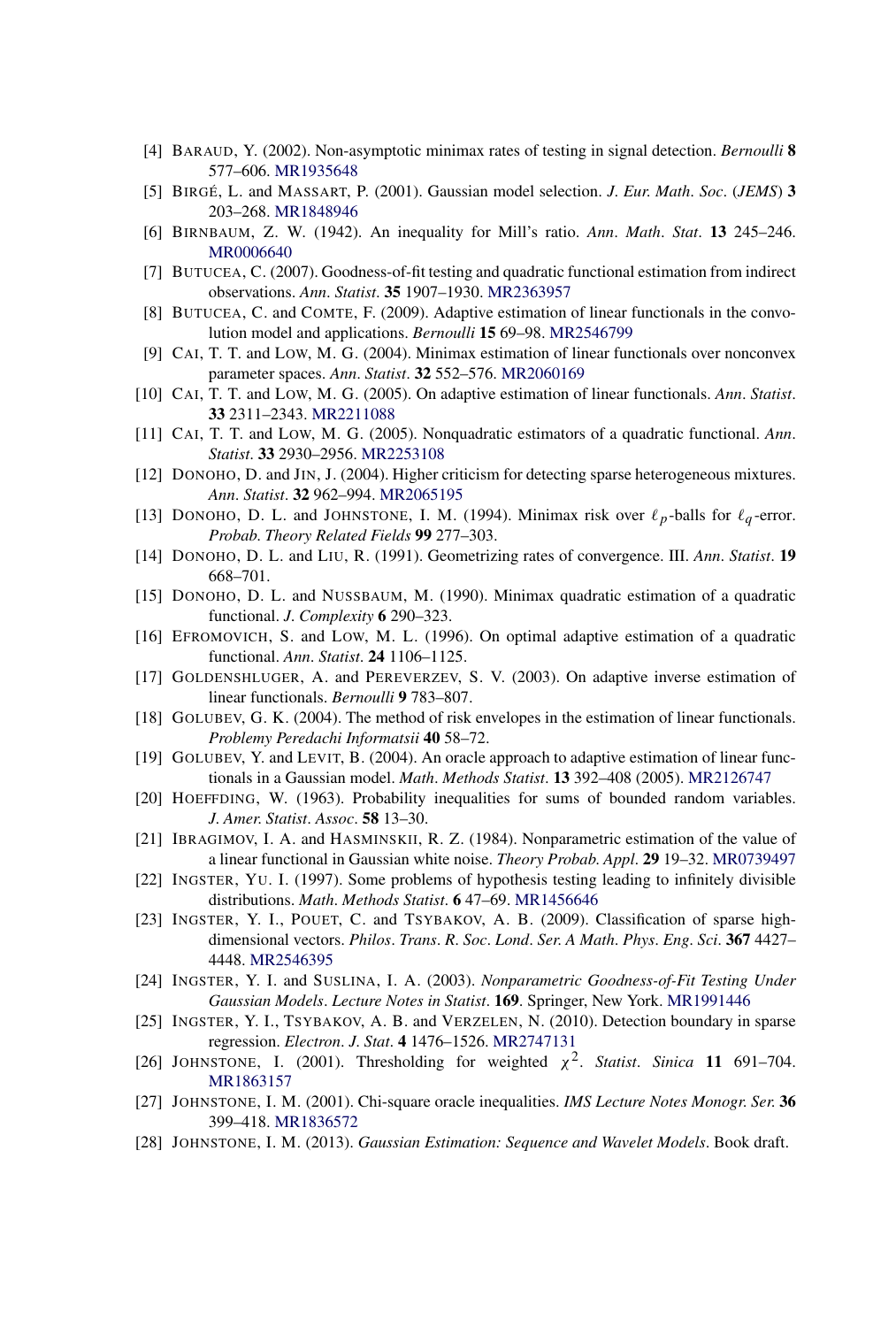- [29] JUDITSKY, A. and NEMIROVSKI, A. (2009). Nonparametric estimation by convex programming. *Ann*. *Statist*. **37** 2278–2300. [MR2543692](http://www.ams.org/mathscinet-getitem?mr=2543692)
- [30] KLEMELÄ, J. (2006). Sharp adaptive estimation of quadratic functionals. *Probab*. *Theory Related Fields* **134** 539–564.
- [31] KLEMELÄ, J. and TSYBAKOV, A. B. (2001). Sharp adaptive estimation of linear functionals. *Ann*. *Statist*. **29** 1567–1600. [MR1891739](http://www.ams.org/mathscinet-getitem?mr=1891739)
- [32] LAURENT, B., LUDEÑA, C. and PRIEUR, C. (2008). Adaptive estimation of linear functionals by model selection. *Electron*. *J*. *Stat*. **2** 993–1020. [MR2448602](http://www.ams.org/mathscinet-getitem?mr=2448602)
- [33] LAURENT, B. and MASSART, P. (2000). Adaptive estimation of a quadratic functional by model selection. *Ann*. *Statist*. **28** 1302–1338. [MR1805785](http://www.ams.org/mathscinet-getitem?mr=1805785)
- [34] LEPSKI, O., NEMIROVSKI, A. and SPOKOINY, V. (1999). On estimation of the *Lr* norm of a regression function. *Probab*. *Theory Related Fields* **113** 221–253. [MR1670867](http://www.ams.org/mathscinet-getitem?mr=1670867)
- [35] LE CAM, L. (1973). Convergence of estimates under dimensionality restrictions. *Ann*. *Statist*. **1** 38–53. [MR0334381](http://www.ams.org/mathscinet-getitem?mr=0334381)
- [36] NEMIROVSKI, A. (2000). *Topics in Nonparametric Statistics*. *Ecole d'été de Probabilités de Saint Flour* 1998. *Lecture Notes in Math*. **1738**. Springer, New York.
- [37] RIGOLLET, P. and TSYBAKOV, A. B. (2011). Exponential screening and optimal rates of sparse estimation. *Ann*. *Statist*. **39** 731–771. [MR2816337](http://www.ams.org/mathscinet-getitem?mr=2816337)
- [38] SAMPFORD, M. R. (1953). Some inequalities on Mills ratio and related functions. *Ann*. *Math*. *Stat*. **24** 132–134.
- [39] TSYBAKOV, A. B. (2009). *Introduction to Nonparametric Estimation*. Springer, New York. [MR2724359](http://www.ams.org/mathscinet-getitem?mr=2724359)
- [40] VERZELEN, N. (2012). Minimax risks for sparse regressions: Ultra-high dimensional phenomenons. *Electron*. *J*. *Stat*. **6** 38–90. [MR2879672](http://www.ams.org/mathscinet-getitem?mr=2879672)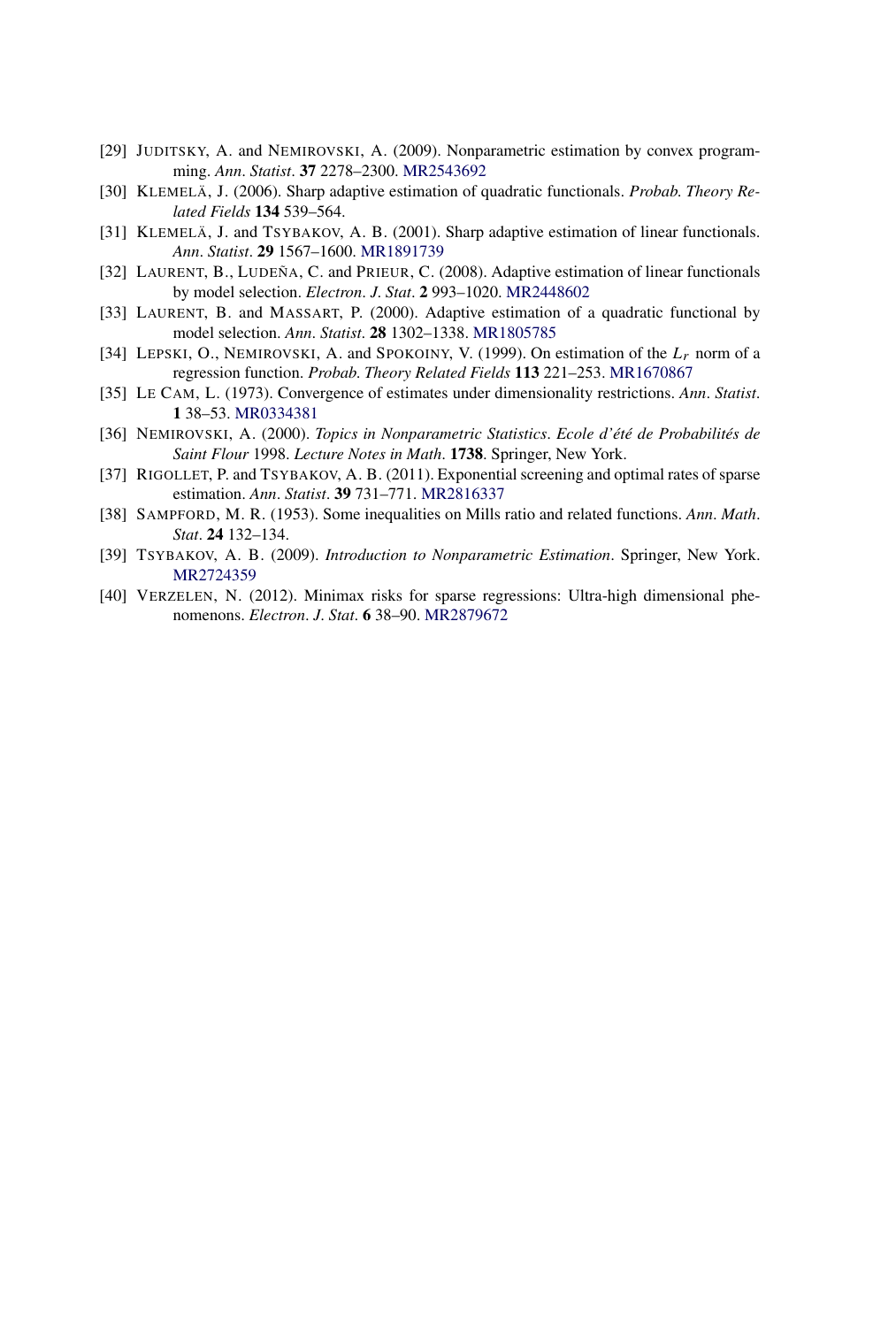# <span id="page-4-0"></span>**SUPPORT CONSISTENCY OF DIRECT SPARSE-CHANGE LEARNING IN MARKOV NETWORKS**<sup>1</sup>

BY SONG LIU\*, TAIJI SUZUKI<sup>[†,](#page-1-0)‡</sup>, RAISSA RELATOR<sup>§</sup>, JUN SESE<sup>§</sup>, MASASHI SUGIYAMA¶ AND KENJI FUKUMIZU[∗](#page-1-0)

*Institute of Statistical Mathematics,*<sup>∗</sup> *Tokyo Institute of Technology,*† *PRESTO, Japan Science and Technology Agency,*‡ *National Institute of Advanced Industrial Science and Technology*§ *and University of Tokyo*¶

We study the problem of learning sparse structure changes between two Markov networks *P* and *Q*. Rather than fitting two Markov networks separately to two sets of data and figuring out their differences, a recent work proposed to learn changes *directly* via estimating the ratio between two Markov network models. In this paper, we give sufficient conditions for *successful change detection* with respect to the sample size  $n_p$ ,  $n_q$ , the dimension of data *m* and the number of changed edges *d*. When using an unbounded density ratio model, we prove that the true sparse changes can be consistently identified for  $n_p = \Omega(d^2 \log \frac{m^2 + m}{2})$  and  $n_q = \Omega(n_p^2)$ , with an exponentially decaying upper-bound on learning error. Such sample complexity can be improved to  $\min(n_p, n_q) = \Omega(d^2 \log \frac{m^2 + m}{2})$  when the boundedness of the density ratio model is assumed. Our theoretical guarantee can be applied to a wide range of discrete/continuous Markov networks.

- [1] BANERJEE, O., EL GHAOUI, L. and D'ASPREMONT, A. (2008). Model selection through sparse maximum likelihood estimation for multivariate Gaussian or binary data. *J*. *Mach*. *Learn*. *Res*. **9** 485–516. [MR2417243](http://www.ams.org/mathscinet-getitem?mr=2417243)
- [2] DANAHER, P., WANG, P. and WITTEN, D. M. (2014). The joint graphical lasso for inverse covariance estimation across multiple classes. *J*. *R*. *Stat*. *Soc*. *Ser*. *B*. *Stat*. *Methodol*. **76** 373–397. [MR3164871](http://www.ams.org/mathscinet-getitem?mr=3164871)
- [3] DONOHO, D. L. and HUO, X. (2001). Uncertainty principles and ideal atomic decomposition. *IEEE Trans*. *Inform*. *Theory* **47** 2845–2862. [MR1872845](http://www.ams.org/mathscinet-getitem?mr=1872845)
- [4] FRIEDMAN, J., HASTIE, T. and TIBSHIRANI, R. (2008). Sparse inverse covariance estimation with the graphical lasso. *Biostatistics* **9** 432–441.
- [5] HAMMERSLEY, J. M. and CLIFFORD, P. (1971). *Markov Fields on Finite Graphs and Lattices*. Available at [http://www.statslab.cam.ac.uk/~grg/books/hammfest/hamm-cliff.pdf.](http://www.statslab.cam.ac.uk/~grg/books/hammfest/hamm-cliff.pdf)
- [6] KOLAR, M. and XING, E. P. (2012). Estimating networks with jumps. *Electron*. *J*. *Stat*. **6** 2069–2106. [MR3020257](http://www.ams.org/mathscinet-getitem?mr=3020257)
- [7] KOLLER, D. and FRIEDMAN, N. (2009). *Probabilistic Graphical Models*: *Principles and Techniques*. MIT Press, Cambridge, MA. [MR2778120](http://www.ams.org/mathscinet-getitem?mr=2778120)
- [8] LEE, S.-I., GANAPATHI, V. and KOLLER, D. (2007). Efficient structure learning of Markov networks using *l*1-regularization. In *Advances in Neural Information Processing Systems* (B. Schölkopf, J. Platt and T. Hoffman, eds.) **19** 817–824. MIT Press, Cambridge, MA.

*[MSC2010 subject classifications.](http://www.ams.org/mathscinet/msc/msc2010.html)* Primary 62F12; Secondary 68T99.

*Key words and phrases.* Markov networks, change detection, density ratio estimation.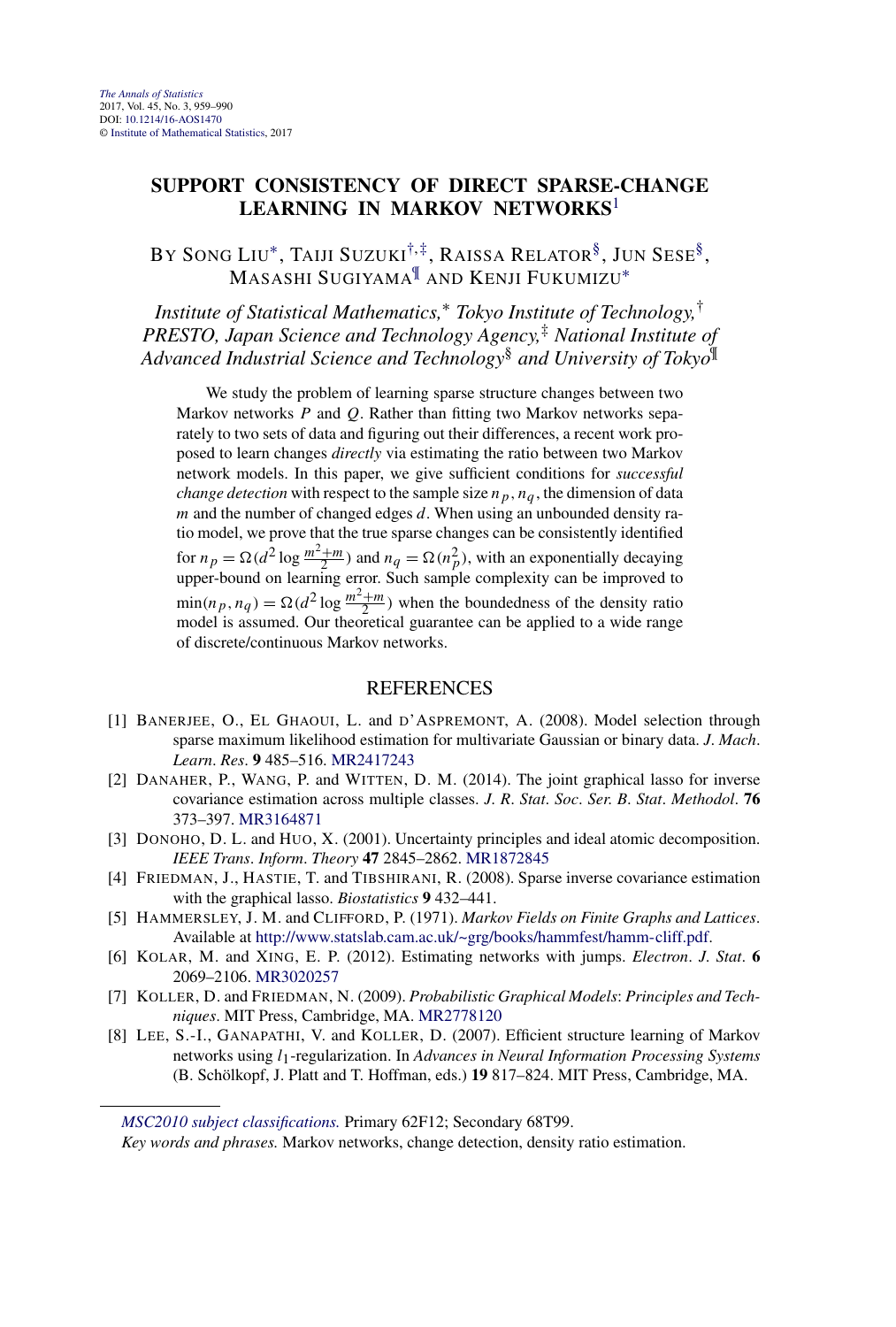- [9] LIU, S., QUINN, J. A., GUTMANN, M. U., SUZUKI, T. and SUGIYAMA, M. (2014). Direct learning of sparse changes in Markov networks by density ratio estimation. *Neural Comput*. **26** 1169–1197. [MR3234638](http://www.ams.org/mathscinet-getitem?mr=3234638)
- [10] LIU, S., SUZUKI, T., RELATOR, R., SESE, J., SUGIYAMA, M. and FUKUMIZU, K. (2016). Supplement to "Support consistency of direct sparse-change learning in Markov networks." DOI[:10.1214/16-AOS1470SUPP.](http://dx.doi.org/10.1214/16-AOS1470SUPP)
- [11] MEINSHAUSEN, N. and BÜHLMANN, P. (2006). High-dimensional graphs and variable selection with the lasso. *Ann*. *Statist*. **34** 1436–1462. [MR2278363](http://www.ams.org/mathscinet-getitem?mr=2278363)
- [12] NAGASHIMA, T., SHIMODAIRA, H., IDE, K., NAKAKUKI, T., TANI, Y., TAKAHASHI, K., YUMOTO, N. and HATAKEYAMA, M. (2007). Quantitative transcriptional control of erbb receptor signaling undergoes graded to biphasic response for cell differentiation. *Journal of Biological Chemistry* **282** 4045–4056.
- [13] NEAL, R. M. (2003). Slice sampling. *Ann*. *Statist*. **31** 705–767. [MR1994729](http://www.ams.org/mathscinet-getitem?mr=1994729)
- [14] RASKUTTI, G., YU, B., WAINWRIGHT, M. J. and RAVIKUMAR, P. (2009). Model selection in Gaussian graphical models: High-dimensional consistency of  $\ell_1$ -regularized mle. In Ad*vances in Neural Information Processing Systems* (D. Koller, D. Schuurmans, Y. Bengio and L. Bottou, eds.) **21** 1329–1336. Curran Associates, Red Hook, NY.
- [15] RAVIKUMAR, P., WAINWRIGHT, M. J. and LAFFERTY, J. D. (2010). High-dimensional Ising model selection using  $\ell_1$ -regularized logistic regression. Ann. Statist. **38** 1287–1319. [MR2662343](http://www.ams.org/mathscinet-getitem?mr=2662343)
- [16] ROBERT, C. P. and CASELLA, G. (2004). *Monte Carlo Statistical Methods*. Springer, New York. [MR1707311](http://www.ams.org/mathscinet-getitem?mr=1707311)
- [17] SUGIYAMA, M., KANAMORI, T., SUZUKI, T., DU PLESSIS, M. C., LIU, S. and TAKEUCHI, I. (2013). Density-difference estimation. *Neural Comput*. **25** 2734–2775. [MR3114585](http://www.ams.org/mathscinet-getitem?mr=3114585)
- [18] SUGIYAMA, M., NAKAJIMA, S., KASHIMA, H., VON BÜNAU, P. and KAWANABE, M. (2008). Direct importance estimation with model selection and its application to covariate shift adaptation. In *Advances in Neural Information Processing Systems* 20 (J. C. Platt, D. Koller, Y. Singer and S. T. Roweis, eds.). Curran Associates, Red Hook, NY.
- [19] SUGIYAMA, M., SUZUKI, T. and KANAMORI, T. (2012). *Density Ratio Estimation in Machine Learning*. Cambridge Univ. Press, Cambridge. [MR2895762](http://www.ams.org/mathscinet-getitem?mr=2895762)
- [20] TIBSHIRANI, R., SAUNDERS, M., ROSSET, S., ZHU, J. and KNIGHT, K. (2005). Sparsity and smoothness via the fused lasso. *J*. *R*. *Stat*. *Soc*. *Ser*. *B*. *Stat*. *Methodol*. **67** 91–108. [MR2136641](http://www.ams.org/mathscinet-getitem?mr=2136641)
- [21] TOMIOKA, R. and SUZUKI, T. (2014). Spectral norm of random tensors. Preprint. Available at [arXiv:1407.1870.](http://arxiv.org/abs/arXiv:1407.1870)
- [22] TSUBOI, Y., KASHIMA, H., HIDO, S., BICKEL, S. and SUGIYAMA, M. (2009). Direct density ratio estimation for large-scale covariate shift adaptation. *Journal of Information Processing* **17** 138–155.
- [23] WAINWRIGHT, M. J. (2009). Sharp thresholds for high-dimensional and noisy sparsity recovery using  $\ell_1$ -constrained quadratic programming (Lasso). *IEEE Trans. Inform. Theory* 55 2183–2202. [MR2729873](http://www.ams.org/mathscinet-getitem?mr=2729873)
- [24] WASSERMAN, L. (2004). *All of Statistics*: *A Concise Course in Statistical Inference*. Springer, New York. [MR2055670](http://www.ams.org/mathscinet-getitem?mr=2055670)
- [25] YAMADA, M., SUZUKI, T., KANAMORI, T., HACHIYA, H. and SUGIYAMA, M. (2013). Relative density-ratio estimation for robust distribution comparison. *Neural Comput*. **25** 1324– 1370. [MR3075782](http://www.ams.org/mathscinet-getitem?mr=3075782)
- [26] YANG, E., GENEVERA, A., LIU, Z. and RAVIKUMAR, P. (2012). Graphical models via generalized linear models. In *Advances in Neural Information Processing Systems* (F. Pereira, C. J. C. Burges, L. Bottou and K. Q. Weinberger, eds.) **25** 1358–1366. Curran Associates, Red Hook, NY.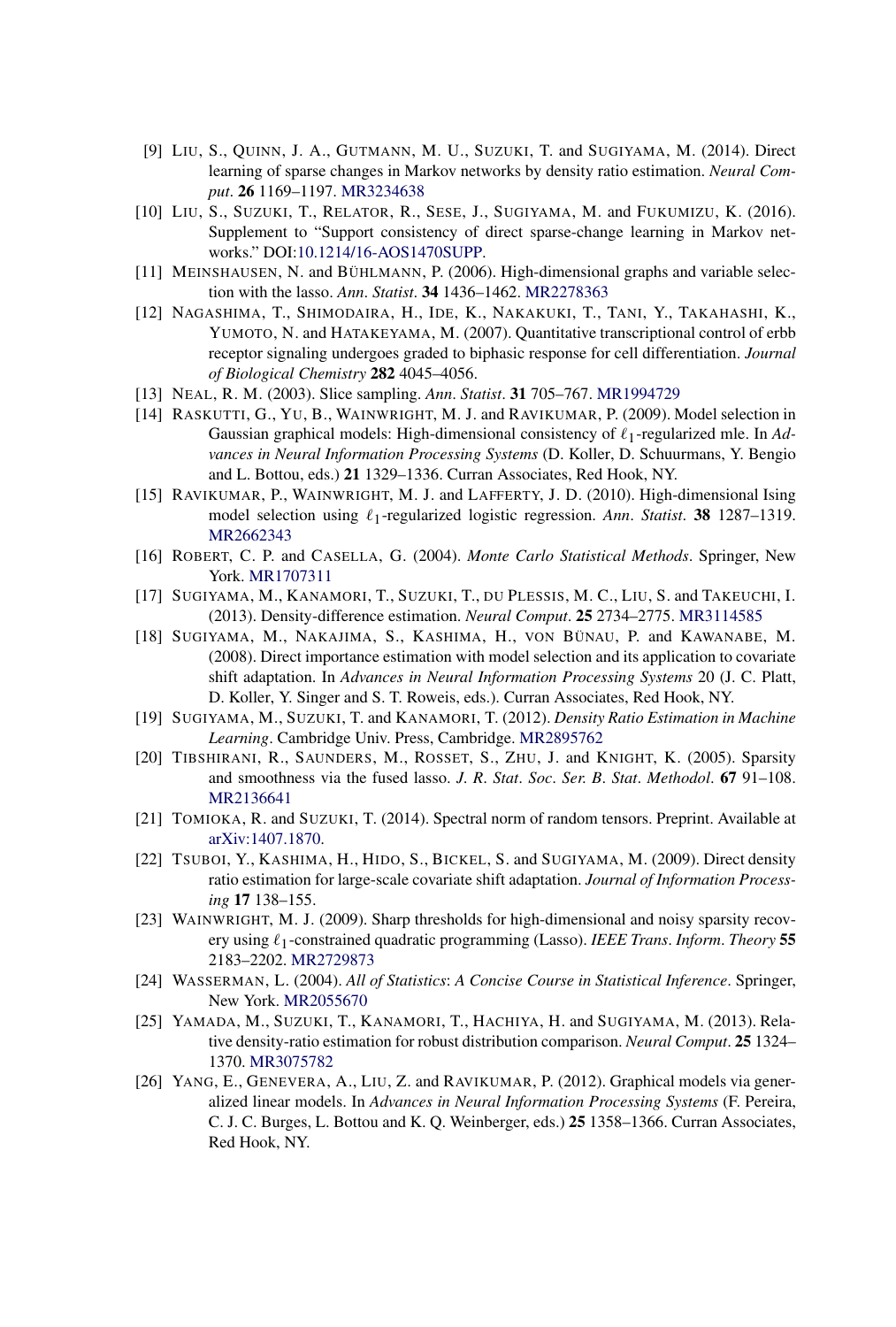- [27] YUAN, M. and LIN, Y. (2006). Model selection and estimation in regression with grouped variables. *J*. *R*. *Stat*. *Soc*. *Ser*. *B*. *Stat*. *Methodol*. **68** 49–67. [MR2212574](http://www.ams.org/mathscinet-getitem?mr=2212574)
- [28] ZHANG, B. and WANG, Y. J. (2010). Learning structural changes of Gaussian graphical models in controlled experiments. In *Proceedings of the Twenty-Sixth Conference on Uncertainty in Artificial Intelligence* (*UAI*2010) 701–708. AUAI Press, Corvallis, OR.
- [29] ZHAO, S. D., CAI, T. T. and LI, H. (2014). Direct estimation of differential networks. *Biometrika* **101** 253–268. [MR3215346](http://www.ams.org/mathscinet-getitem?mr=3215346)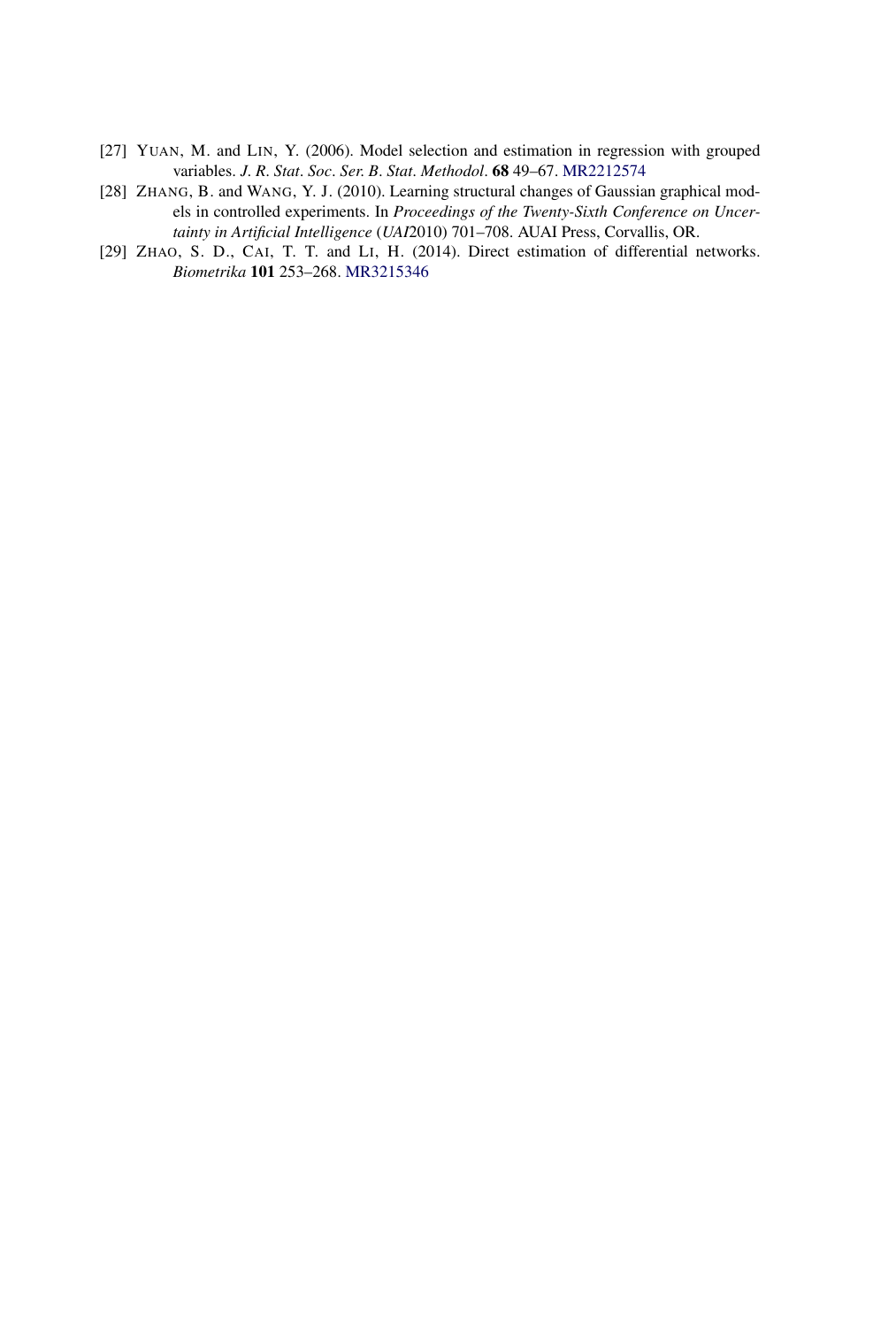# **RANDOMIZED SKETCHES FOR KERNELS: FAST AND OPTIMAL NONPARAMETRIC REGRESSION**<sup>1</sup>

# BY YUN YANG<sup>\*</sup>, MERT PILANCI<sup>[†,](#page-1-0)2</sup> AND MARTIN J. WAINWRIGHT<sup>[†](#page-1-0)</sup>

# *Florida State University*<sup>∗</sup> *and University of California, Berkeley*†

Kernel ridge regression (KRR) is a standard method for performing nonparametric regression over reproducing kernel Hilbert spaces. Given *n* samples, the time and space complexity of computing the KRR estimate scale as  $O(n^3)$  and  $O(n^2)$ , respectively, and so is prohibitive in many cases. We propose approximations of KRR based on *m*-dimensional randomized sketches of the kernel matrix, and study how small the projection dimension *m* can be chosen while still preserving minimax optimality of the approximate KRR estimate. For various classes of randomized sketches, including those based on Gaussian and randomized Hadamard matrices, we prove that it suffices to choose the sketch dimension *m* proportional to the statistical dimension (modulo logarithmic factors). Thus, we obtain fast and minimax optimal approximations to the KRR estimate for nonparametric regression. In doing so, we prove a novel lower bound on the minimax risk of kernel regression in terms of the localized Rademacher complexity.

- [1] AILON, N. and LIBERTY, E. (2009). Fast dimension reduction using Rademacher series on dual BCH codes. *Discrete Comput*. *Geom*. **42** 615–630. [MR2556458](http://www.ams.org/mathscinet-getitem?mr=2556458)
- [2] ALAOUI, A. E. and MAHONEY, M. W. (2014). Fast randomized kernel methods with statistical guarantees. Technical Report, UC Berkeley. Available at [arXiv:1411.0306.](http://arxiv.org/abs/arXiv:1411.0306)
- [3] AMELUNXEN, D., LOTZ, M., MCCOY, M. B. and TROPP, J. A. (2014). Living on the edge: Phase transitions in convex programs with random data. *Inf*. *Inference* **3** 224–294. [MR3311453](http://www.ams.org/mathscinet-getitem?mr=3311453)
- [4] ARONSZAJN, N. (1950). Theory of reproducing kernels. *Trans*. *Amer*. *Math*. *Soc*. **68** 337–404. [MR0051437](http://www.ams.org/mathscinet-getitem?mr=0051437)
- [5] BACH, F. (2012). Sharp analysis of low-rank kernel matrix approximations. In *International Conference on Learning Theory* (*COLT*). Edinburgh.
- [6] BARTLETT, P. L., BOUSQUET, O. and MENDELSON, S. (2005). Local Rademacher complexities. *Ann*. *Statist*. **33** 1497–1537. [MR2166554](http://www.ams.org/mathscinet-getitem?mr=2166554)
- [7] BERLINET, A. and THOMAS-AGNAN, C. (2004). *Reproducing Kernel Hilbert Spaces in Probability and Statistics*. Kluwer Academic, Boston, MA. [MR2239907](http://www.ams.org/mathscinet-getitem?mr=2239907)
- [8] BOUTSIDIS, C. and GITTENS, A. (2013). Improved matrix algorithms via the subsampled randomized Hadamard transform. *SIAM J*. *Matrix Anal*. *Appl*. **34** 1301–1340. [MR3101094](http://www.ams.org/mathscinet-getitem?mr=3101094)
- [9] COHEN, M. B., NELSON, J. and WOODRUFF, D. P. (2015). Optimal approximate matrix product in terms of stable rank. Technical report.

*[MSC2010 subject classifications.](http://www.ams.org/mathscinet/msc/msc2010.html)* Primary 62G08; secondary 68W20.

*Key words and phrases.* Nonparametric regression, random projection, kernel method, dimensionality reduction, convex optimization.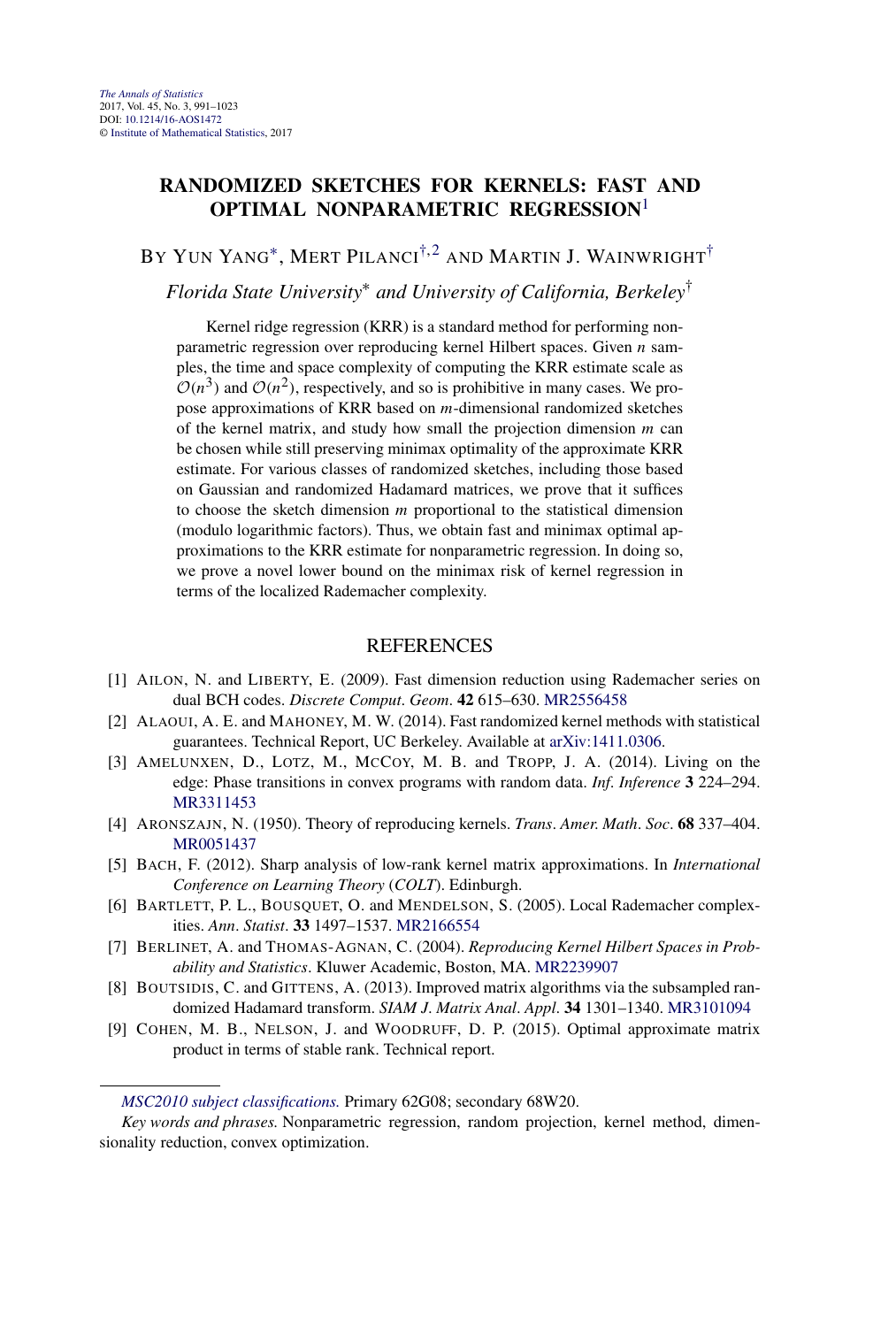- [10] DRINEAS, P. and MAHONEY, M. W. (2005). On the Nyström method for approximating a Gram matrix for improved kernel-based learning. *J*. *Mach*. *Learn*. *Res*. **6** 2153–2175. [MR2249884](http://www.ams.org/mathscinet-getitem?mr=2249884)
- [11] GITTENS, A. and MAHONEY, M. W. (2013). Revisiting the nystrom method for improved large-scale machine learning. Preprint. Available at [arXiv:1303.1849.](http://arxiv.org/abs/arXiv:1303.1849)
- [12] GU, C. (2002). *Smoothing Spline ANOVA Models*. Springer, New York. [MR1876599](http://www.ams.org/mathscinet-getitem?mr=1876599)
- [13] HALKO, N., MARTINSSON, P. G. and TROPP, J. A. (2011). Finding structure with randomness: Probabilistic algorithms for constructing approximate matrix decompositions. *SIAM Rev*. **53** 217–288. [MR2806637](http://www.ams.org/mathscinet-getitem?mr=2806637)
- [14] HASTIE, T., TIBSHIRANI, R. and FRIEDMAN, J. (2001). *The Elements of Statistical Learning*: *Data Mining*, *Inference*, *and Prediction*. Springer, New York. [MR1851606](http://www.ams.org/mathscinet-getitem?mr=1851606)
- [15] JOHNSTONE, I. M. (2016). *Gaussian Estimation*: *Sequence and Wavelet Models*. Springer, New York.
- [16] KIMELDORF, G. and WAHBA, G. (1971). Some results on Tchebycheffian spline functions. *J*. *Math*. *Anal*. *Appl*. **33** 82–95. [MR0290013](http://www.ams.org/mathscinet-getitem?mr=0290013)
- [17] KOLTCHINSKII, V. (2006). Local Rademacher complexities and oracle inequalities in risk minimization. *Ann*. *Statist*. **34** 2593–2656. [MR2329442](http://www.ams.org/mathscinet-getitem?mr=2329442)
- [18] KRAHMER, F. and WARD, R. (2011). New and improved Johnson–Lindenstrauss embeddings via the restricted isometry property. *SIAM J*. *Math*. *Anal*. **43** 1269–1281. [MR2821584](http://www.ams.org/mathscinet-getitem?mr=2821584)
- [19] LEDOUX, M. (2001). *The Concentration of Measure Phenomenon*. *Mathematical Surveys and Monographs* **89**. Amer. Math. Soc., Providence, RI. [MR1849347](http://www.ams.org/mathscinet-getitem?mr=1849347)
- [20] MAHONEY, M. W. (2011). Randomized algorithms for matrices and data. *Faund*. *Trends Mach*. *Learn*. **3** 123–224.
- [21] MATOUŠEK, J. (2002). *Lectures on Discrete Geometry*. *Graduate Texts in Mathematics* **212**. Springer, New York. [MR1899299](http://www.ams.org/mathscinet-getitem?mr=1899299)
- [22] MENDELSON, S. (2002). Geometric parameters of kernel machines. In *Computational Learning Theory* (*Sydney*, 2002). *Lecture Notes in Computer Science* **2375** 29–43. Springer, Berlin. [MR2040403](http://www.ams.org/mathscinet-getitem?mr=2040403)
- [23] PILANCI, M. and WAINWRIGHT, M. J. (2015). Randomized sketches of convex programs with sharp guarantees. *IEEE Trans*. *Inform*. *Theory* **61** 5096–5115. [MR3386504](http://www.ams.org/mathscinet-getitem?mr=3386504)
- [24] PILANCI, M. and WAINWRIGHT, M. J. (2016). Iterative Hessian sketch: Fast and accurate solution approximation for constrained least-squares. *J*. *Mach*. *Learn*. *Res*. **17**. Paper No. 53, 38. [MR3504613](http://www.ams.org/mathscinet-getitem?mr=3504613)
- [25] RASKUTTI, G., WAINWRIGHT, M. J. and YU, B. (2012). Minimax-optimal rates for sparse additive models over kernel classes via convex programming. *J*. *Mach*. *Learn*. *Res*. **13** 389–427. [MR2913704](http://www.ams.org/mathscinet-getitem?mr=2913704)
- [26] SARLÓS, T. (2006). Improved approximation algorithms for large matrices via random projections. In *Foundations of Computer Science, 2006. FOCS '06. 47th Annual IEEE Symposium*. Berkeley, CA.
- [27] SAUNDERS, C., GAMMERMAN, A. and VOVK, V. (1998). Ridge regression learning algorithm in dual variables. In *Proceedings of the Fifteenth International Conference on Machine Learning*, *ICML '*98 515–521. Morgan Kaufmann, San Francisco, CA.
- [28] SHAWE-TAYLOR, J. and CRISTIANINI, N. (2004). *Kernel Methods for Pattern Analysis*. Cambridge Univ. Press, Cambridge.
- [29] STONE, C. J. (1982). Optimal global rates of convergence for nonparametric regression. *Ann*. *Statist*. **10** 1040–1053. [MR0673642](http://www.ams.org/mathscinet-getitem?mr=0673642)
- [30] TROPP, J. A. (2011). Improved analysis of the subsampled randomized Hadamard transform. *Adv*. *Adapt*. *Data Anal*. **3** 115–126. [MR2835584](http://www.ams.org/mathscinet-getitem?mr=2835584)
- [31] TROPP, J. A. (2012). User-friendly tail bounds for sums of random matrices. *Found*. *Comput*. *Math*. **12** 389–434. [MR2946459](http://www.ams.org/mathscinet-getitem?mr=2946459)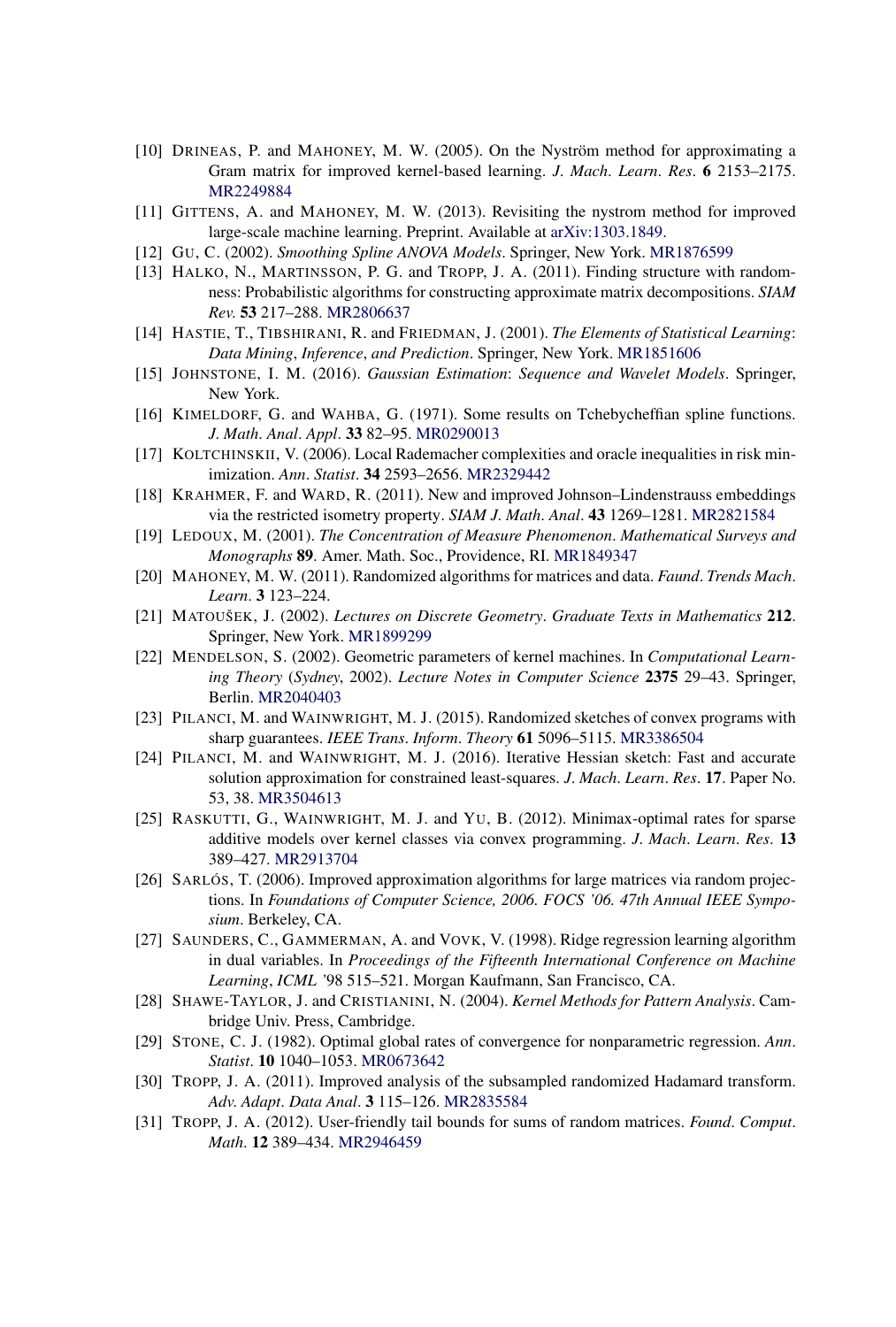- [32] VAN DE GEER, S. A. (2000). *Empirical Processes in M-Estimation*. Cambridge Univ. Press, Cambridge.
- [33] WAHBA, G. (1990). *Spline Models for Observational Data*. *CBMS-NSF Regional Conference Series in Applied Mathematics* **59**. SIAM, Philadelphia, PA. [MR1045442](http://www.ams.org/mathscinet-getitem?mr=1045442)
- [34] WILLIAMS, C. and SEEGER, M. (2001). Using the Nyström method to speed up kernel machines. In *Proceedings of the* 14*th Annual Conference on Neural Information Processing Systems* 682–688. Vancouver, BC, Canada.
- [35] ZHANG, Y., DUCHI, J. C. and WAINWRIGHT, M. J. (2013). Divide and conquer kernel ridge regression. In *Computational Learning Theory* (*COLT*) *Conference*. Princeton, NJ.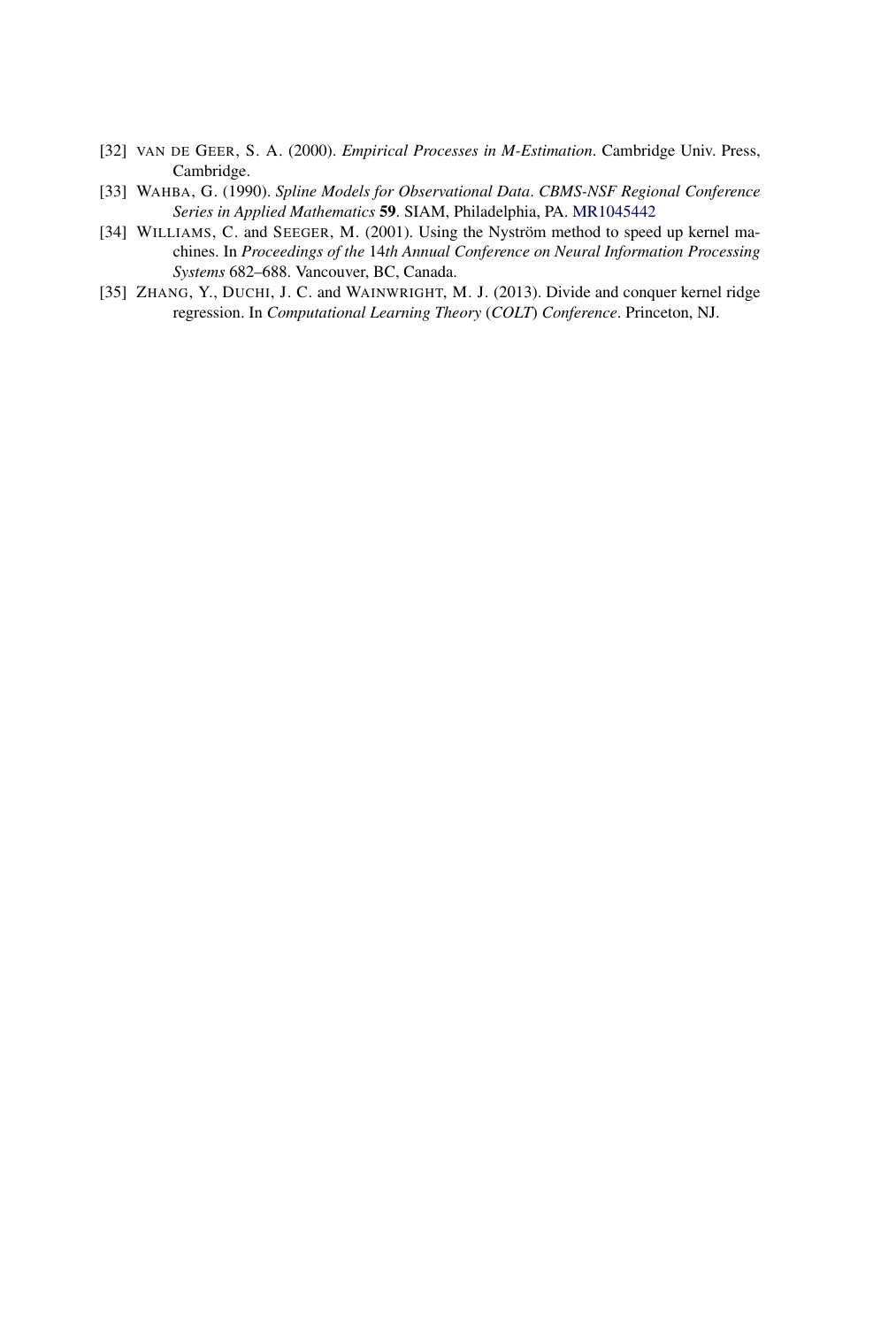# **TESTING UNIFORMITY ON HIGH-DIMENSIONAL SPHERES AGAINST MONOTONE ROTATIONALLY SYMMETRIC ALTERNATIVES**

# BY CHRISTINE CUTTING, DAVY PAINDAVEINE<sup>1</sup> AND THOMAS VERDEBOUT

#### *Université libre de Bruxelles*

We consider the problem of testing uniformity on high-dimensional unit spheres. We are primarily interested in nonnull issues. We show that rotationally symmetric alternatives lead to two Local Asymptotic Normality (LAN) structures. The first one is for fixed modal location  $\theta$  and allows to derive locally asymptotically most powerful tests under specified *θ*. The second one, that addresses the Fisher–von Mises–Langevin (FvML) case, relates to the unspecified-*θ* problem and shows that the high-dimensional Rayleigh test is locally asymptotically most powerful invariant. Under mild assumptions, we derive the asymptotic nonnull distribution of this test, which allows to extend away from the FvML case the asymptotic powers obtained there from Le Cam's third lemma. Throughout, we allow the dimension *p* to go to infinity in an arbitrary way as a function of the sample size *n*. Some of our results also strengthen the local optimality properties of the Rayleigh test in low dimensions. We perform a Monte Carlo study to illustrate our asymptotic results. Finally, we treat an application related to testing for sphericity in high dimensions.

- AZZALINI, A. and CAPITANIO, A. (1999). Statistical applications of the multivariate skew normal distribution. *J*. *R*. *Stat*. *Soc*. *Ser*. *B Stat*. *Methodol*. **61** 579–602. [MR1707862](http://www.ams.org/mathscinet-getitem?mr=1707862)
- BANERJEE, A. and GHOSH, J. (2004). Frequency sensitive competitive learning for scalable balanced clustering on high-dimensional hyperspheres. *IEEE T*. *Neural Networ*. **15** 702–719.
- BANERJEE, A., DHILLON, I., GHOSH, J. and SRA, S. (2003). Generative model-based clustering of directional data. In *Proceedings of the Ninth ACM SIGKDD International Conference on Knowledge Discovery and Data Mining* 19–28.
- BICKEL, P. J., KLAASSEN, C. A. J., RITOV, Y. and WELLNER, J. A. (1998). *Efficient and Adaptive Estimation for Semiparametric Models*. Springer, New York. [MR1623559](http://www.ams.org/mathscinet-getitem?mr=1623559)
- BILLINGSLEY, P. (1995). *Probability and Measure*, 3rd ed. Wiley, New York. [MR1324786](http://www.ams.org/mathscinet-getitem?mr=1324786)
- CAI, T., FAN, J. and JIANG, T. (2013). Distributions of angles in random packing on spheres. *J*. *Mach*. *Learn*. *Res*. **14** 1837–1864. [MR3104497](http://www.ams.org/mathscinet-getitem?mr=3104497)
- CHAUDHURI, P. (1992). Multivariate location estimation using extension of *R*-estimates through *U*-statistics type approach. *Ann*. *Statist*. **20** 897–916. [MR1165598](http://www.ams.org/mathscinet-getitem?mr=1165598)
- CHIKUSE, Y. (1991). High-dimensional limit theorems and matrix decompositions on the Stiefel manifold. *J*. *Multivariate Anal*. **36** 145–162. [MR1096663](http://www.ams.org/mathscinet-getitem?mr=1096663)

*[MSC2010 subject classifications.](http://www.ams.org/mathscinet/msc/msc2010.html)* Primary 62H11, 62G20; secondary 62H15.

*Key words and phrases.* Contiguity, directional statistics, high-dimensional statistics, invariance, local asymptotic normality, rotationally symmetric distributions, tests of uniformity.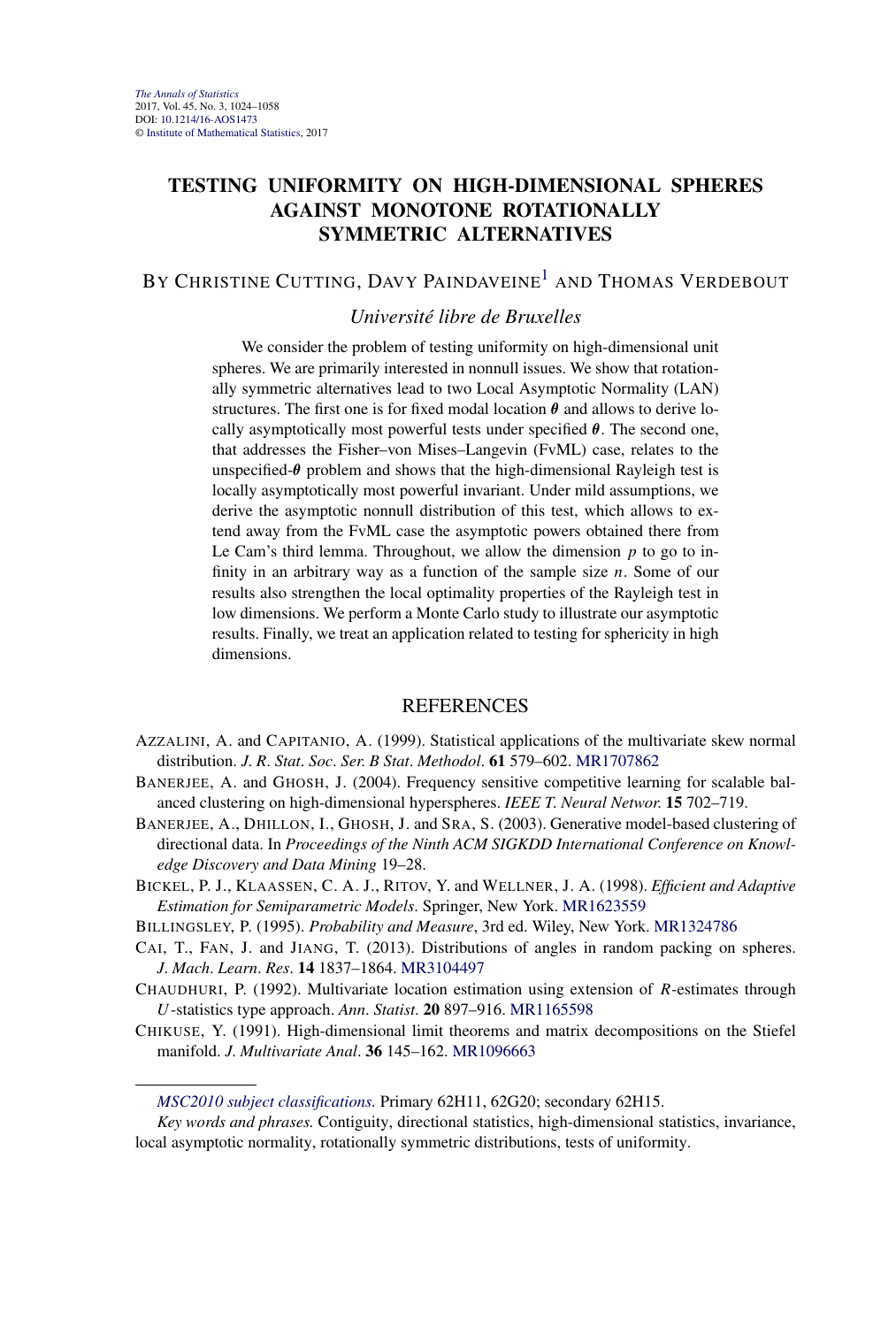- CHIKUSE, Y. (1993). High-dimensional asymptotic expansions for the matrix Langevin distributions on the Stiefel manifold. *J*. *Multivariate Anal*. **44** 82–101. [MR1208471](http://www.ams.org/mathscinet-getitem?mr=1208471)
- CHIKUSE, Y. (2003). *Statistics on Special Manifolds*. *Lecture Notes in Statistics* **174**. Springer, New York. [MR1960435](http://www.ams.org/mathscinet-getitem?mr=1960435)
- CUESTA-ALBERTOS, J. A., CUEVAS, A. and FRAIMAN, R. (2009). On projection-based tests for directional and compositional data. *Stat*. *Comput*. **19** 367–380. [MR2565311](http://www.ams.org/mathscinet-getitem?mr=2565311)
- CUTTING, C., PAINDAVEINE, D. and VERDEBOUT, T. (2016). Supplement to "Testing uniformity on high-dimensional spheres against monotone rotationally symmetric alternatives." DOI[:10.1214/16-AOS1473SUPP.](http://dx.doi.org/10.1214/16-AOS1473SUPP)
- DAVIES, R. B. (1977). Hypothesis testing when a nuisance parameter is present only under the alternative. *Biometrika* **64** 247–254. [MR0501523](http://www.ams.org/mathscinet-getitem?mr=0501523)
- DAVIES, R. B. (1987). Hypothesis testing when a nuisance parameter is present only under the alternative. *Biometrika* **74** 33–43. [MR0885917](http://www.ams.org/mathscinet-getitem?mr=0885917)
- DAVIES, R. B. (2002). Hypothesis testing when a nuisance parameter is present only under the alternative: Linear model case. *Biometrika* **89** 484–489. [MR1913976](http://www.ams.org/mathscinet-getitem?mr=1913976)
- DRYDEN, I. L. (2005). Statistical analysis on high-dimensional spheres and shape spaces. *Ann*. *Statist*. **33** 1643–1665. [MR2166558](http://www.ams.org/mathscinet-getitem?mr=2166558)
- EISEN, M. B., SPELLMAN, P. T., BROWN, P. O. and BOTSTEIN, D. (1998). Cluster analysis and display of genome-wide expression patterns. *Proc*. *Natl*. *Acad*. *Sci*. *USA* **95** 14863–14868.
- FAŸ, G., DELABROUILLE, J., KERKYACHARIAN, G. and PICARD, D. (2013). Testing the isotropy of high energy cosmic rays using spherical needlets. *Ann*. *Appl*. *Stat*. **7** 1040–1073. [MR3113500](http://www.ams.org/mathscinet-getitem?mr=3113500)
- GIRI, N. C. (1996). *Group Invariance in Statistical Inference*. World Scientific, Singapore. [MR1626154](http://www.ams.org/mathscinet-getitem?mr=1626154)
- HALLIN, M. and PAINDAVEINE, D. (2006). Semiparametrically efficient rank-based inference for shape. I. Optimal rank-based tests for sphericity. *Ann*. *Statist*. **34** 2707–2756. [MR2329465](http://www.ams.org/mathscinet-getitem?mr=2329465)
- HORNIK, K. and GRÜN, B. (2014). movMF: An R package for fitting mixtures of von Mises–Fisher distributions. *J*. *Statist*. *Softw*. **58**.
- INGSTER, Y. I. (1997). Adaptive chi-square tests. *Zap*. *Nauchn*. *Sem*. *S*.*-Peterburg*. *Otdel*. *Mat*. *Inst*. *Steklov*. (*POMI*) **244** 150–166, 333. [MR1700386](http://www.ams.org/mathscinet-getitem?mr=1700386)
- JOHN, S. (1972). The distribution of a statistic used for testing sphericity of normal distributions. *Biometrika* **59** 169–173. [MR0312619](http://www.ams.org/mathscinet-getitem?mr=0312619)
- JUAN, J. and PRIETO, F. J. (2001). Using angles to identify concentrated multivariate outliers. *Technometrics* **43** 311–322. [MR1943186](http://www.ams.org/mathscinet-getitem?mr=1943186)
- KIM, P. T., KOO, J.-Y. and PHAM NGOC, T. M. (2016). Supersmooth testing on the sphere over analytic classes. *J*. *Nonparametr*. *Stat*. **28** 84–115. [MR3463552](http://www.ams.org/mathscinet-getitem?mr=3463552)
- LACOUR, C. and PHAM NGOC, T. M. (2014). Goodness-of-fit test for noisy directional data. *Bernoulli* **20** 2131–2168. [MR3263101](http://www.ams.org/mathscinet-getitem?mr=3263101)
- LEDOIT, O. and WOLF, M. (2002). Some hypothesis tests for the covariance matrix when the dimension is large compared to the sample size. *Ann*. *Statist*. **30** 1081–1102. [MR1926169](http://www.ams.org/mathscinet-getitem?mr=1926169)
- LEHMANN, E. L. and ROMANO, J. P. (2005). *Testing Statistical Hypotheses*, 3rd ed. Springer, New York. [MR2135927](http://www.ams.org/mathscinet-getitem?mr=2135927)
- LIESE, F. and MIESCKE, K.-J. (2008). *Statistical Decision Theory*: *Estimation*, *Testing*, *and Selection*. Springer, New York. [MR2421720](http://www.ams.org/mathscinet-getitem?mr=2421720)
- MARDIA, K. V. and JUPP, P. E. (2000). *Directional Statistics*. Wiley, Chichester. [MR1828667](http://www.ams.org/mathscinet-getitem?mr=1828667)
- MOREIRA, M. J. (2009). A maximum likelihood method for the incidental parameter problem. *Ann*. *Statist*. **37** 3660–3696. [MR2549574](http://www.ams.org/mathscinet-getitem?mr=2549574)
- MÖTTÖNEN, J. and OJA, H. (1995). Multivariate spatial sign and rank methods. *J*. *Nonparametr*. *Statist*. **5** 201–213. [MR1346895](http://www.ams.org/mathscinet-getitem?mr=1346895)
- OJA, H. (2010). *Multivariate Nonparametric Methods with R*: *An Approach Based on Spatial Signs and Ranks*. *Lecture Notes in Statistics* **199**. Springer, New York. [MR2598854](http://www.ams.org/mathscinet-getitem?mr=2598854)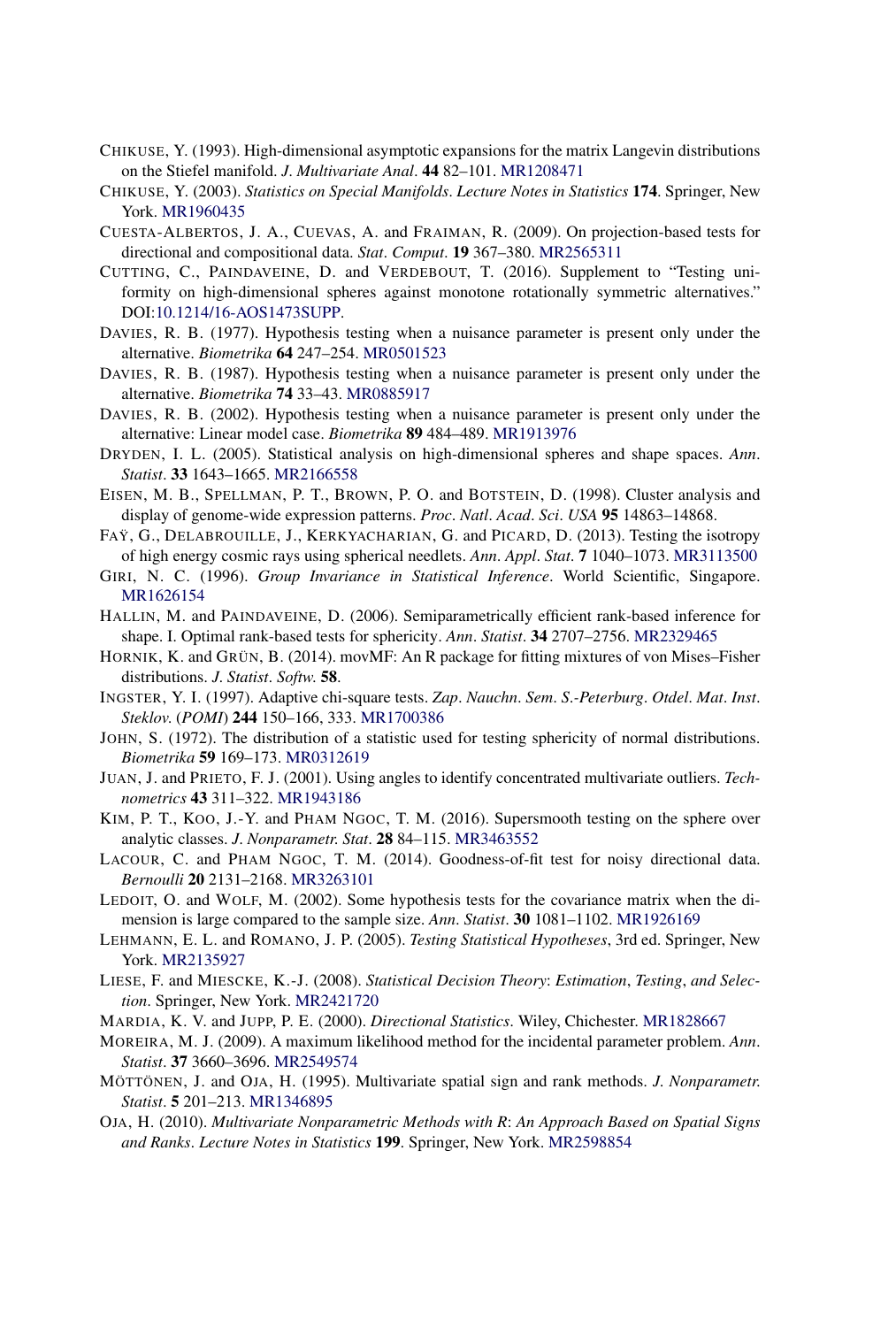- ONATSKI, A., MOREIRA, M. J. and HALLIN, M. (2013). Asymptotic power of sphericity tests for high-dimensional data. *Ann*. *Statist*. **41** 1204–1231. [MR3113808](http://www.ams.org/mathscinet-getitem?mr=3113808)
- ONATSKI, A., MOREIRA, M. J. and HALLIN, M. (2014). Signal detection in high dimension: The multispiked case. *Ann*. *Statist*. **42** 225–254. [MR3189485](http://www.ams.org/mathscinet-getitem?mr=3189485)
- PAINDAVEINE, D. and VERDEBOUT, T. (2016). On high-dimensional sign tests. *Bernoulli* **22** 1745– 1769. [MR3474832](http://www.ams.org/mathscinet-getitem?mr=3474832)
- RAYLEIGH, L. (1919). On the problem of random vibrations and random flights in one, two and three dimensions. *Phil*. *Mag*. **37** 321–346.
- SAW, J. G. (1978). A family of distributions on the *m*-sphere and some hypothesis tests. *Biometrika* **65** 69–73. [MR0497510](http://www.ams.org/mathscinet-getitem?mr=0497510)
- SHAO, J. (2003). *Mathematical Statistics*, 2nd ed. Springer, New York. [MR2002723](http://www.ams.org/mathscinet-getitem?mr=2002723)
- VAN DER VAART, A. W. (1998). *Asymptotic Statistics*. *Cambridge Series in Statistical and Probabilistic Mathematics* **3**. Cambridge Univ. Press, Cambridge. [MR1652247](http://www.ams.org/mathscinet-getitem?mr=1652247)
- WANG, L., PENG, B. and LI, R. (2015). A high-dimensional nonparametric multivariate test for mean vector. *J*. *Amer*. *Statist*. *Assoc*. **110** 1658–1669. [MR3449062](http://www.ams.org/mathscinet-getitem?mr=3449062)
- WATSON, G. S. (1988). The Langevin distribution on high dimensional spheres. *J*. *Appl*. *Statist*. **15** 123–130.
- ZOU, C., PENG, L., FENG, L. and WANG, Z. (2014). Multivariate sign-based high-dimensional tests for sphericity. *Biometrika* **101** 229–236. [MR3180668](http://www.ams.org/mathscinet-getitem?mr=3180668)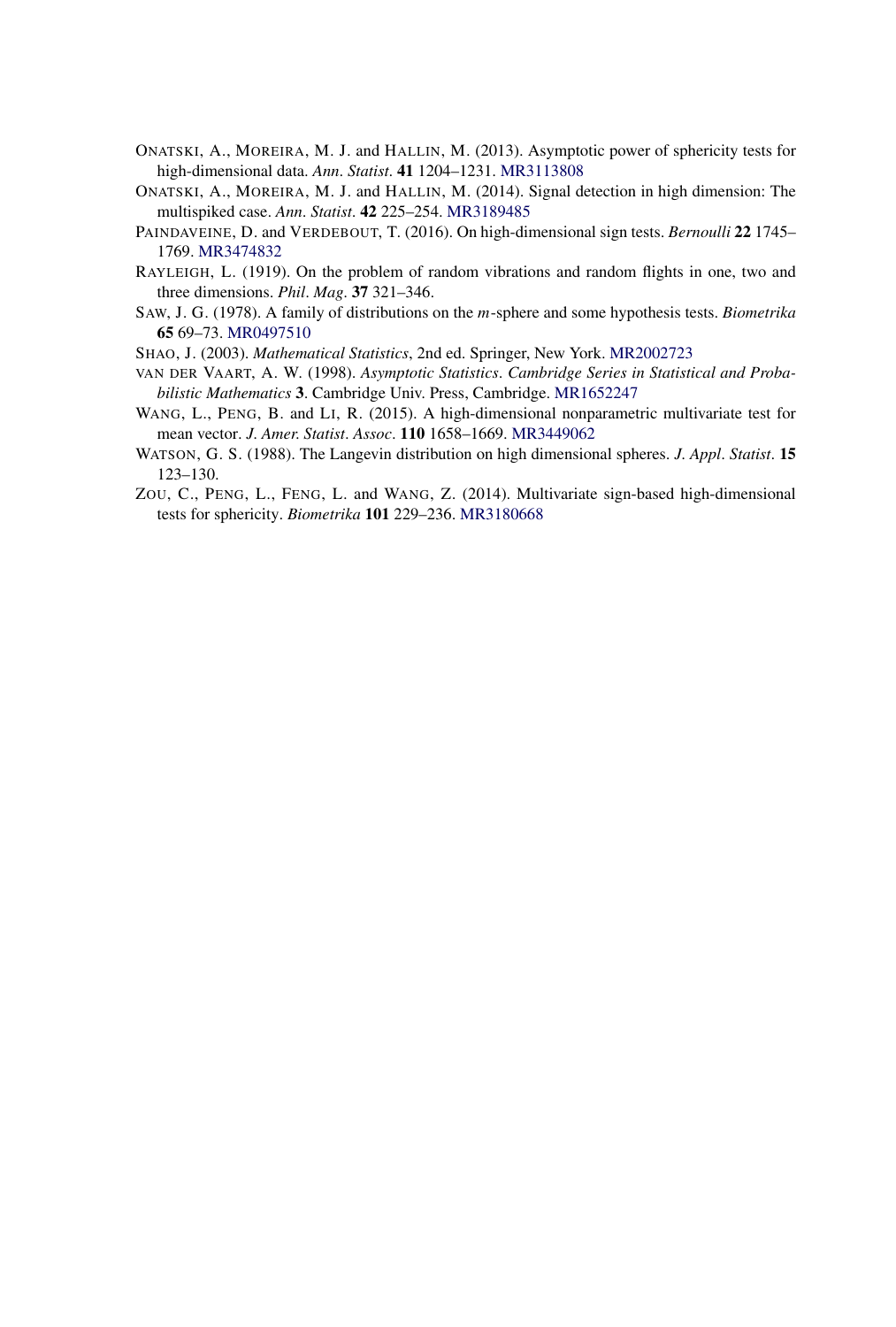# **NONLINEAR SUFFICIENT DIMENSION REDUCTION FOR FUNCTIONAL DATA**

# BY BING  $\mathrm{L1}^1$  and Jun Song

#### *Pennsylvania State University*

We propose a general theory and the estimation procedures for nonlinear sufficient dimension reduction where both the predictor and the response may be random functions. The relation between the response and predictor can be arbitrary and the sets of observed time points can vary from subject to subject. The functional and nonlinear nature of the problem leads to construction of two functional spaces: the first representing the functional data, assumed to be a Hilbert space, and the second characterizing nonlinearity, assumed to be a reproducing kernel Hilbert space. A particularly attractive feature of our construction is that the two spaces are nested, in the sense that the kernel for the second space is determined by the inner product of the first. We propose two estimators for this general dimension reduction problem, and establish the consistency and convergence rate for one of them. These asymptotic results are flexible enough to accommodate both fully and partially observed functional data. We investigate the performances of our estimators by simulations, and applied them to data sets about speech recognition and handwritten symbols.

- AMATO, U., ANTONIADIS, A. and DE FEIS, I. (2006). Dimension reduction in functional regression with applications. *Comput*. *Statist*. *Data Anal*. **50** 2422–2446. [MR2225577](http://www.ams.org/mathscinet-getitem?mr=2225577)
- AMINI, A. A. and WAINWRIGHT, M. J. (2012). Sampled forms of functional PCA in reproducing kernel Hilbert spaces. *Ann*. *Statist*. **40** 2483–2510. [MR3097610](http://www.ams.org/mathscinet-getitem?mr=3097610)
- BACH, F. R. and JORDAN, M. I. (2003). Kernel independent component analysis. *J*. *Mach*. *Learn*. *Res*. **3** 1–48. [MR1966051](http://www.ams.org/mathscinet-getitem?mr=1966051)
- BAI, J., GOLDSMITH, J., CAFFO, B., GLASS, T. A. and CRAINICEANU, C. M. (2012). Movelets: A dictionary of movement. *Electron*. *J*. *Stat*. **6** 559–578. [MR2988420](http://www.ams.org/mathscinet-getitem?mr=2988420)
- BAKER, C. R. (1973). Joint measures and cross-covariance operators. *Trans*. *Amer*. *Math*. *Soc*. **186** 273–289. [MR0336795](http://www.ams.org/mathscinet-getitem?mr=0336795)
- BERLINET, A. and THOMAS-AGNAN, C. (2004). *Reproducing Kernel Hilbert Spaces in Probability and Statistics*. Kluwer Academic, Boston, MA. [MR2239907](http://www.ams.org/mathscinet-getitem?mr=2239907)
- COOK, R. D. (1998). *Regression Graphics*. Wiley, New York. [MR1645673](http://www.ams.org/mathscinet-getitem?mr=1645673)
- COOK, R. D. (2007). Fisher lecture: Dimension reduction in regression. *Statist*. *Sci*. **22** 1–26. [MR2408655](http://www.ams.org/mathscinet-getitem?mr=2408655)
- COOK, R. D. and LI, B. (2002). Dimension reduction for conditional mean in regression. *Ann*. *Statist*. **30** 455–474. [MR1902895](http://www.ams.org/mathscinet-getitem?mr=1902895)

*[MSC2010 subject classifications.](http://www.ams.org/mathscinet/msc/msc2010.html)* 62B05, 62G08, 62G20, 62H99.

*Key words and phrases.* Convergence rate, linear operator, handwriting data, reproducing kernel Hilbert space, speech recognition, Sliced Average Variance Estimator, Sliced Inverse Regression.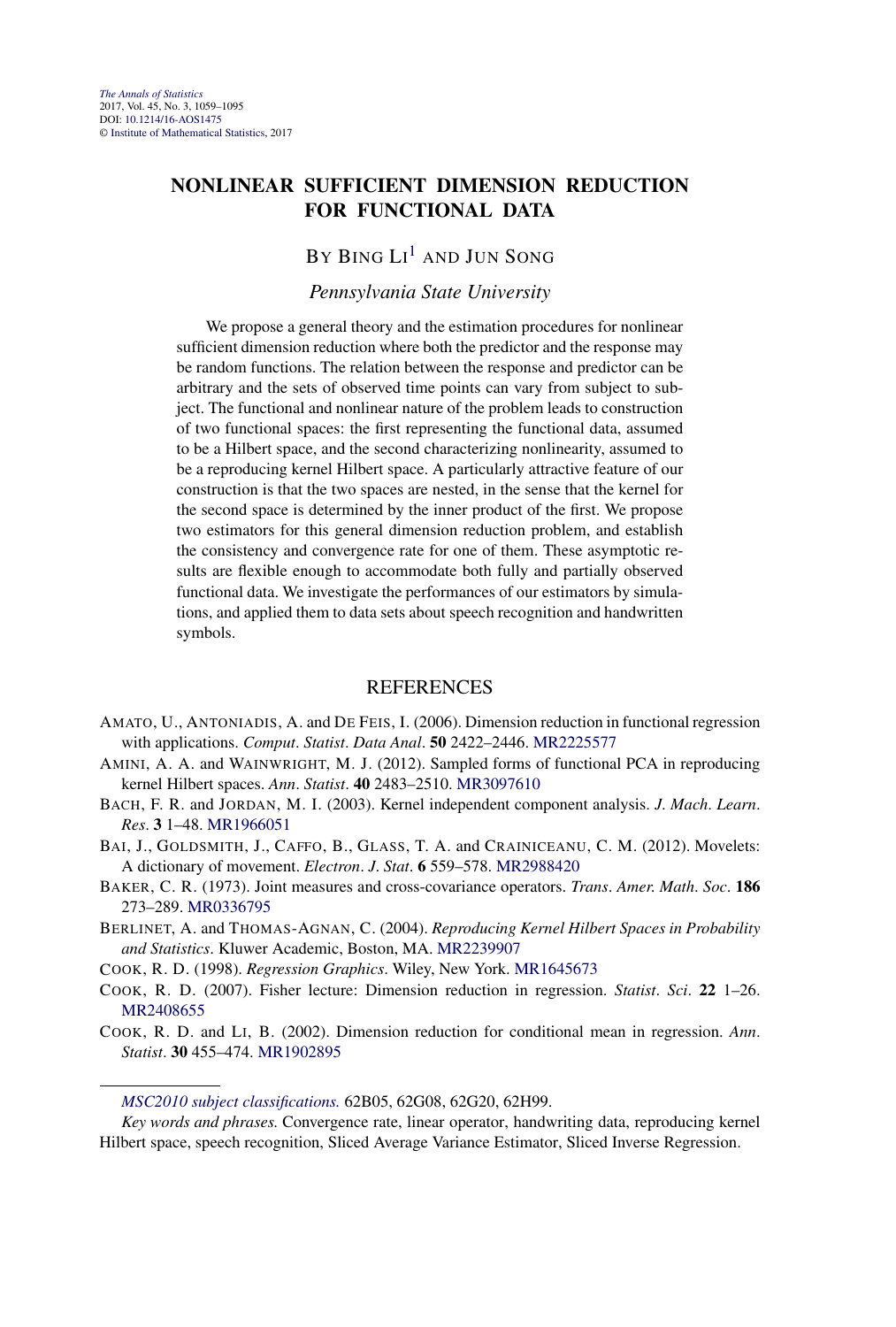- COOK, R. D. and SETODJI, C. M. (2003). A model-free test for reduced rank in multivariate regression. *J*. *Amer*. *Statist*. *Assoc*. **98** 340–351. [MR1995710](http://www.ams.org/mathscinet-getitem?mr=1995710)
- COOK, R. D. and WEISBERG, S. (1991). Sliced inverse regression for dimension reduction: Comment. *J*. *Amer*. *Statist*. *Assoc*. **86** 328–332.
- DAUXOIS, J., FERRÉ, L. and YAO, A.-F. (2001). Un modèle semi-paramétrique pour variables aléatoires hilbertiennes. *C*. *R*. *Acad*. *Sci*. *Paris Sér*. *I Math*. **333** 947–952. [MR1873814](http://www.ams.org/mathscinet-getitem?mr=1873814)
- EPIFANIO, I. (2008). Shape descriptors for classification of functional data. *Technometrics* **50** 284– 294. [MR2528652](http://www.ams.org/mathscinet-getitem?mr=2528652)
- FERRATY, F. and VIEU, P. (2006). *Nonparametric Functional Data Analysis*: *Theory and Practice*. Springer, New York. [MR2229687](http://www.ams.org/mathscinet-getitem?mr=2229687)
- FERRÉ, L. and VILLA, N. (2006). Multilayer perceptron with functional inputs: An inverse regression approach. *Scand*. *J*. *Stat*. **33** 807–823. [MR2300917](http://www.ams.org/mathscinet-getitem?mr=2300917)
- FERRÉ, L. and YAO, A. F. (2003). Functional sliced inverse regression analysis. *Statistics* **37** 475– 488. [MR2022235](http://www.ams.org/mathscinet-getitem?mr=2022235)
- FERRÉ, L. and YAO, A.-F. (2005). Smoothed functional inverse regression. *Statist*. *Sinica* **15** 665– 683. [MR2233905](http://www.ams.org/mathscinet-getitem?mr=2233905)
- FUKUMIZU, K., BACH, F. R. and GRETTON, A. (2007). Statistical consistency of kernel canonical correlation analysis. *J*. *Mach*. *Learn*. *Res*. **8** 361–383. [MR2320675](http://www.ams.org/mathscinet-getitem?mr=2320675)
- FUKUMIZU, K., BACH, F. R. and JORDAN, M. I. (2009). Kernel dimension reduction in regression. *Ann*. *Statist*. **37** 1871–1905. [MR2533474](http://www.ams.org/mathscinet-getitem?mr=2533474)
- HASTIE, T., TIBSHIRANI, R. and FRIEDMAN, J. (2009). *The Elements of Statistical Learning*: *Data Mining*, *Inference*, *and Prediction*, 2nd ed. Springer, New York. [MR2722294](http://www.ams.org/mathscinet-getitem?mr=2722294)
- HORN, R. A. and JOHNSON, C. R. (1985). *Matrix Analysis*. Cambridge Univ. Press, Cambridge. [MR0832183](http://www.ams.org/mathscinet-getitem?mr=0832183)
- HORVÁTH, L. and KOKOSZKA, P. (2012). *Inference for Functional Data with Applications*. Springer, New York. [MR2920735](http://www.ams.org/mathscinet-getitem?mr=2920735)
- HSING, T. and EUBANK, R. (2015). *Theoretical Foundations of Functional Data Analysis*, *with an Introduction to Linear Operators*. Wiley, Chichester. [MR3379106](http://www.ams.org/mathscinet-getitem?mr=3379106)
- HSING, T. and REN, H. (2009). An RKHS formulation of the inverse regression dimension– reduction problem. *Ann*. *Statist*. **37** 726–755. [MR2502649](http://www.ams.org/mathscinet-getitem?mr=2502649)
- KOLTCHINSKII, V. and GINÉ, E. (2000). Random matrix approximation of spectra of integral operators. *Bernoulli* **6** 113–167. [MR1781185](http://www.ams.org/mathscinet-getitem?mr=1781185)
- LEE, K.-Y., LI, B. and CHIAROMONTE, F. (2013). A general theory for nonlinear sufficient dimension reduction: Formulation and estimation. *Ann*. *Statist*. **41** 221–249. [MR3059416](http://www.ams.org/mathscinet-getitem?mr=3059416)
- LI, K.-C. (1991). Sliced inverse regression for dimension reduction. *J*. *Amer*. *Statist*. *Assoc*. **86** 316– 342. [MR1137117](http://www.ams.org/mathscinet-getitem?mr=1137117)
- LI, B., ARTEMIOU, A. and LI, L. (2011). Principal support vector machines for linear and nonlinear sufficient dimension reduction. *Ann*. *Statist*. **39** 3182–3210. [MR3012405](http://www.ams.org/mathscinet-getitem?mr=3012405)
- LI, B., CHUN, H. and ZHAO, H. (2012). Sparse estimation of conditional graphical models with application to gene networks. *J*. *Amer*. *Statist*. *Assoc*. **107** 152–167. [MR2949348](http://www.ams.org/mathscinet-getitem?mr=2949348)
- LI, B., CHUN, H. and ZHAO, H. (2014). On an additive semigraphoid model for statistical networks with application to pathway analysis. *J*. *Amer*. *Statist*. *Assoc*. **109** 1188–1204. [MR3265690](http://www.ams.org/mathscinet-getitem?mr=3265690)
- LI, L., LI, B. and ZHU, L.-X. (2010). Groupwise dimension reduction. *J*. *Amer*. *Statist*. *Assoc*. **105** 1188–1201. [MR2752614](http://www.ams.org/mathscinet-getitem?mr=2752614)
- LI, B. and SONG, J. (2016). Supplement to "Nonlinear sufficient dimension reduction for functional data." DOI[:10.1214/16-AOS1475SUPP.](http://dx.doi.org/10.1214/16-AOS1475SUPP)
- LI, B. and WANG, S. (2007). On directional regression for dimension reduction. *J*. *Amer*. *Statist*. *Assoc*. **102** 997–1008. [MR2354409](http://www.ams.org/mathscinet-getitem?mr=2354409)
- LI, B., WEN, S. and ZHU, L. (2008). On a projective resampling method for dimension reduction with multivariate responses. *J*. *Amer*. *Statist*. *Assoc*. **103** 1177–1186. [MR2462891](http://www.ams.org/mathscinet-getitem?mr=2462891)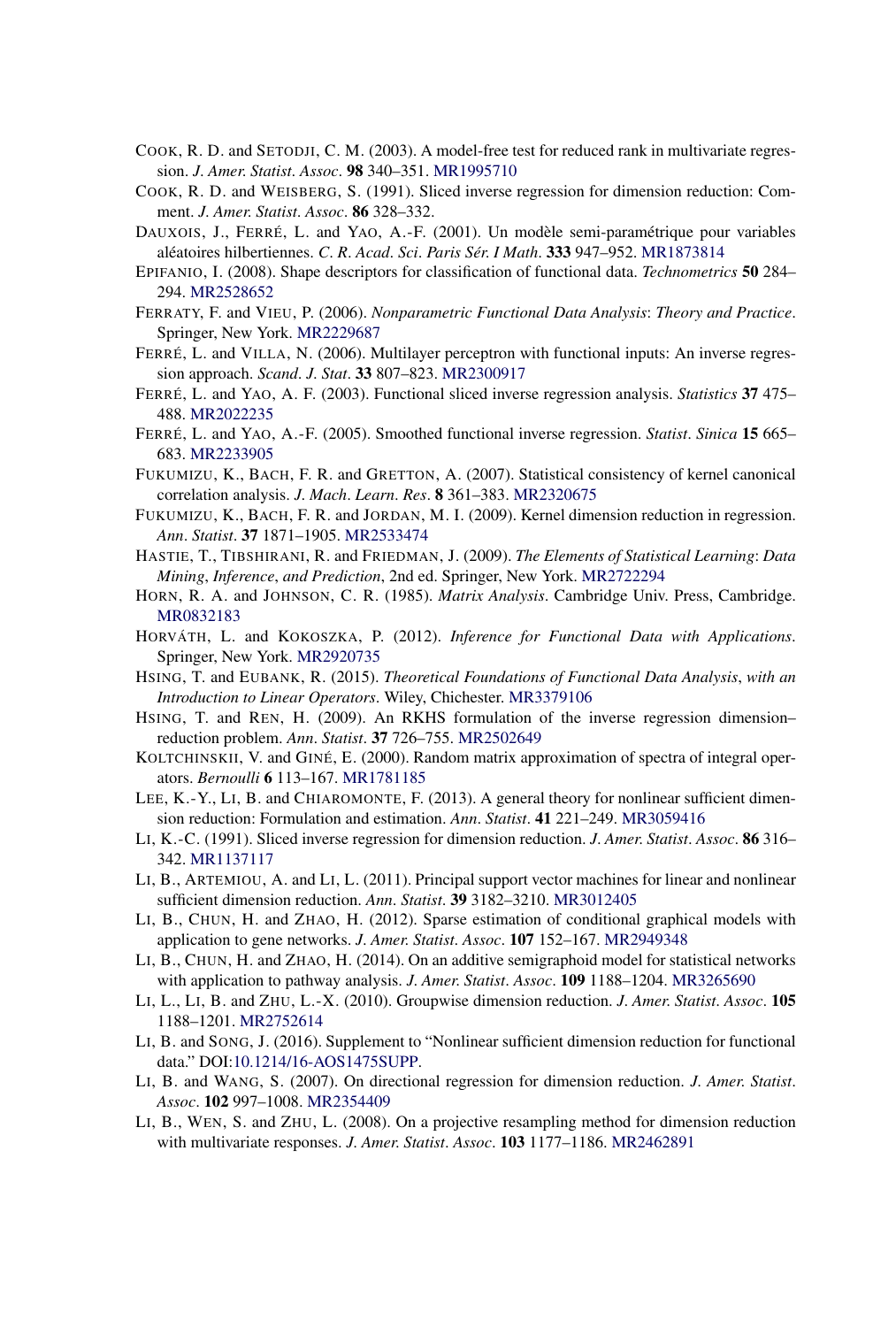- LI, B., ZHA, H. and CHIAROMONTE, F. (2005). Contour regression: A general approach to dimension reduction. *Ann*. *Statist*. **33** 1580–1616. [MR2166556](http://www.ams.org/mathscinet-getitem?mr=2166556)
- LLORENS, D., PRAT, F., MARZAL, A., VILAR, J. M., CASTRO, M. J., AMENGUAL, J. C., BARRACHINA, S., CASTELLANOS, A., NA, S. E., GÓMEZ, J. A., GORBE, J., GORDO, A., PALAZÓN, V., PERIS, G., RAMOS-GARIJO, R. and ZAMORA, F. (2008). The ujipenchars database: A pen-based database of isolated handwritten characters. In *Proc*. 6*th Int*. *Conf*. *Language Resources Eval*, Marrakech, Morocco. 2647–2651.
- MINH, H. Q. (2010). Some properties of Gaussian reproducing kernel Hilbert spaces and their implications for function approximation and learning theory. *Constr*. *Approx*. **32** 307–338. [MR2677883](http://www.ams.org/mathscinet-getitem?mr=2677883)
- MÜLLER, H.-G. and STADTMÜLLER, U. (2005). Generalized functional linear models. *Ann*. *Statist*. **33** 774–805. [MR2163159](http://www.ams.org/mathscinet-getitem?mr=2163159)
- OJA, H. (2010). *Multivariate Nonparametric Methods with R*: *An Approach Based on Spatial Signs and Ranks*. Springer, New York. [MR2598854](http://www.ams.org/mathscinet-getitem?mr=2598854)
- RAMSAY, J. O. and SILVERMAN, B. W. (2005). *Functional Data Analysis*, 2nd ed. Springer, New York. [MR2168993](http://www.ams.org/mathscinet-getitem?mr=2168993)
- RASMUSSEN, C. E. and WILLIAMS, C. K. I. (2006). *Gaussian Processes for Machine Learning*. MIT Press, Cambridge, MA. [MR2514435](http://www.ams.org/mathscinet-getitem?mr=2514435)
- ROSSI, F. and VILLA, N. (2006). Support vector machine for functional data cliassification. *Neurocomputing* **79** 730–742.
- WANG, J.-L., CHIOU, J.-M. and MULLER, H.-G. (2015). Review of functional data analysis. Preprint. Available at [arXiv:1507.05135v1](http://arxiv.org/abs/arXiv:1507.05135v1).
- WANG, G., LIN, N. and ZHANG, B. (2013). Functional contour regression. *J*. *Multivariate Anal*. **116** 1–13. [MR3049886](http://www.ams.org/mathscinet-getitem?mr=3049886)
- WANG, Q. and YIN, X. (2008). A nonlinear multi-dimensional variable selection method for high dimensional data: Sparse MAVE. *Comput*. *Statist*. *Data Anal*. **52** 4512–4520. [MR2432477](http://www.ams.org/mathscinet-getitem?mr=2432477)
- WU, H.-M. (2008). Kernel sliced inverse regression with applications to classification. *J*. *Comput*. *Graph*. *Statist*. **17** 590–610. [MR2528238](http://www.ams.org/mathscinet-getitem?mr=2528238)
- YAO, F., MÜLLER, H.-G. and WANG, J.-L. (2005a). Functional data analysis for sparse longitudinal data. *J*. *Amer*. *Statist*. *Assoc*. **100** 577–590. [MR2160561](http://www.ams.org/mathscinet-getitem?mr=2160561)
- YAO, F., MÜLLER, H.-G. and WANG, J.-L. (2005b). Functional linear regression analysis for longitudinal data. *Ann*. *Statist*. **33** 2873–2903. [MR2253106](http://www.ams.org/mathscinet-getitem?mr=2253106)
- YEH, Y.-R., HUANG, S.-Y. and LEE, Y.-J. (2009). Nonlinear dimension reduction with kernel sliced inverse regression. *IEEE Trans*. *Knowl*. *Data Eng*. **11** 1590–1603.
- YIN, X. and BURA, E. (2006). Moment-based dimension reduction for multivariate response regression. *J*. *Statist*. *Plann*. *Inference* **136** 3675–3688. [MR2256281](http://www.ams.org/mathscinet-getitem?mr=2256281)
- ZHU, L., MIAO, B. and PENG, H. (2006). On sliced inverse regression with high-dimensional covariates. *J*. *Amer*. *Statist*. *Assoc*. **101** 630–643. [MR2281245](http://www.ams.org/mathscinet-getitem?mr=2281245)
- ZWALD, L. and BLANCHARD, G. (2006). On the convergence of eigenspaces in kernel principal component analysis. In *Advances in Neural Information Processing Systems* **18**. MIT Press, Cambridge, MA.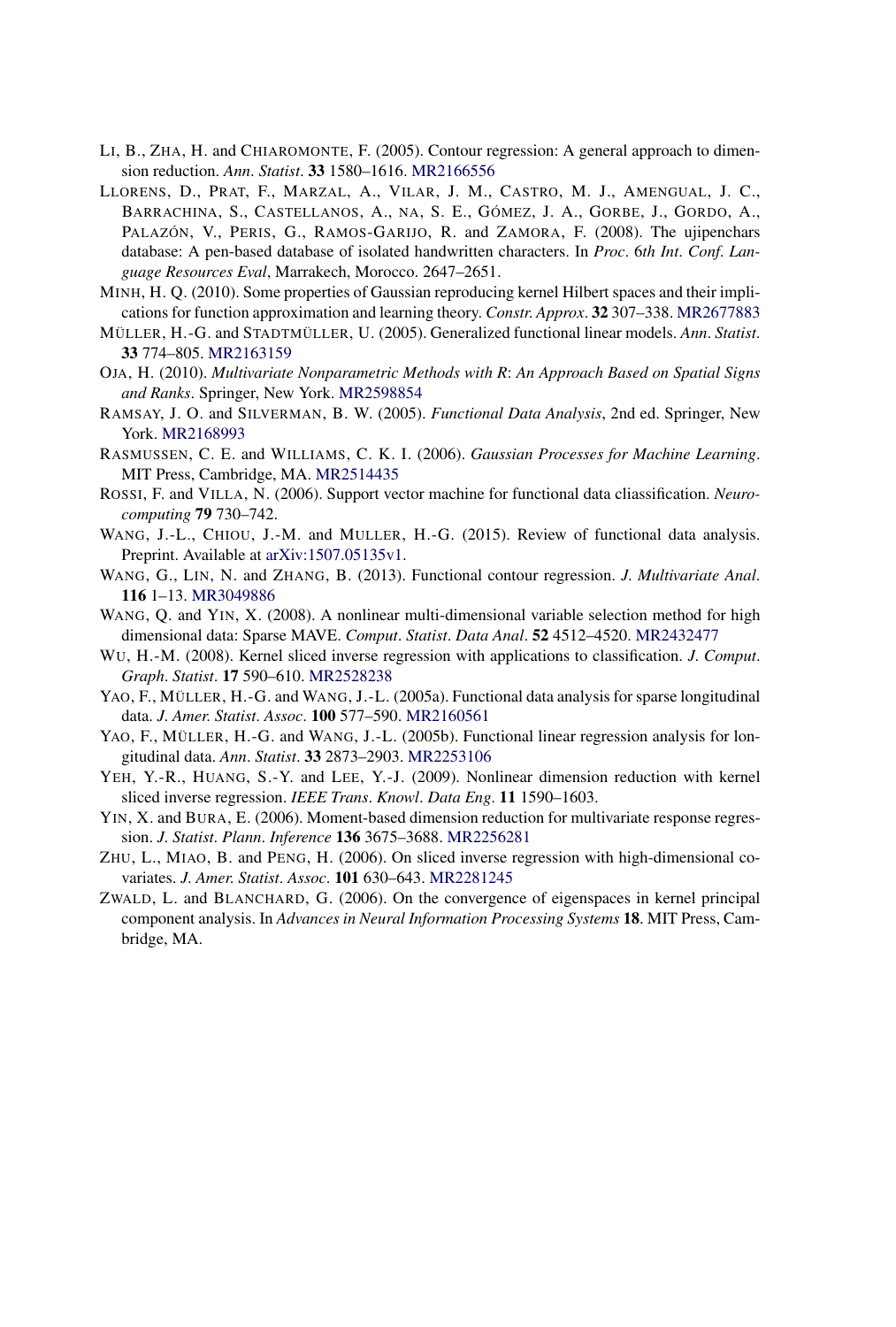#### **NETWORK VECTOR AUTOREGRESSION**

BY XUENING ZHU\* $^{\dagger,\,1}$ , Rui Pan $^{\dagger,\,2}$ , Guodong Li $^{\ddagger,\,3},$ YUEWEN LIU[§,](#page-4-0)4 AND HANSHENG WANG[∗](#page-1-0),1

# *Peking University,*<sup>∗</sup> *Central University of Finance and Economics,*† *University of Hong Kong*‡ *and Xi'an Jiaotong University*§

We consider here a large-scale social network with a continuous response observed for each node at equally spaced time points. The responses from different nodes constitute an ultra-high dimensional vector, whose time series dynamic is to be investigated. In addition, the network structure is also taken into consideration, for which we propose a network vector autoregressive (NAR) model. The NAR model assumes each node's response at a given time point as a linear combination of (a) its previous value, (b) the average of its connected neighbors, (c) a set of node-specific covariates and (d) an independent noise. The corresponding coefficients are referred to as the momentum effect, the network effect and the nodal effect, respectively. Conditions for strict stationarity of the NAR models are obtained. In order to estimate the NAR model, an ordinary least squares type estimator is developed, and its asymptotic properties are investigated. We further illustrate the usefulness of the NAR model through a number of interesting potential applications. Simulation studies and an empirical example are presented.

- [1] ANSELIN, L. (1999). *Spatial Econometrics*: *Methods and Models*. Springer Science and Business Media, Dordrecht.
- [2] BARABÁSI, A.-L. and ALBERT, R. (1999). Emergence of scaling in random networks. *Science* **286** 509–512. [MR2091634](http://www.ams.org/mathscinet-getitem?mr=2091634)
- [3] BEDRICK, E. J. and TSAI, C. L. (1994). Model selection for multivariate regression in small samples. *Biometrics* **50** 226–231.
- [4] BOX, G. E. P., JENKINS, G. M. and REINSEL, G. C. (1994). *Time Series Analysis*: *Forecasting and Control*, 3rd ed. Prentice Hall, Englewood Cliffs, NJ. [MR1312604](http://www.ams.org/mathscinet-getitem?mr=1312604)
- [5] BROWN, L. D., HAGERMAN, R. L., GRIFFIN, P. A. and ZMIJEWSKI, M. E. (1987). Security analyst superiority relative to univariate time-series models in forecasting quarterly earnings. *J*. *Account*. *Econ*. **9** 61–87.
- [6] CHEN, X., CHEN, Y. and XIAO, P. (2013). The impact of sampling and network topology on the estimation of social intercorrelations. *J*. *Mark*. *Res*. **50** 95–110.
- [7] CLAUSET, A., SHALIZI, C. R. and NEWMAN, M. E. J. (2009). Power-law distributions in empirical data. *SIAM Rev*. **51** 661–703. [MR2563829](http://www.ams.org/mathscinet-getitem?mr=2563829)
- [8] CUARESMA, J. C., HLOUSKOVA, J., KOSSMEIER, S. and OBERSTEINER, M. (2004). Forecasting electricity spot-prices using linear univariate time-series models. *Appl*. *Energy* **77** 87–106.

*[MSC2010 subject classifications.](http://www.ams.org/mathscinet/msc/msc2010.html)* Primary 62M10; secondary 62J05.

*Key words and phrases.* Multivariate time series, ordinary least squares, social network, vector autoregression.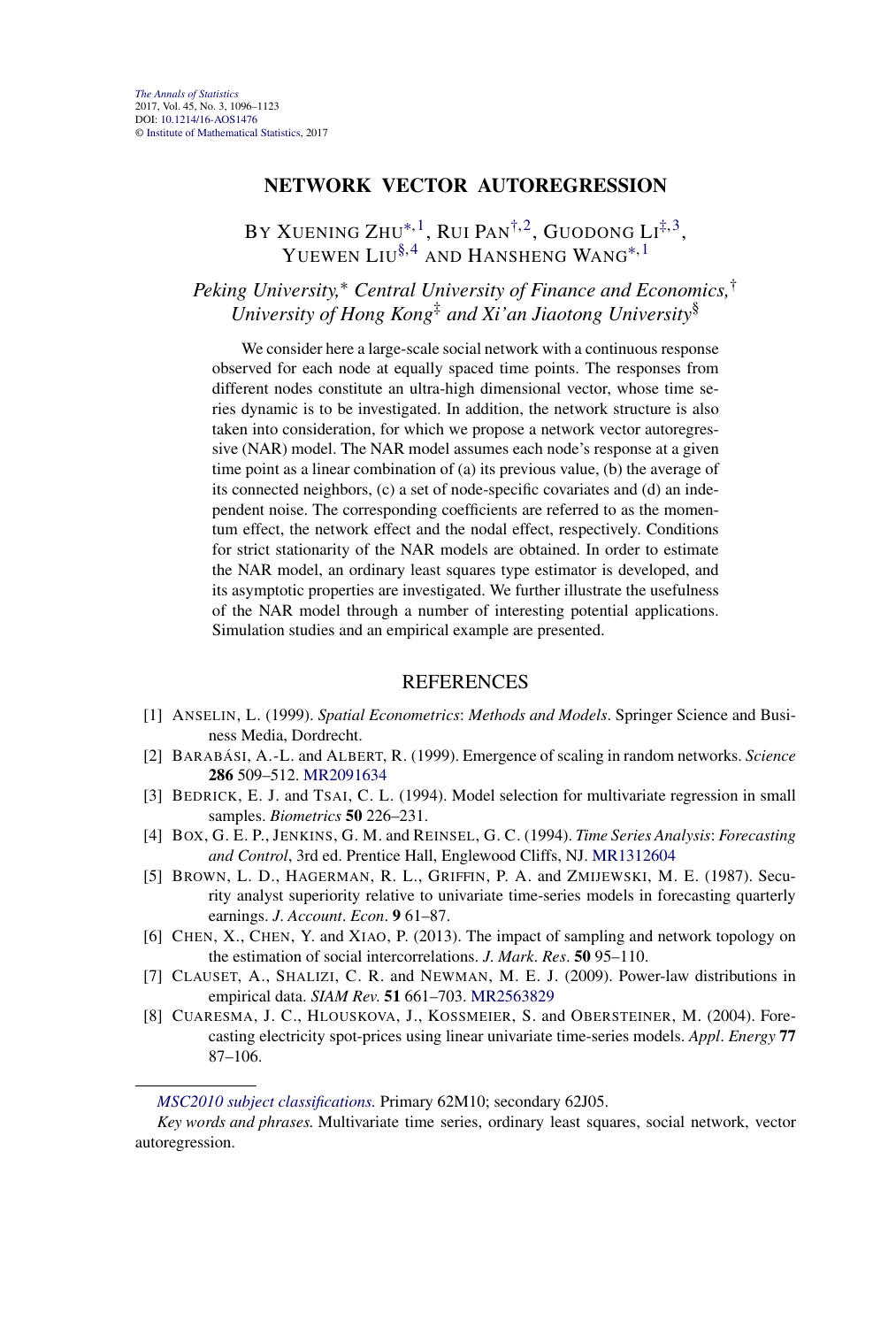- [9] DANTZIG, G. B. (1998). *Linear Programming and Extensions*, corrected ed. Princeton Univ. Press, Princeton, NJ. [MR1658673](http://www.ams.org/mathscinet-getitem?mr=1658673)
- [10] DE MOL, C., GIANNONE, D. and REICHLIN, L. (2008). Forecasting using a large number of predictors: Is Bayesian shrinkage a valid alternative to principal components? *J*. *Econometrics* **146** 318–328. [MR2465176](http://www.ams.org/mathscinet-getitem?mr=2465176)
- [11] FAN, J. and YAO, Q. (2003). *Nonlinear Time Series*: *Nonparametric and Parametric Methods*. Springer, New York. [MR1964455](http://www.ams.org/mathscinet-getitem?mr=1964455)
- [12] FINGLETON, B. (1999). Spurious spatial regression: Some Monte Carlo results with a spatial unit root and spatial cointegration. *J*. *Reg*. *Sci*. **39** 1–19.
- [13] FORNI, M., HALLIN, M., LIPPI, M. and REICHLIN, L. (2005). The generalized dynamic factor model: One-sided estimation and forecasting. *J*. *Amer*. *Statist*. *Assoc*. **100** 830–840. [MR2201012](http://www.ams.org/mathscinet-getitem?mr=2201012)
- [14] HALL, P. and HEYDE, C. C. (1980). *Martingale Limit Theory and Its Application*. Academic Press, New York. [MR0624435](http://www.ams.org/mathscinet-getitem?mr=0624435)
- [15] HAMILTON, J. D. (1994). *Time Series Analysis*. Princeton Univ. Press, Princeton, NJ. [MR1278033](http://www.ams.org/mathscinet-getitem?mr=1278033)
- [16] HAN, F. and LIU, H. (2013). Transition matrix estimation in high dimensional time series. In *Proceedings of the* 30*th International Conference on Machine Learning* (*ICML-*13) 172–180. ACM, Atlanta, GA.
- [17] HOLLAND, P. W. and LEINHARDT, S. (1981). An exponential family of probability distributions for directed graphs. *J*. *Amer*. *Statist*. *Assoc*. **76** 33–65. [MR0608176](http://www.ams.org/mathscinet-getitem?mr=0608176)
- [18] HSU, N.-J., HUNG, H.-L. and CHANG, Y.-M. (2008). Subset selection for vector autoregressive processes using Lasso. *Comput*. *Statist*. *Data Anal*. **52** 3645–3657. [MR2427370](http://www.ams.org/mathscinet-getitem?mr=2427370)
- [19] LAM, C. and YAO, Q. (2012). Factor modeling for high-dimensional time series: Inference for the number of factors. *Ann*. *Statist*. **40** 694–726. [MR2933663](http://www.ams.org/mathscinet-getitem?mr=2933663)
- [20] LEE, L.-F. (2004). Asymptotic distributions of quasi-maximum likelihood estimators for spatial autoregressive models. *Econometrica* **72** 1899–1925. [MR2095537](http://www.ams.org/mathscinet-getitem?mr=2095537)
- [21] LEE, L. F. and YU, J. (2009). Spatial nonstationarity and spurious regression: The case with a row-normalized spatial weights matrix. *Spatial Econ*. *Anal*. **4** 301–327.
- [22] LÜTKEPOHL, H. (2005). *New Introduction to Multiple Time Series Analysis*. Springer, Berlin. [MR2172368](http://www.ams.org/mathscinet-getitem?mr=2172368)
- [23] MCQUARRIE, A. D. R. and TSAI, C.-L. (1998). *Regression and Time Series Model Selection*. World Scientific, River Edge, NJ. [MR1641582](http://www.ams.org/mathscinet-getitem?mr=1641582)
- [24] NEGAHBAN, S. and WAINWRIGHT, M. J. (2011). Estimation of (near) low-rank matrices with noise and high-dimensional scaling. *Ann*. *Statist*. **39** 1069–1097. [MR2816348](http://www.ams.org/mathscinet-getitem?mr=2816348)
- [25] NEWBOLD, P. and GRANGER, C. W. J. (1974). Experience with forecasting univariate time series and the combination of forecasts. *J*. *Roy*. *Statist*. *Soc*. *Ser*. *A* **137** 131–164. [MR0451583](http://www.ams.org/mathscinet-getitem?mr=0451583)
- [26] NOWICKI, K. and SNIJDERS, T. A. B. (2001). Estimation and prediction for stochastic blockstructures. *J*. *Amer*. *Statist*. *Assoc*. **96** 1077–1087. [MR1947255](http://www.ams.org/mathscinet-getitem?mr=1947255)
- [27] PAN, J. and YAO, Q. (2008). Modelling multiple time series via common factors. *Biometrika* **95** 365–379. [MR2521589](http://www.ams.org/mathscinet-getitem?mr=2521589)
- [28] PARK, B. U., MAMMEN, E., HÄRDLE, W. and BORAK, S. (2009). Time series modelling with semiparametric factor dynamics. *J*. *Amer*. *Statist*. *Assoc*. **104** 284–298. [MR2504378](http://www.ams.org/mathscinet-getitem?mr=2504378)
- [29] REINSEL, G. C. and VELU, R. P. (1998). *Multivariate Reduced-Rank Regression*: *Theory and Applications*. *Lecture Notes in Statistics* **136**. Springer, New York. [MR1719704](http://www.ams.org/mathscinet-getitem?mr=1719704)
- [30] SHUMWAY, R. H. and STOFFER, D. S. (2000). *Time Series Analysis and Its Applications*. Springer, New York. [MR1856572](http://www.ams.org/mathscinet-getitem?mr=1856572)
- [31] WANG, Y. J. and WONG, G. Y. (1987). Stochastic blockmodels for directed graphs. *J*. *Amer*. *Statist*. *Assoc*. **82** 8–19. [MR0883333](http://www.ams.org/mathscinet-getitem?mr=0883333)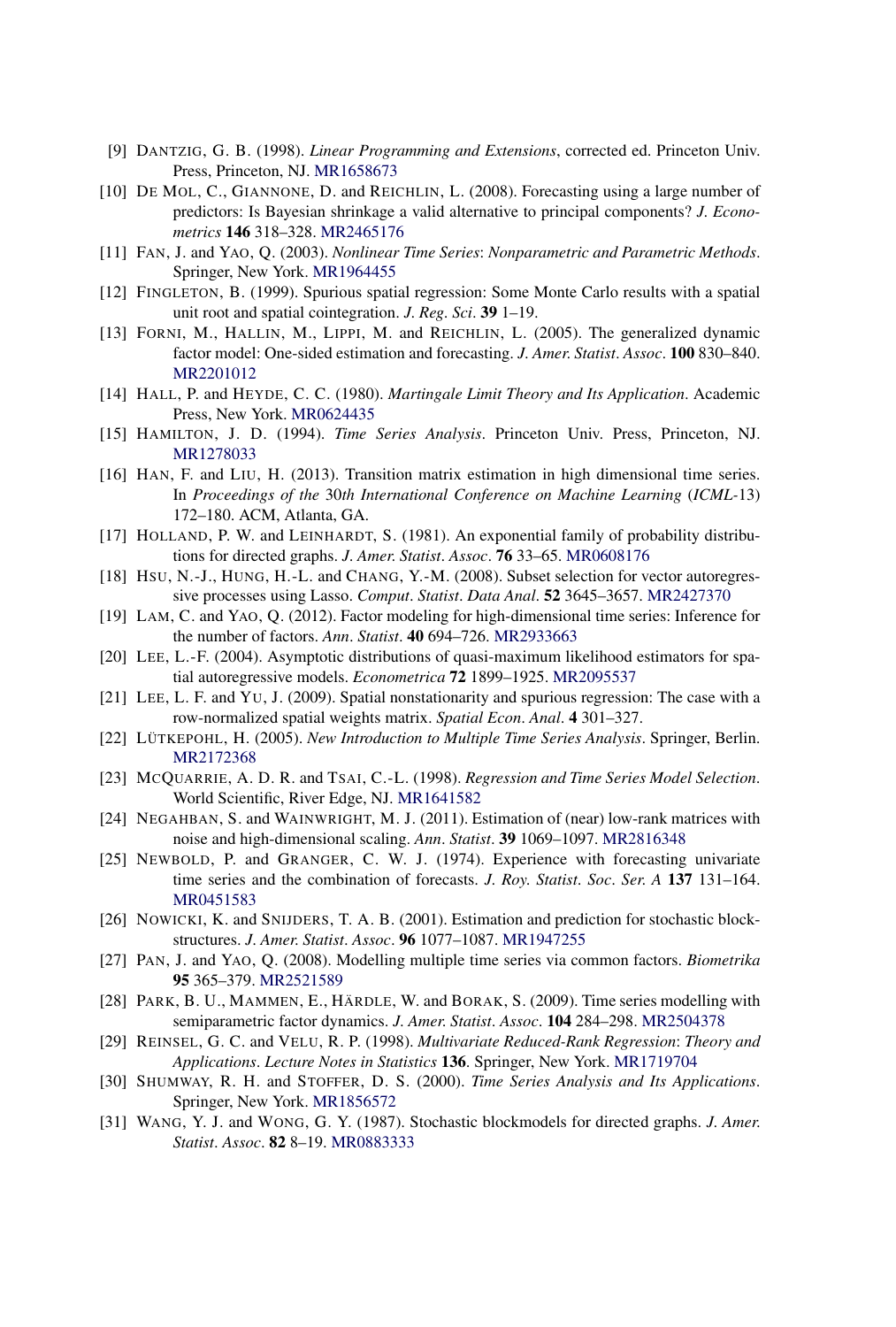- [32] WASSERMAN, S. and FAUST, K. (1994). *Social Network Analysis*: *Methods and Applications*. Cambridge Univ. Press, London.
- [33] ZHAO, Y., LEVINA, E. and ZHU, J. (2012). Consistency of community detection in networks under degree-corrected stochastic block models. *Ann*. *Statist*. **40** 2266–2292. [MR3059083](http://www.ams.org/mathscinet-getitem?mr=3059083)
- [34] ZHOU, J., TU, Y., CHEN, Y. and WANG, H. (2017). Estimating spatial autocorrelation with sampled network data. *J*. *Bus*. *Econ*. *Stat*. **35** 130–138. [MR3591541](http://www.ams.org/mathscinet-getitem?mr=3591541)
- [35] ZHU, X., PAN, R., LI, G., LIU, Y. and WANG, H. (2016). Supplement to "Network vector autoregression." DOI[:10.1214/16-AOS1476SUPP](http://dx.doi.org/10.1214/16-AOS1476SUPP).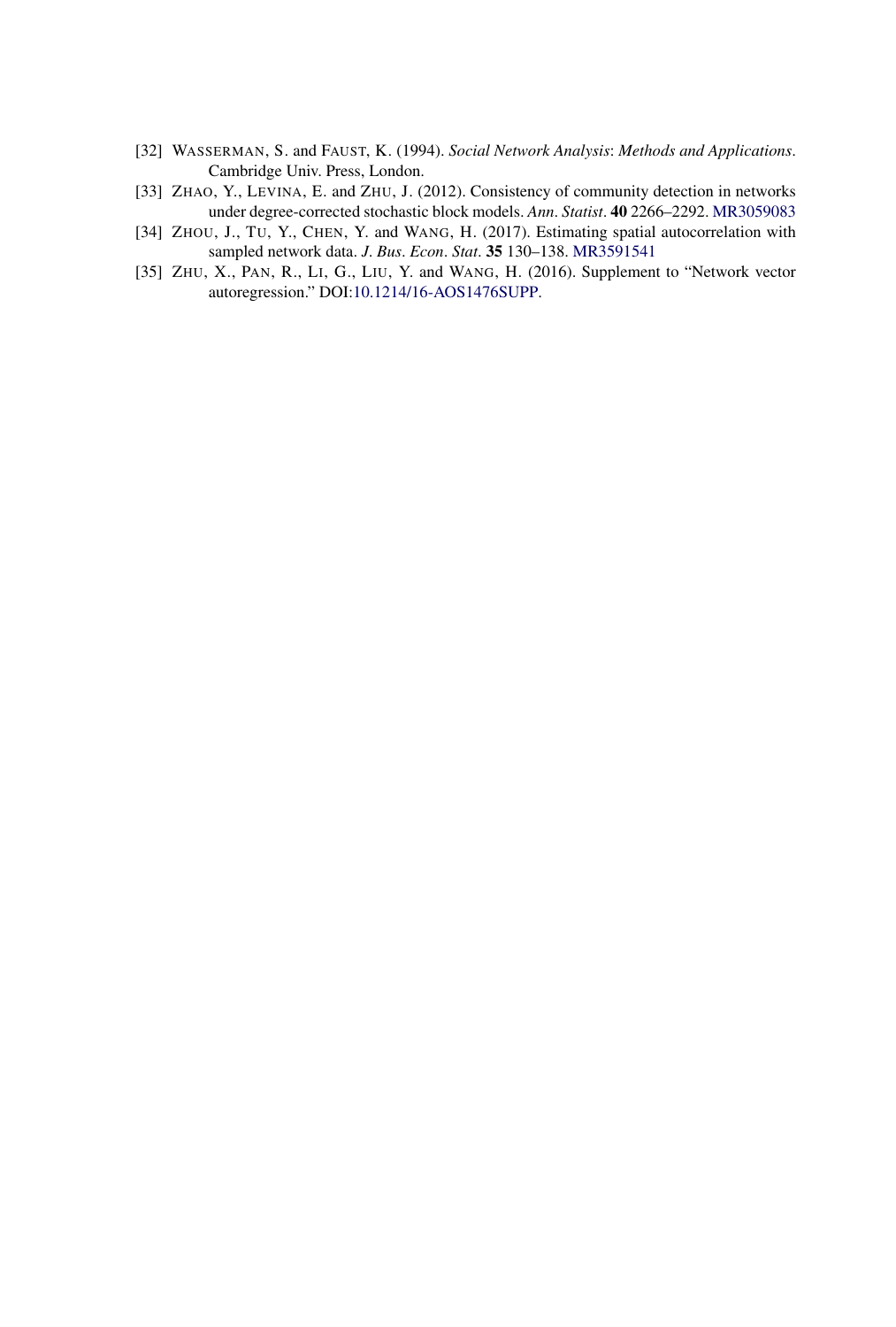# **ON COVERAGE AND LOCAL RADIAL RATES OF CREDIBLE SETS**

#### BY EDUARD BELITSER

#### *VU Amsterdam*

In the mildly ill-posed inverse signal-in-white-noise model, we construct confidence sets as credible balls with respect to the empirical Bayes posterior resulting from a certain two-level hierarchical prior. The quality of the posterior is characterized by the contraction rate which we allow to be local, that is, depending on the parameter. The issue of optimality of the constructed confidence sets is addressed via a trade-off between its "size" (the *local radial rate*) and its coverage probability. We introduce *excessive bias restriction* (EBR), more general than *self-similarity* and *polished tail condition* recently studied in the literature. Under EBR, we establish the confidence optimality of our credible set with some local (*oracle*) radial rate. We also derive the oracle estimation inequality and the oracle posterior contraction rate. The obtained local results are more powerful than global: adaptive minimax results for a number of smoothness scales follow as consequence, in particular, the ones considered by Szabó et al. [*Ann. Statist.* **43** (2015) 1391–1428].

#### REFERENCES

- [1] BARAUD, Y. (2004). Confidence balls in Gaussian regression. *Ann*. *Statist*. **32** 528–551. [MR2060168](http://www.ams.org/mathscinet-getitem?mr=2060168)
- [2] BELITSER, E. (2014). On coverage and local radial rates of DDM-credible sets. Available at [arXiv:1407.5232.](http://arxiv.org/abs/arXiv:1407.5232)
- [3] BELITSER, E. (2016). Supplement to "On coverage and local radial rates of credible sets." DOI[:10.1214/16-AOS1477SUPP](http://dx.doi.org/10.1214/16-AOS1477SUPP).
- [4] BERAN, R. and DÜMBGEN, L. (1998). Modulation of estimators and confidence sets. *Ann*. *Statist*. **26** 1826–1856. [MR1673280](http://www.ams.org/mathscinet-getitem?mr=1673280)
- [5] BIRGÉ, L. and MASSART, P. (2001). Gaussian model selection. *J*. *Eur*. *Math*. *Soc*. (*JEMS*) **3** 203–268. [MR1848946](http://www.ams.org/mathscinet-getitem?mr=1848946)
- [6] BULL, A. D. (2012). Honest adaptive confidence bands and self-similar functions. *Electron*. *J*. *Stat*. **6** 1490–1516. [MR2988456](http://www.ams.org/mathscinet-getitem?mr=2988456)
- [7] BULL, A. D. and NICKL, R. (2013). Adaptive confidence sets in *L*2. *Probab*. *Theory Related Fields* **156** 889–919. [MR3078289](http://www.ams.org/mathscinet-getitem?mr=3078289)
- [8] CAI, T. T. and LOW, M. G. (2006). Adaptive confidence balls. *Ann*. *Statist*. **34** 202–228. [MR2275240](http://www.ams.org/mathscinet-getitem?mr=2275240)
- [9] CASTILLO, I. and NICKL, R. (2013). Nonparametric Bernstein–von Mises theorems in Gaussian white noise. *Ann*. *Statist*. **41** 1999–2028. [MR3127856](http://www.ams.org/mathscinet-getitem?mr=3127856)
- [10] CAVALIER, L. (2008). Nonparametric statistical inverse problems. *Inverse Probl*. **24** 034004, 19. [MR2421941](http://www.ams.org/mathscinet-getitem?mr=2421941)

*[MSC2010 subject classifications.](http://www.ams.org/mathscinet/msc/msc2010.html)* Primary 62G15, 62C05; secondary 62G99.

*Key words and phrases.* Credible ball, excessive bias restriction, local radial rate.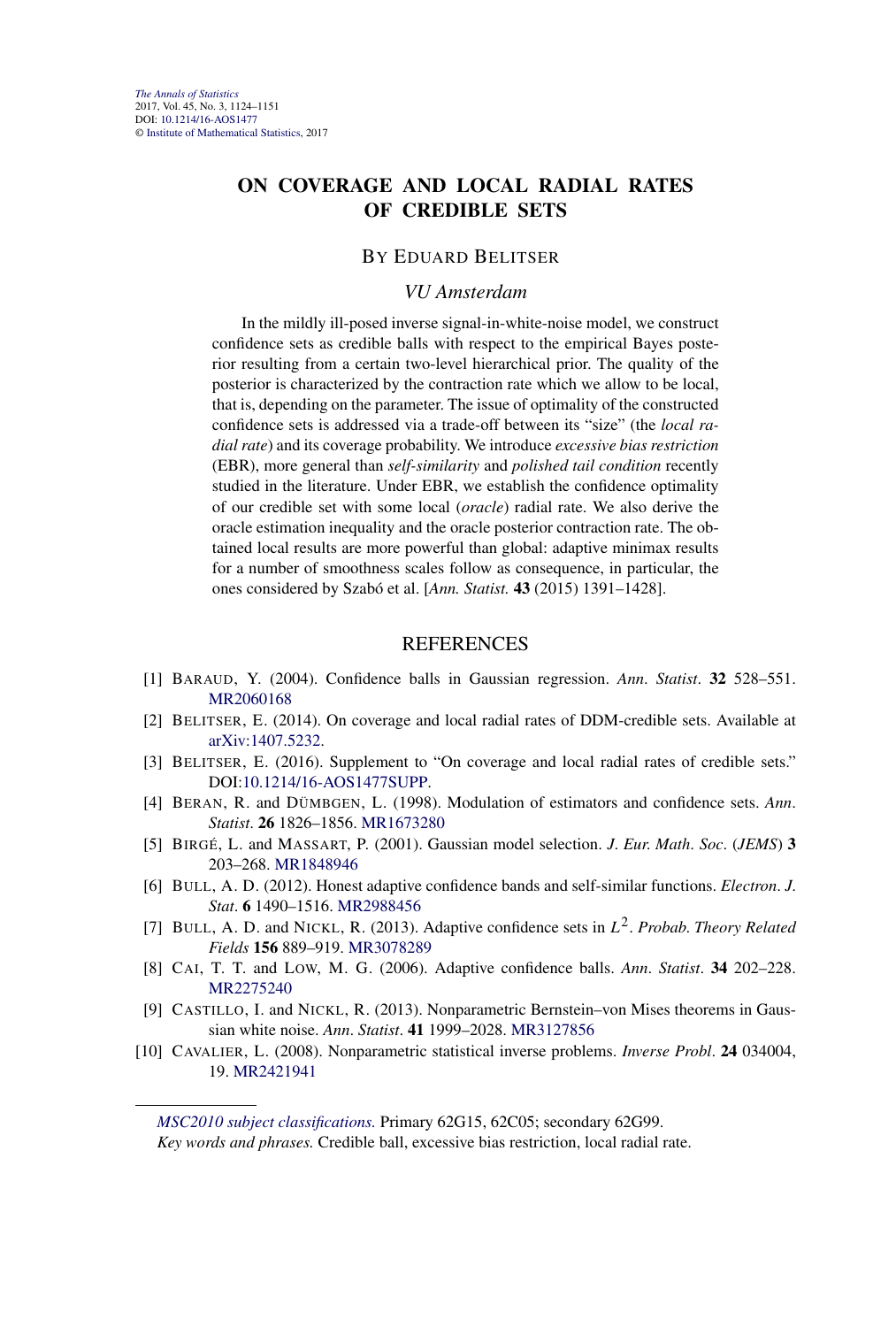- [11] CAVALIER, L. and GOLUBEV, Y. (2006). Risk hull method and regularization by projections of ill-posed inverse problems. *Ann*. *Statist*. **34** 1653–1677. [MR2283712](http://www.ams.org/mathscinet-getitem?mr=2283712)
- [12] COX, D. D. (1993). An analysis of Bayesian inference for nonparametric regression. *Ann*. *Statist*. **21** 903–923. [MR1232525](http://www.ams.org/mathscinet-getitem?mr=1232525)
- [13] FREEDMAN, D. (1999). On the Bernstein–von Mises theorem with infinite-dimensional parameters. *Ann*. *Statist*. **27** 1119–1140. [MR1740119](http://www.ams.org/mathscinet-getitem?mr=1740119)
- [14] GENOVESE, C. and WASSERMAN, L. (2008). Adaptive confidence bands. *Ann*. *Statist*. **36** 875–905. [MR2396818](http://www.ams.org/mathscinet-getitem?mr=2396818)
- [15] GHOSAL, S., GHOSH, J. K. and VAN DER VAART, A. W. (2000). Convergence rates of posterior distributions. *Ann*. *Statist*. **28** 500–531. [MR1790007](http://www.ams.org/mathscinet-getitem?mr=1790007)
- [16] GINÉ, E. and NICKL, R. (2010). Confidence bands in density estimation. *Ann*. *Statist*. **38** 1122–1170. [MR2604707](http://www.ams.org/mathscinet-getitem?mr=2604707)
- [17] HOFFMANN, M. and NICKL, R. (2011). On adaptive inference and confidence bands. *Ann*. *Statist*. **39** 2383–2409. [MR2906872](http://www.ams.org/mathscinet-getitem?mr=2906872)
- [18] JOHNSTONE, I. M. (2010). High dimensional Bernstein–von Mises: Simple examples. In *Borrowing Strength*: *Theory Powering Applications—A Festschrift for Lawrence D*. *Brown*. *Inst*. *Math*. *Stat*. *Collect*. **6** 87–98. IMS, Beachwood, OH. [MR2798513](http://www.ams.org/mathscinet-getitem?mr=2798513)
- [19] JUDITSKY, A. and LAMBERT-LACROIX, S. (2003). Nonparametric confidence set estimation. *Math*. *Methods Statist*. **12** 410–428. [MR2054156](http://www.ams.org/mathscinet-getitem?mr=2054156)
- [20] KNAPIK, B. T., VAN DER VAART, A. W. and VAN ZANTEN, J. H. (2011). Bayesian inverse problems with Gaussian priors. *Ann*. *Statist*. **39** 2626–2657. [MR2906881](http://www.ams.org/mathscinet-getitem?mr=2906881)
- [21] LI, K.-C. (1989). Honest confidence regions for nonparametric regression. *Ann*. *Statist*. **17** 1001–1008. [MR1015135](http://www.ams.org/mathscinet-getitem?mr=1015135)
- [22] LOW, M. G. (1997). On nonparametric confidence intervals. *Ann*. *Statist*. **25** 2547–2554. [MR1604412](http://www.ams.org/mathscinet-getitem?mr=1604412)
- [23] NICKL, R. and SZABÓ, B. T. (2014). A sharp adaptive confidence ball for self-similar functions. Available at [arXiv:1406.3994](http://arxiv.org/abs/arXiv:1406.3994).
- [24] PICARD, D. and TRIBOULEY, K. (2000). Adaptive confidence interval for pointwise curve estimation. *Ann*. *Statist*. **28** 298–335. [MR1762913](http://www.ams.org/mathscinet-getitem?mr=1762913)
- [25] RAY, K. (2014). Adaptive Bernstein–von Mises theorems in Gaussian white noise. Available at [arXiv:1407.3397](http://arxiv.org/abs/arXiv:1407.3397).
- [26] ROBINS, J. and VAN DER VAART, A. (2006). Adaptive nonparametric confidence sets. *Ann*. *Statist*. **34** 229–253. [MR2275241](http://www.ams.org/mathscinet-getitem?mr=2275241)
- [27] SERRA, P. and KRIVOBOKOVA, T. (2014). Adaptive empirical Bayesian smoothing splines. Available at [arXiv:1411.6860.](http://arxiv.org/abs/arXiv:1411.6860)
- [28] SZABÓ, B., VAN DER VAART, A. and VAN ZANTEN, H. (2015). Honest Bayesian confidence sets for the *L*2-norm. *J*. *Statist*. *Plann*. *Inference* **166** 36–51. [MR3390132](http://www.ams.org/mathscinet-getitem?mr=3390132)
- [29] SZABÓ, B., VAN DER VAART, A. W. and VAN ZANTEN, J. H. (2015). Frequentist coverage of adaptive nonparametric Bayesian credible sets. *Ann*. *Statist*. **43** 1391–1428. [MR3357861](http://www.ams.org/mathscinet-getitem?mr=3357861)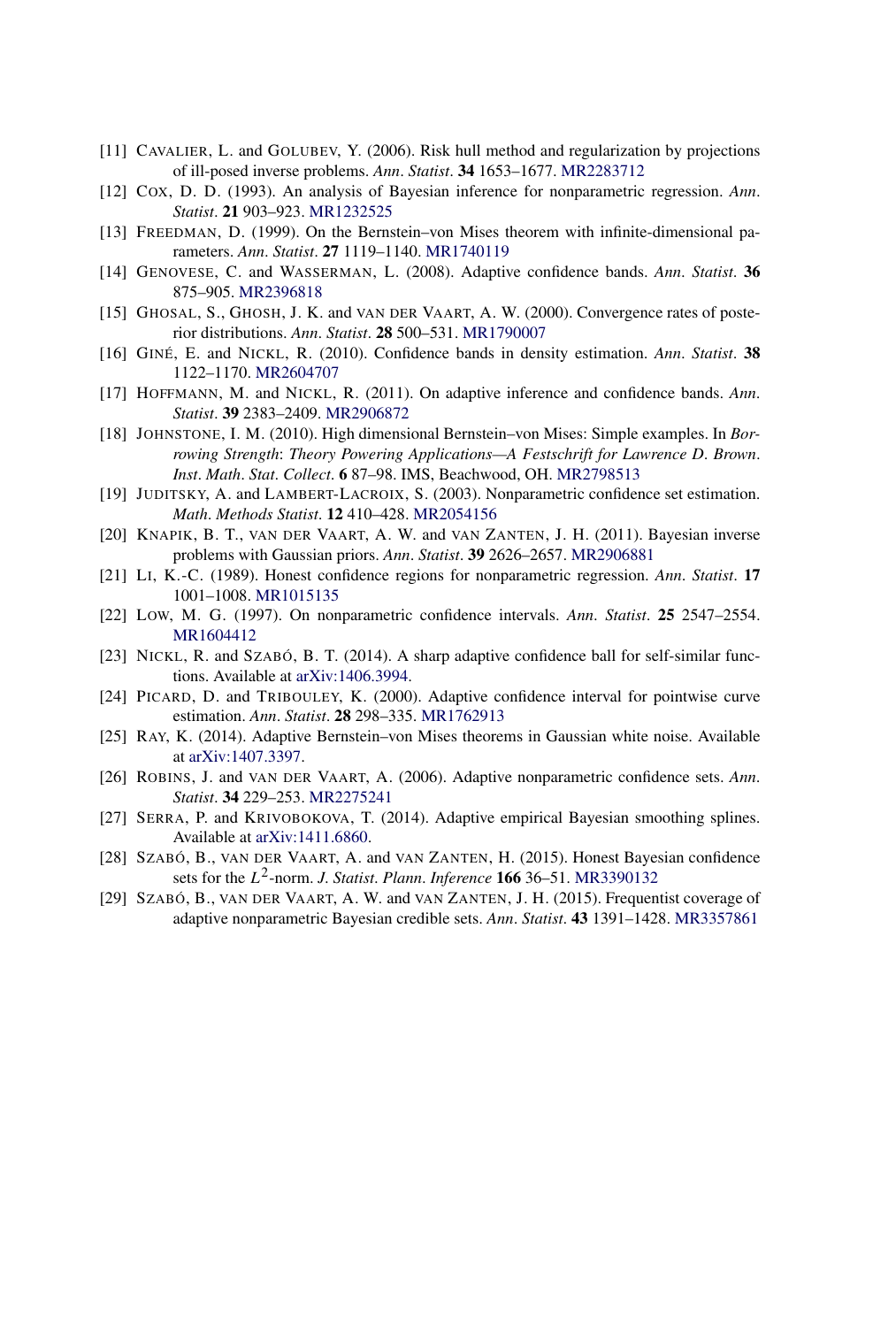# **TOTAL POSITIVITY IN MARKOV STRUCTURES**

# BY SHAUN FALLAT<sup>\*, 1</sup>, STEFFEN LAURITZEN<sup>†</sup>, KAYVAN SADEGHI<sup>[‡,](#page-1-0) 2</sup>, CAROLINE UHLER<sup>[§,](#page-4-0) 3</sup>, NANNY WERMUTH<sup>II</sup> AND PIOTR ZWIERNIK<sup>||, 4</sup>

*University of Regina*∗*, University of Copenhagen*†*, University of Cambridge*‡*, Massachusetts Institute of Technology*§*, IST Austria*§*, Chalmers University of Technology*¶*, Johannes Gutenberg-University*¶ *and Universitat Pompeu Fabra*

> We discuss properties of distributions that are multivariate totally positive of order two  $(MTP<sub>2</sub>)$  related to conditional independence. In particular, we show that any independence model generated by an  $MTP<sub>2</sub>$  distribution is a compositional semi-graphoid which is upward-stable and singletontransitive. In addition, we prove that any  $MTP<sub>2</sub>$  distribution satisfying an appropriate support condition is faithful to its concentration graph. Finally, we analyze factorization properties of  $MTP<sub>2</sub>$  distributions and discuss ways of constructing  $MTP_2$  distributions; in particular, we give conditions on the log-linear parameters of a discrete distribution which ensure  $MTP<sub>2</sub>$  and characterize conditional Gaussian distributions which satisfy MTP2.

- [1] AHLSWEDE, R. and DAYKIN, D. E. (1978). An inequality for the weights of two families of sets, their unions and intersections. *Z*. *Wahrsch*. *Verw*. *Gebiete* **43** 183–185. [MR0491189](http://www.ams.org/mathscinet-getitem?mr=0491189)
- [2] ALLMAN, E. S., RHODES, J. A., STURMFELS, B. and ZWIERNIK, P. (2015). Tensors of nonnegative rank two. *Linear Algebra Appl*. **473** 37–53. [MR3338324](http://www.ams.org/mathscinet-getitem?mr=3338324)
- [3] BARTOLUCCI, F. and BESAG, J. (2002). A recursive algorithm for Markov random fields. *Biometrika* **89** 724–730. [MR1929176](http://www.ams.org/mathscinet-getitem?mr=1929176)
- [4] BARTOLUCCI, F. and FORCINA, A. (2000). A likelihood ratio test for MTP2 within binary variables. *Ann*. *Statist*. **28** 1206–1218. [MR1811325](http://www.ams.org/mathscinet-getitem?mr=1811325)
- [5] BØLVIKEN, E. (1982). Probability inequalities for the multivariate normal with nonnegative partial correlations. *Scand*. *J*. *Stat*. **9** 49–58. [MR0651862](http://www.ams.org/mathscinet-getitem?mr=0651862)
- [6] CHVÁTAL, V. and WU, B. (2011). On Reichenbach's causal betweenness. *Erkenntnis* **76** 41– 48.
- [7] COLANGELO, A., SCARSINI, M. and SHAKED, M. (2005). Some notions of multivariate positive dependence. *Insurance Math*. *Econom*. **37** 13–26. [MR2156593](http://www.ams.org/mathscinet-getitem?mr=2156593)
- [8] DAWID, A. P. (1979). Conditional independence in statistical theory. *J*. *R*. *Stat*. *Soc*. *Ser*. *B*. *Stat*. *Methodol*. **41** 1–31. [MR0535541](http://www.ams.org/mathscinet-getitem?mr=0535541)
- [9] DAWID, A. P. (1980). Conditional independence for statistical operations. *Ann*. *Statist*. **8** 598– 617. [MR0568723](http://www.ams.org/mathscinet-getitem?mr=0568723)
- [10] DAWID, A. P. and LAURITZEN, S. L. (1993). Hyper-Markov laws in the statistical analysis of decomposable graphical models. *Ann*. *Statist*. **21** 1272–1317. [MR1241267](http://www.ams.org/mathscinet-getitem?mr=1241267)

*[MSC2010 subject classifications.](http://www.ams.org/mathscinet/msc/msc2010.html)* Primary 60E15, 62H99; secondary 15B48.

*Key words and phrases.* Association, concentration graph, conditional Gaussian distribution, faithfulness, graphical models, log-linear interactions, Markov property, positive dependence.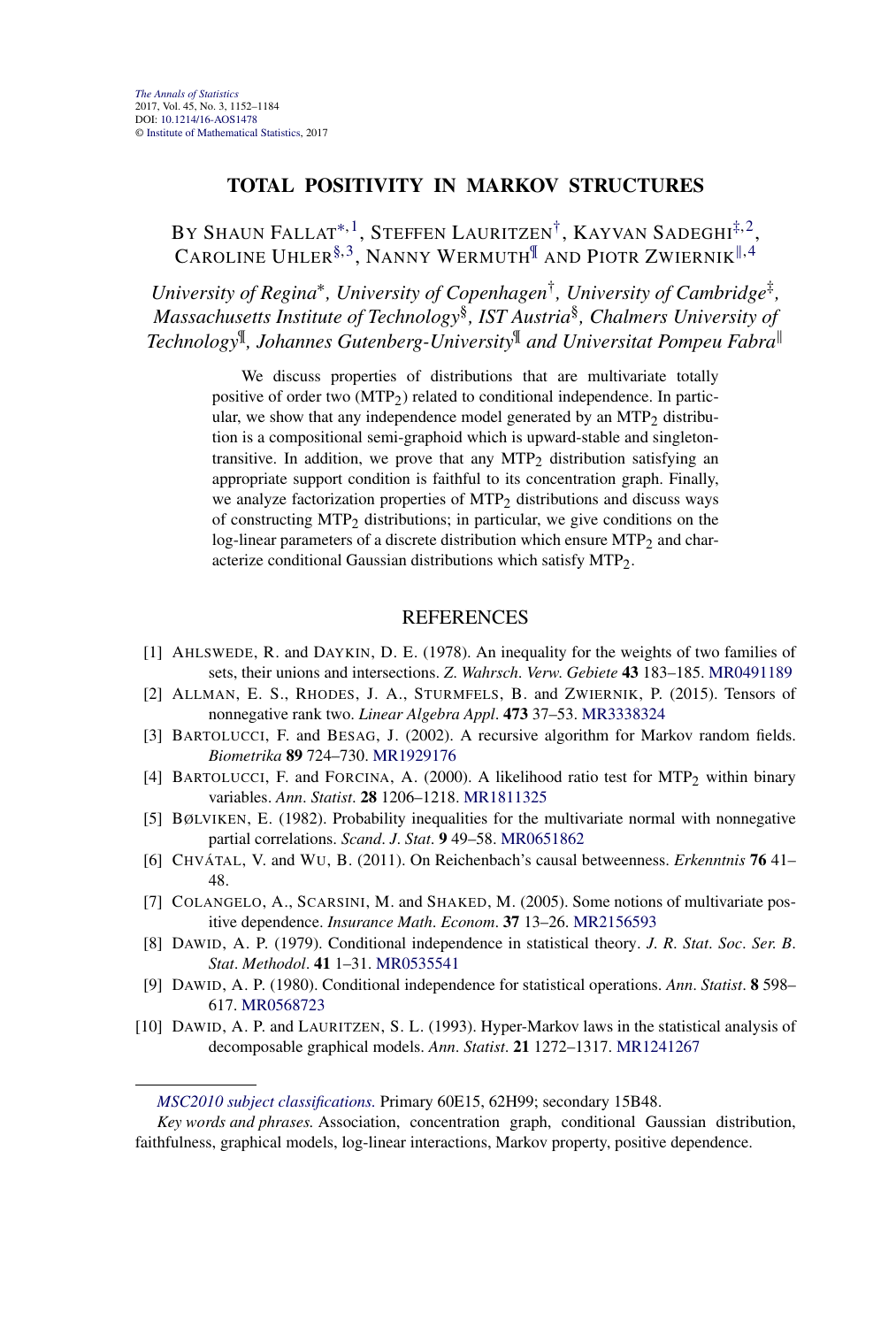- [11] DJOLONGA, J. and KRAUSE, A. (2015). Scalable variational inference in log-supermodular models. In *Proceedings of the International Conference on Machine Learning (ICML)*. Available at [ArXiv:1502.06531.](http://arxiv.org/abs/ArXiv:1502.06531)
- [12] EDWARDS, D. (2000). *Introduction to Graphical Modelling*, 2nd ed. Springer, New York. [MR1880319](http://www.ams.org/mathscinet-getitem?mr=1880319)
- [13] ESARY, J. D., PROSCHAN, F. and WALKUP, D. W. (1967). Association of random variables, with applications. *Ann*. *Math*. *Stat*. **38** 1466–1474. [MR0217826](http://www.ams.org/mathscinet-getitem?mr=0217826)
- [14] FORTUIN, C. M., KASTELEYN, P. W. and GINIBRE, J. (1971). Correlation inequalities on some partially ordered sets. *Comm*. *Math*. *Phys*. **22** 89–103. [MR0309498](http://www.ams.org/mathscinet-getitem?mr=0309498)
- [15] HØJSGAARD, S. and LAURITZEN, S. L. (2008). Graphical Gaussian models with edge and vertex symmetries. *J*. *R*. *Stat*. *Soc*. *Ser*. *B*. *Stat*. *Methodol*. **70** 1005–1027. [MR2530327](http://www.ams.org/mathscinet-getitem?mr=2530327)
- [16] HOLLAND, P. W. and ROSENBAUM, P. R. (1986). Conditional association and unidimensionality in monotone latent variable models. *Ann*. *Statist*. **14** 1523–1543. [MR0868316](http://www.ams.org/mathscinet-getitem?mr=0868316)
- [17] JOAG-DEV, K. (1983). Independence via uncorrelatedness under certain dependence structures. *Ann*. *Probab*. **11** 1037–1041. [MR0714966](http://www.ams.org/mathscinet-getitem?mr=0714966)
- [18] JOE, H. (2006). Generating random correlation matrices based on partial correlations. *J*. *Multivariate Anal*. **97** 2177–2189. [MR2301633](http://www.ams.org/mathscinet-getitem?mr=2301633)
- [19] JONES, B. and WEST, M. (2005). Covariance decomposition in undirected Gaussian graphical models. *Biometrika* **92** 779–786. [MR2234185](http://www.ams.org/mathscinet-getitem?mr=2234185)
- [20] KARLIN, S. and RINOTT, Y. (1980). Classes of orderings of measures and related correlation inequalities. I. Multivariate totally positive distributions. *J*. *Multivariate Anal*. **10** 467– 498. [MR0599685](http://www.ams.org/mathscinet-getitem?mr=0599685)
- [21] KARLIN, S. and RINOTT, Y. (1983). *M*-matrices as covariance matrices of multinormal distributions. *Linear Algebra Appl*. **52/53** 419–438. [MR0709364](http://www.ams.org/mathscinet-getitem?mr=0709364)
- [22] LAURITZEN, S. L. (1996). *Graphical Models*. *Oxford Statistical Science Series* **17**. Clarendon, Oxford. [MR1419991](http://www.ams.org/mathscinet-getitem?mr=1419991)
- [23] LEBOWITZ, J. L. (1972). Bounds on the correlations and analyticity properties of ferromagnetic Ising spin systems. *Comm*. *Math*. *Phys*. **28** 313–321. [MR0323271](http://www.ams.org/mathscinet-getitem?mr=0323271)
- [24] LEHMANN, E. L. (1966). Some concepts of dependence. *Ann*. *Math*. *Stat*. **37** 1137–1153. [MR0202228](http://www.ams.org/mathscinet-getitem?mr=0202228)
- [25] MARDIA, K. V., KENT, J. T. and BIBBY, J. M. (1979). *Multivariate Analysis*. Academic Press, London. [MR0560319](http://www.ams.org/mathscinet-getitem?mr=0560319)
- [26] MÜLLER, A. and SCARSINI, M. (2005). Archimedean copulae and positive dependence. *J*. *Multivariate Anal*. **93** 434–445. [MR2162647](http://www.ams.org/mathscinet-getitem?mr=2162647)
- [27] NEWMAN, C. M. (1983). A general central limit theorem for FKG systems. *Comm*. *Math*. *Phys*. **91** 75–80. [MR0719811](http://www.ams.org/mathscinet-getitem?mr=0719811)
- [28] NEWMAN, C. M. (1984). Asymptotic independence and limit theorems for positively and negatively dependent random variables. In *Inequalities in Statistics and Probability* (*Lincoln*, *Neb*., 1982). *Institute of Mathematical Statistics Lecture Notes—Monograph Series* **5** 127–140. IMS, Hayward, CA. [MR0789244](http://www.ams.org/mathscinet-getitem?mr=0789244)
- [29] OSTROWSKI, A. (1937). Über die determinanten mit überwiegender Hauptdiagonale. *Comment*. *Math*. *Helv*. **10** 69–96. [MR1509568](http://www.ams.org/mathscinet-getitem?mr=1509568)
- [30] PEARL, J. (1988). *Probabilistic Reasoning in Intelligent Systems*: *Networks of Plausible Inference*. Morgan Kaufmann, San Mateo, CA. [MR0965765](http://www.ams.org/mathscinet-getitem?mr=0965765)
- [31] PEARL, J. and PAZ, A. (1987). Graphoids: A graph based logic for reasoning about relevancy relations. In *Advances in Artificial Intelligence*, *Vol*. *II* (B. D. Boulay, D. Hogg and L. Steel, eds.) 357–363. North-Holland, Amsterdam.
- [32] PETERS, J. (2015). On the intersection property of conditional independence and its application to causal discovery. *J*. *Causal Inference* **3** 97–108.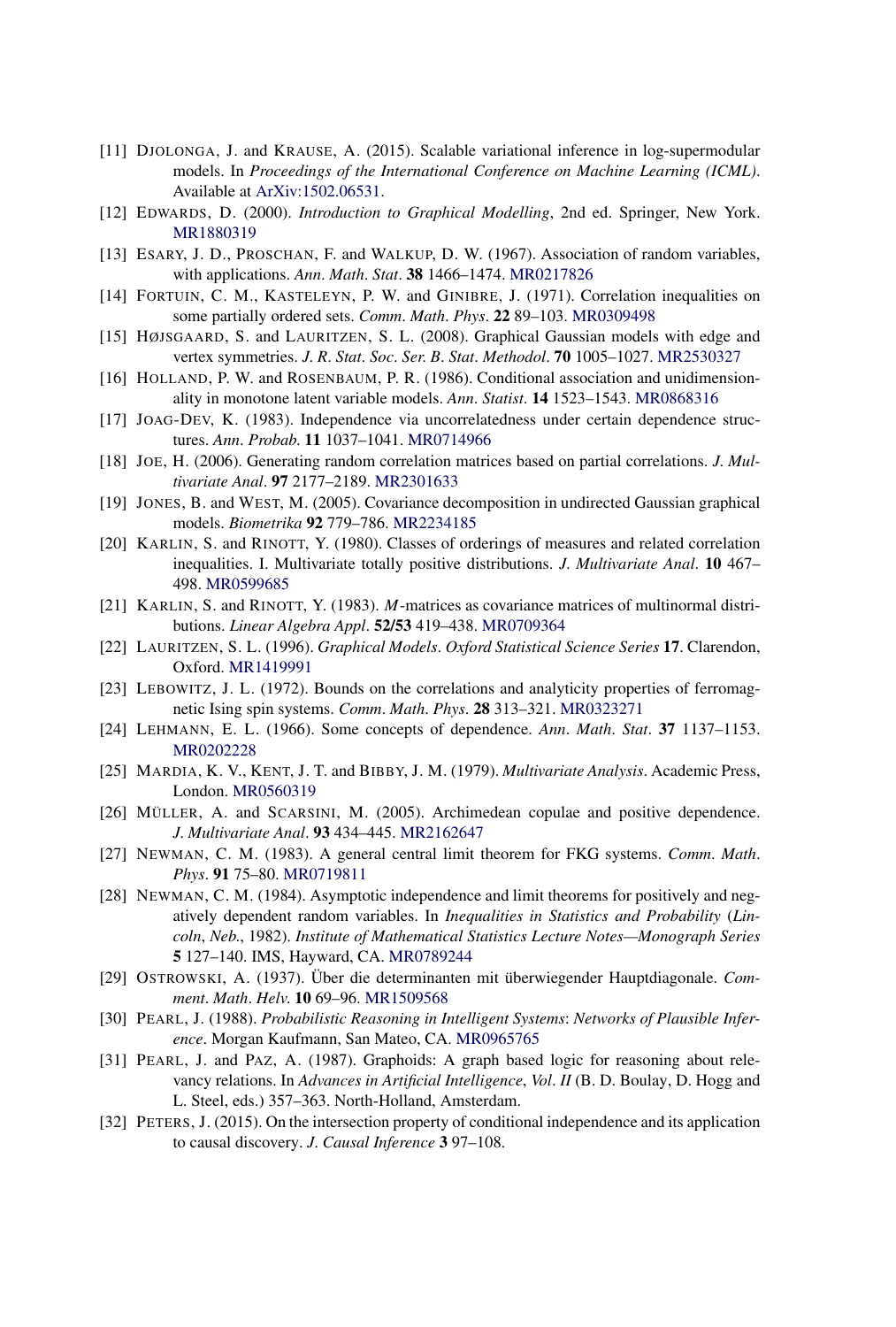- [33] PROPP, J. G. and WILSON, D. B. (1996). Exact sampling with coupled Markov chains and applications to statistical mechanics. *Random Structures Algorithms* **9** 223–252. [MR1611693](http://www.ams.org/mathscinet-getitem?mr=1611693)
- [34] REICHENBACH, H. (1956). *The Direction of Time*. Univ. California Press, Berkeley, CA.
- [35] ROYSTON, P., ALTMAN, D. G. and SAUERBREI, W. (2006). Dichotomizing continuous predictors in multiple regression: A bad idea. *Stat*. *Med*. **25** 127–141. [MR2222078](http://www.ams.org/mathscinet-getitem?mr=2222078)
- [36] SADEGHI, K. and LAURITZEN, S. (2014). Markov properties for mixed graphs. *Bernoulli* **20** 676–696. [MR3178514](http://www.ams.org/mathscinet-getitem?mr=3178514)
- [37] SAN MARTÍN, E., MOUCHART, M. and ROLIN, J.-M. (2005). Ignorable common information, null sets and Basu's first theorem. *Sankhya¯* **67** 674–698. [MR2283009](http://www.ams.org/mathscinet-getitem?mr=2283009)
- [38] SARKAR, T. K. (1969). Some lower bounds of reliability. Tech. Report, No. 124, Dept. Operations Research and Dept. Statistics, Stanford Univ., Stanford, CA.
- [39] SLAWSKI, M. and HEIN, M. (2015). Estimation of positive definite *M*-matrices and structure learning for attractive Gaussian Markov random fields. *Linear Algebra Appl*. **473** 145– 179. [MR3338330](http://www.ams.org/mathscinet-getitem?mr=3338330)
- [40] STEEL, M. and FALLER, B. (2009). Markovian log-supermodularity, and its applications in phylogenetics. *Appl*. *Math*. *Lett*. **22** 1141–1144. [MR2523016](http://www.ams.org/mathscinet-getitem?mr=2523016)
- [41] ŠTEMBERA, Z., ZNAMENÁČEK, K. and POLÁČEK, K. (2012). *High Risk Pregnancy and Child*. Springer, Berlin.
- [42] STUDENÝ, M. (2005). *Probabilistic Conditional Independence Structures*. Springer, London. [MR3183760](http://www.ams.org/mathscinet-getitem?mr=3183760)
- [43] WERMUTH, N. (2012). Traceable regressions. *Int*. *Stat*. *Rev*. **80** 415–438. [MR3006154](http://www.ams.org/mathscinet-getitem?mr=3006154)
- [44] WERMUTH, N. (2015). Graphical Markov models, unifying results and their interpretation. In *Wiley Statsref*: *Statistics Reference Online*. Available at [ArXiv:1505.02456.](http://arxiv.org/abs/ArXiv:1505.02456)
- [45] WERMUTH, N. and COX, D. R. (1998). On association models defined over independence graphs. *Bernoulli* **4** 477–495. [MR1679794](http://www.ams.org/mathscinet-getitem?mr=1679794)
- [46] WERMUTH, N. and MARCHETTI, G. M. (2014). Star graphs induce tetrad correlations: For Gaussian as well as for binary variables. *Electron*. *J*. *Stat*. **8** 253–273. [MR3189555](http://www.ams.org/mathscinet-getitem?mr=3189555)
- [47] WHITTAKER, J. (1990). *Graphical Models in Applied Multivariate Statistics*. Wiley, Chichester. [MR1112133](http://www.ams.org/mathscinet-getitem?mr=1112133)
- [48] XIE, X., MA, Z. and GENG, Z. (2008). Some association measures and their collapsibility. *Statist*. *Sinica* **18** 1165–1183. [MR2440406](http://www.ams.org/mathscinet-getitem?mr=2440406)
- [49] ZATOŃSKI, W., BECHER, H., LISSOWSKA, J. and WAHRENDORF, J. (1991). Tobacco, alcohol, and diet in the etiology of laryngeal cancer: A population-based case-control study. *Cancer Causes & Control* **2** 3–10.
- [50] ZWIERNIK, P. (2016). *Semialgebraic Statistics and Latent Tree Models*. *Monographs on Statistics and Applied Probability* **146**. Chapman & Hall/CRC, Boca Raton, FL. [MR3379921](http://www.ams.org/mathscinet-getitem?mr=3379921)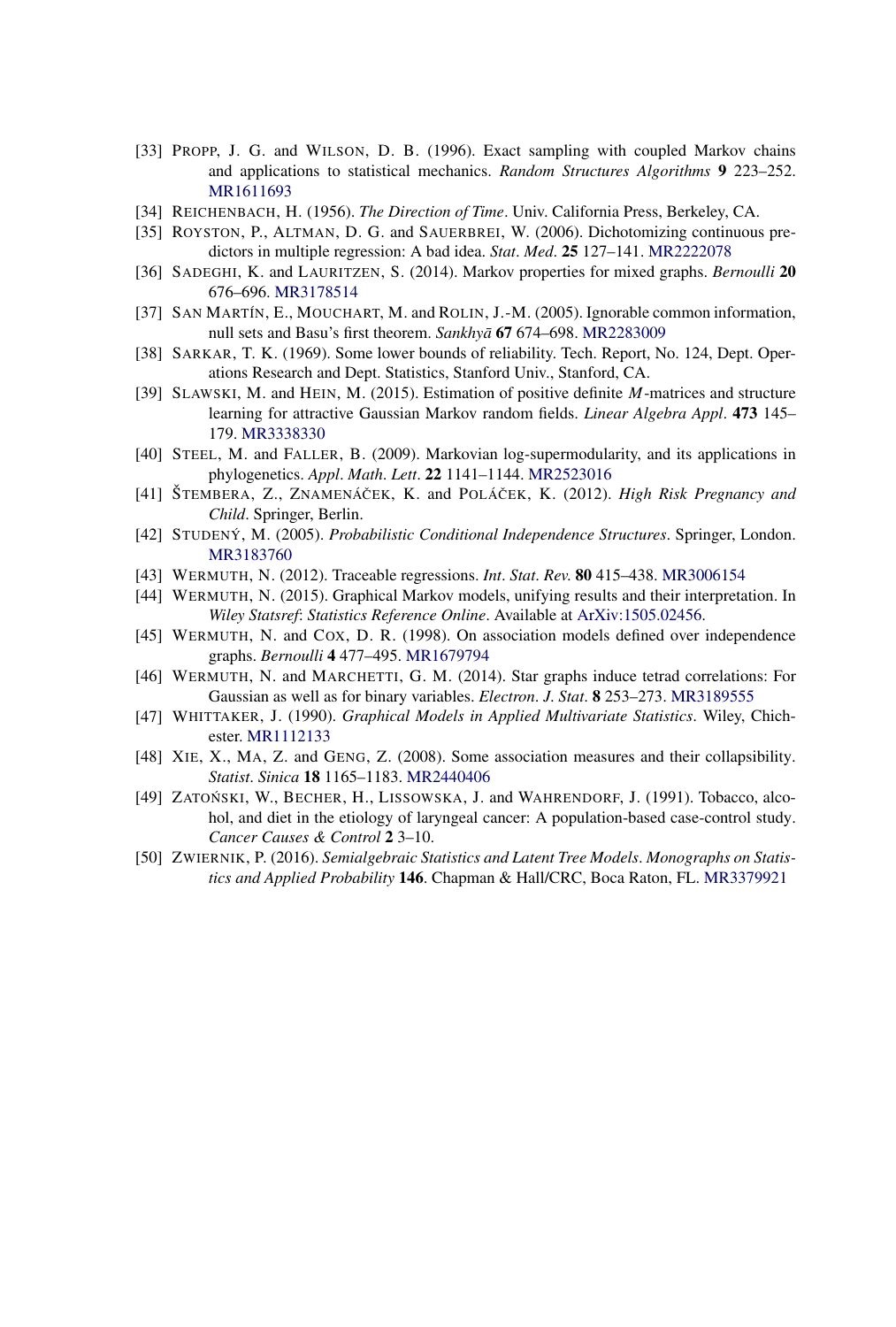# <span id="page-24-0"></span>**TESTS FOR COVARIANCE STRUCTURES WITH HIGH-DIMENSIONAL REPEATED MEASUREMENTS**

BY PING-SHOU ZHONG<sup>\*,1</sup> WEI LAN<sup>†,2</sup>, PETER X. K. SONG<sup> $\ddagger$ , 3</sup> AND CHIH-LING TSAI<sup>§</sup>

*Michigan State University,*<sup>∗</sup> *Southwestern University of Finance and Economics,*† *University of Michigan*‡ *and University of California-Davis*§

> In regression analysis with repeated measurements, such as longitudinal data and panel data, structured covariance matrices characterized by a small number of parameters have been widely used and play an important role in parameter estimation and statistical inference. To assess the adequacy of a specified covariance structure, one often adopts the classical likelihood-ratio test when the dimension of the repeated measurements (*p*) is smaller than the sample size (*n*). However, this assessment becomes quite challenging when *p* is bigger than *n*, since the classical likelihood-ratio test is no longer applicable. This paper proposes an adjusted goodness-of-fit test to examine a broad range of covariance structures under the scenario of "large *p*, small *n*." Analytical examples are presented to illustrate the effectiveness of the adjustment. In addition, large sample properties of the proposed test are established. Moreover, simulation studies and a real data example are provided to demonstrate the finite sample performance and the practical utility of the test.

#### **REFERENCES**

- ANDERSON, T. W. (1973). Asymptotically efficient estimation of covariance matrices with linear structure. *Ann*. *Statist*. **1** 135–141. [MR0331612](http://www.ams.org/mathscinet-getitem?mr=0331612)
- BAI, Z., JIANG, D., YAO, J.-F. and ZHENG, S. (2009). Corrections to LRT on large-dimensional covariance matrix by RMT. *Ann*. *Statist*. **37** 3822–3840. [MR2572444](http://www.ams.org/mathscinet-getitem?mr=2572444)
- BALTAGI, B. H., KAO, C. and PENG, B. (2015). On testing for sphericity with non-normality in a fixed effects panel data model. *Statist*. *Probab*. *Lett*. **98** 123–130. [MR3306453](http://www.ams.org/mathscinet-getitem?mr=3306453)
- BENTLER, P. M. and BONETT, D. G. (1980). Significance tests and goodness of fit in the analysis of covariance structures. *Psychol*. *Bull*. **88** 588–606.
- BROWNE, M. W. (1974). Generalized least squares estimators in the analysis of covariance structures. *South African Statist*. *J*. **8** 1–24. [MR0370949](http://www.ams.org/mathscinet-getitem?mr=0370949)
- CAI, T., LIU, W. and XIA, Y. (2013). Two-sample covariance matrix testing and support recovery in high-dimensional and sparse settings. *J*. *Amer*. *Statist*. *Assoc*. **108** 265–277. [MR3174618](http://www.ams.org/mathscinet-getitem?mr=3174618)
- CHEN, S. X. and QIN, Y.-L. (2010). A two-sample test for high-dimensional data with applications to gene-set testing. *Ann*. *Statist*. **38** 808–835. [MR2604697](http://www.ams.org/mathscinet-getitem?mr=2604697)
- CHEN, S. X., ZHANG, L.-X. and ZHONG, P.-S. (2010). Tests for high-dimensional covariance matrices. *J*. *Amer*. *Statist*. *Assoc*. **105** 810–819. [MR2724863](http://www.ams.org/mathscinet-getitem?mr=2724863)
- CUI, H., ZHENG, S. and LI, R. (2013). Test of significance on high dimensional covariance matrix structures. Technical report.

*[MSC2010 subject classifications.](http://www.ams.org/mathscinet/msc/msc2010.html)* Primary 62H15; secondary 62G20, 62G10. *Key words and phrases.* Adjusted test, goodness-of-fit test, longitudinal data, panel data.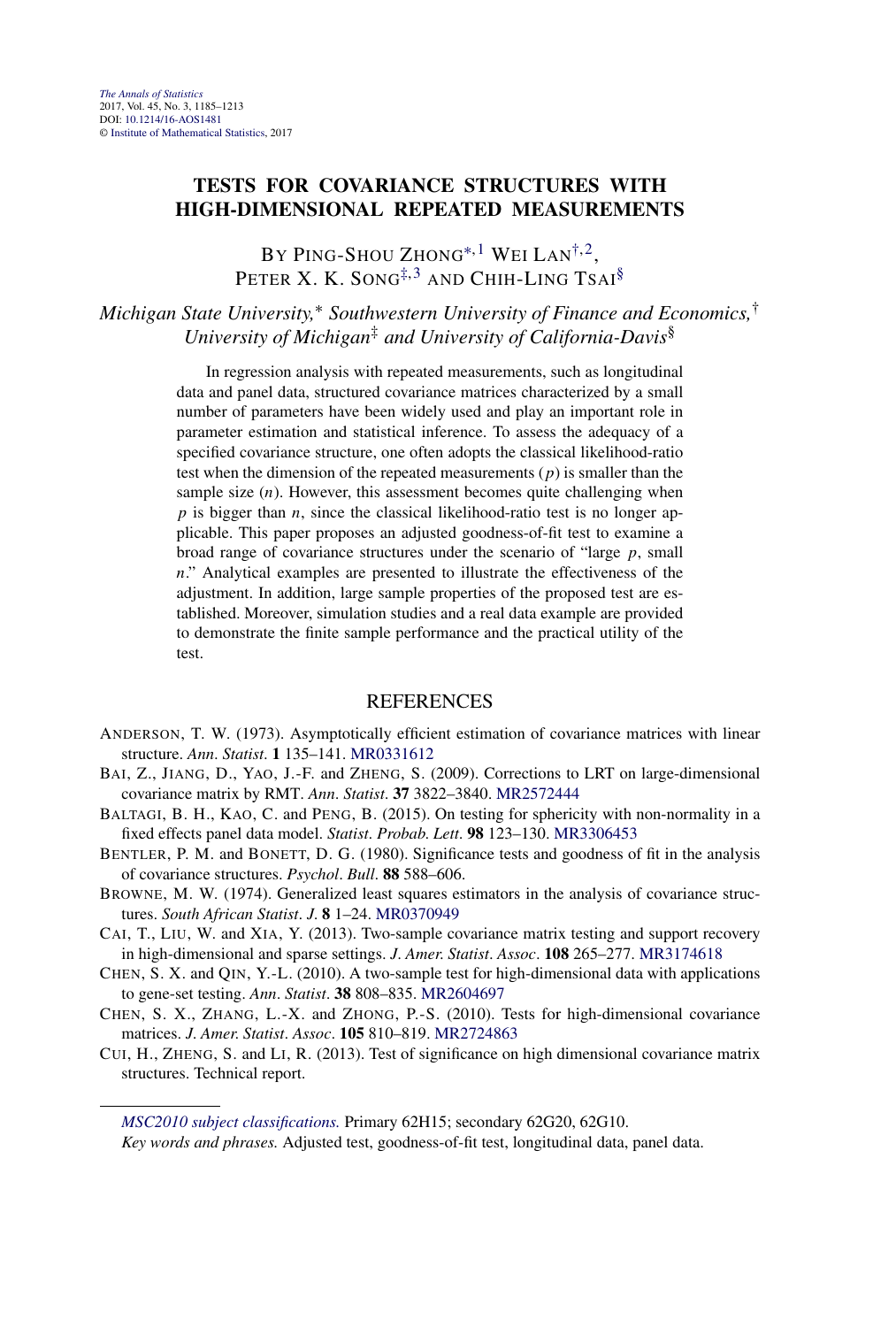- DAVIS, C. S. (2002). *Statistical Methods for the Analysis of Repeated Measurements*. Springer, New York. [MR1883764](http://www.ams.org/mathscinet-getitem?mr=1883764)
- DIGGLE, P. J., HEAGERTY, P., LIANG, K.-Y. and ZEGER, S. L. (2002). *Analysis of Longitudinal Data*, 2nd ed. Oxford Univ. Press, New York. [MR2049007](http://www.ams.org/mathscinet-getitem?mr=2049007)
- FREES, E. W. (2004). *Longitudinal and Panel Data*: *Analysis and Applications in the Social Sciences*. Cambridge Univ. Press, Cambridge. [MR2087947](http://www.ams.org/mathscinet-getitem?mr=2087947)
- JOHN, S. (1971). Some optimal multivariate tests. *Biometrika* **58** 123–127. [MR0275568](http://www.ams.org/mathscinet-getitem?mr=0275568)
- JOHN, S. (1972). The distribution of a statistic used for testing sphericity of normal distributions. *Biometrika* **59** 169–173. [MR0312619](http://www.ams.org/mathscinet-getitem?mr=0312619)
- LEDOIT, O. and WOLF, M. (2002). Some hypothesis tests for the covariance matrix when the dimension is large compared to the sample size. *Ann*. *Statist*. **30** 1081–1102. [MR1926169](http://www.ams.org/mathscinet-getitem?mr=1926169)
- LI, J. and CHEN, S. X. (2012). Two sample tests for high-dimensional covariance matrices. *Ann*. *Statist*. **40** 908–940. [MR2985938](http://www.ams.org/mathscinet-getitem?mr=2985938)
- LI, W. and QIN, Y. (2014). Hypothesis testing for high-dimensional covariance matrices. *J*. *Multivariate Anal*. **128** 108–119. [MR3199831](http://www.ams.org/mathscinet-getitem?mr=3199831)
- ONATSKI, A., MOREIRA, M. J. and HALLIN, M. (2013). Asymptotic power of sphericity tests for high-dimensional data. *Ann*. *Statist*. **41** 1204–1231. [MR3113808](http://www.ams.org/mathscinet-getitem?mr=3113808)
- ONATSKI, A., MOREIRA, M. J. and HALLIN, M. (2014). Signal detection in high dimension: The multispiked case. *Ann*. *Statist*. **42** 225–254. [MR3189485](http://www.ams.org/mathscinet-getitem?mr=3189485)
- POURAHMADI, M. (2013). *High-Dimensional Covariance Estimation*. Wiley, Hoboken, NJ. [MR3235948](http://www.ams.org/mathscinet-getitem?mr=3235948)
- RAMSAY, J. O. and SILVERMAN, B. W. (2005). *Functional Data Analysis*, 2nd ed. Springer, New York. [MR2168993](http://www.ams.org/mathscinet-getitem?mr=2168993)
- SERFLING, R. J. (1980). *Approximation Theorems of Mathematical Statistics*. Wiley, New York. [MR0595165](http://www.ams.org/mathscinet-getitem?mr=0595165)
- WIESEL, A., BIBI, O. and GLOBERSON, A. (2013). Time varying autoregressive moving average models for covariance estimation. *IEEE Trans*. *Signal Process*. **61** 2791–2801. [MR3064093](http://www.ams.org/mathscinet-getitem?mr=3064093)
- ZHAO, W., LI, H., HOU, W. and WU, R. (2007). Wavelet-based parametric functional mapping of developmental trajectories with high-dimensional data. *Genetics* **176** 1879–1892.
- ZHONG, P.-S., LAN, W., SONG, P. X. K. and TSAI, C.-L. (2016). Supplement to "Tests for covariance structures with high-dimensional repeated measurements." DOI[:10.1214/16-](http://dx.doi.org/10.1214/16-AOS1481SUPP) [AOS1481SUPP](http://dx.doi.org/10.1214/16-AOS1481SUPP).
- ZOU, C., PENG, L., FENG, L. and WANG, Z. (2014). Multivariate sign-based high-dimensional tests for sphericity. *Biometrika* **101** 229–236. [MR3180668](http://www.ams.org/mathscinet-getitem?mr=3180668)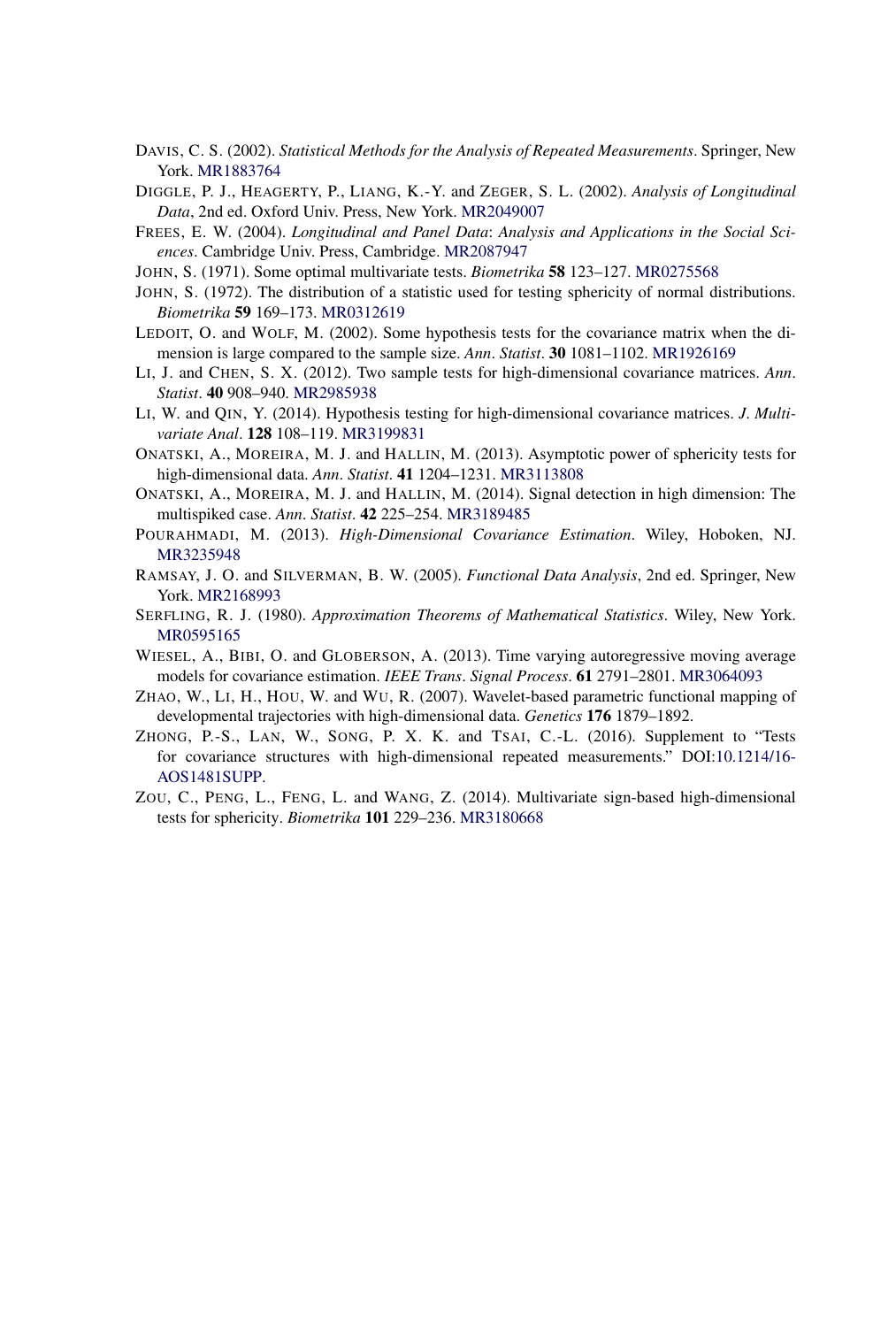# **WEAK SIGNAL IDENTIFICATION AND INFERENCE IN PENALIZED MODEL SELECTION**

BY PEIBEI SHI<sup>1,[∗](#page-1-0)</sup> AND ANNIE QU<sup>1[,†](#page-1-0)</sup>

#### *University of Michigan*<sup>∗</sup> *and Univeristy of Illinois at Urbana-Champaign*†

Weak signal identification and inference are very important in the area of penalized model selection, yet they are underdeveloped and not well studied. Existing inference procedures for penalized estimators are mainly focused on strong signals. In this paper, we propose an identification procedure for weak signals in finite samples, and provide a transition phase in-between noise and strong signal strengths. We also introduce a new two-step inferential method to construct better confidence intervals for the identified weak signals. Our theory development assumes that variables are orthogonally designed. Both theory and numerical studies indicate that the proposed method leads to better confidence coverage for weak signals, compared with those using asymptotic inference. In addition, the proposed method outperforms the perturbation and bootstrap resampling approaches. We illustrate our method for HIV antiretroviral drug susceptibility data to identify genetic mutations associated with HIV drug resistance.

#### **REFERENCES**

- [1] ANDREWS, D. W. K. (2000). Inconsistency of the bootstrap when a parameter is on the boundary of the parameter space. *Econometrica* **68** 399–405. [MR1748009](http://www.ams.org/mathscinet-getitem?mr=1748009)
- [2] BERK, R., BROWN, L., BUJA, A., ZHANG, K. and ZHAO, L. (2013). Valid post-selection inference. *Ann*. *Statist*. **41** 802–837. [MR3099122](http://www.ams.org/mathscinet-getitem?mr=3099122)
- [3] DONOHO, D. and JIN, J. (2008). Higher criticism thresholding: Optimal feature selection when useful features are rare and weak. *Proc*. *Natl*. *Acad*. *Sci*. *USA* **105** 14790–14795.
- [4] EFRON, B. (2014). Estimation and accuracy after model selection. *J*. *Amer*. *Statist*. *Assoc*. **109** 991–1007. [MR3265671](http://www.ams.org/mathscinet-getitem?mr=3265671)
- [5] EFRON, B. and TIBSHIRANI, R. J. (1993). *An Introduction to the Bootstrap*. *Monographs on Statistics and Applied Probability* **57**. Chapman & Hall, New York. [MR1270903](http://www.ams.org/mathscinet-getitem?mr=1270903)
- [6] FAN, J. and LI, R. (2001). Variable selection via nonconcave penalized likelihood and its oracle properties. *J*. *Amer*. *Statist*. *Assoc*. **96** 1348–1360. [MR1946581](http://www.ams.org/mathscinet-getitem?mr=1946581)
- [7] FAN, J. and LV, J. (2008). Sure independence screening for ultrahigh dimensional feature space. *J*. *R*. *Stat*. *Soc*. *Ser*. *B Stat*. *Methodol*. **70** 849–911. [MR2530322](http://www.ams.org/mathscinet-getitem?mr=2530322)
- [8] FAN, J. and PENG, H. (2004). Nonconcave penalized likelihood with a diverging number of parameters. *Ann*. *Statist*. **32** 928–961. [MR2065194](http://www.ams.org/mathscinet-getitem?mr=2065194)
- [9] FRIEDMAN, J., HASTIE, T. and TIBSHIRANI, R. (2010). Regularization paths for generalized linear models via coordinate descent. *J*. *Stat*. *Softw*. **33** 1–22.
- [10] HUANG, J., HOROWITZ, J. L. and MA, S. (2008). Asymptotic properties of bridge estimators in sparse high-dimensional regression models. *Ann*. *Statist*. **36** 587–613. [MR2396808](http://www.ams.org/mathscinet-getitem?mr=2396808)

*[MSC2010 subject classifications.](http://www.ams.org/mathscinet/msc/msc2010.html)* Primary 62F30, 62J07; secondary 62E15.

*Key words and phrases.* Model selection, weak signal, finite sample inference, adaptive Lasso.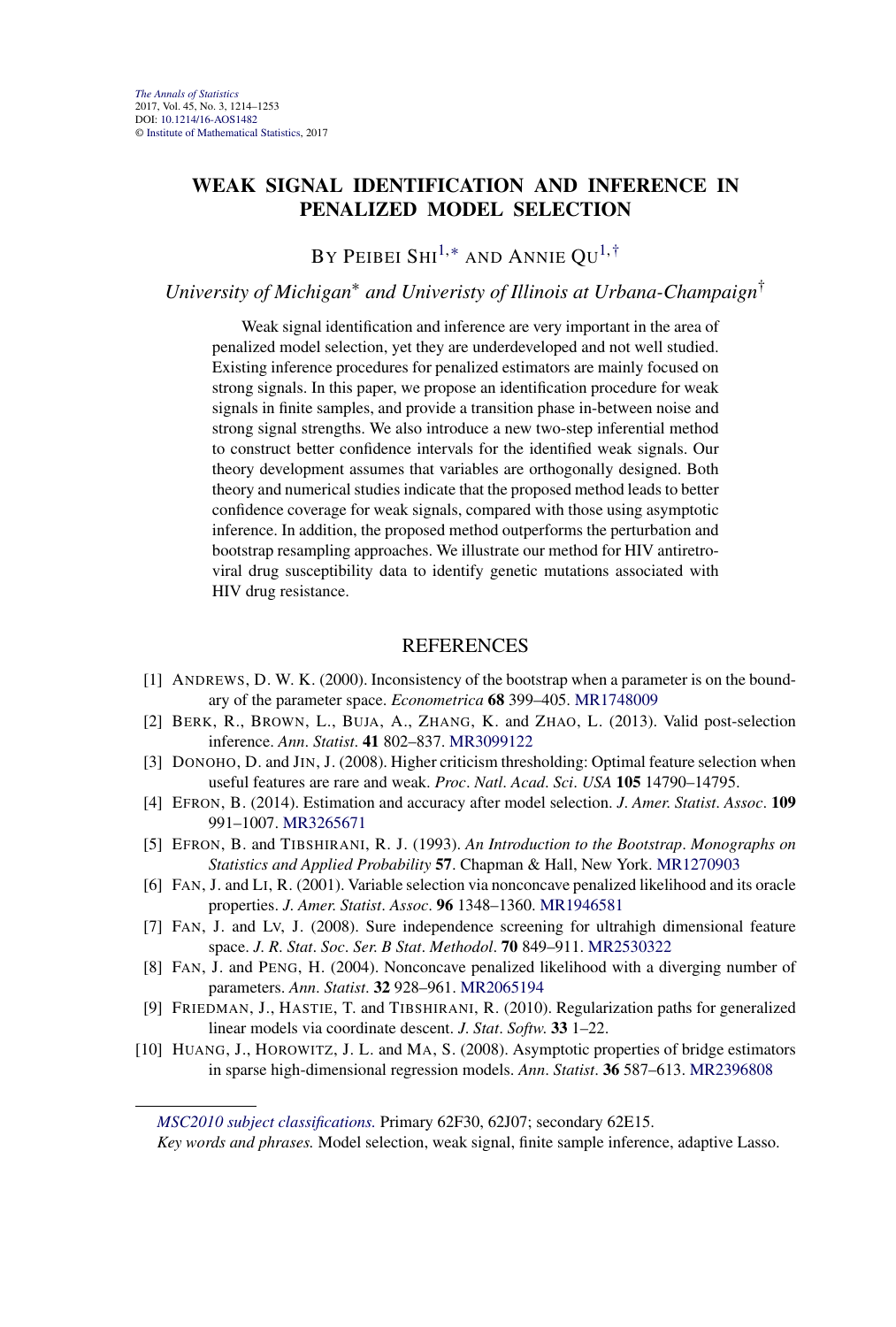- [11] HUANG, J., MA, S. and ZHANG, C.-H. (2008). Adaptive Lasso for sparse high-dimensional regression models. *Statist*. *Sinica* **18** 1603–1618. [MR2469326](http://www.ams.org/mathscinet-getitem?mr=2469326)
- [12] HUANG, J. and XIE, H. (2007). Asymptotic oracle properties of SCAD-penalized least squares estimators. In *Asymptotics*: *Particles*, *Processes and Inverse Problems*. *Institute of Mathematical Statistics Lecture Notes—Monograph Series* **55** 149–166. IMS, Beachwood, OH. [MR2459937](http://www.ams.org/mathscinet-getitem?mr=2459937)
- [13] JAVANMARD, A. and MONTANARI, A. (2014). Confidence intervals and hypothesis testing for high-dimensional regression. *J*. *Mach*. *Learn*. *Res*. **15** 2869–2909. [MR3277152](http://www.ams.org/mathscinet-getitem?mr=3277152)
- [14] JIN, J., ZHANG, C.-H. and ZHANG, Q. (2014). Optimality of graphlet screening in high dimensional variable selection. *J*. *Mach*. *Learn*. *Res*. **15** 2723–2772. [MR3270749](http://www.ams.org/mathscinet-getitem?mr=3270749)
- [15] JOHNSON, V. A., BRUN-VÉZINET, F., CLOTET, B., KURITZKES, D. R., PILLAY, D., SCHAPIRO, J. M. and RICHMAN, D. D. (2006). Update of the drug resistance mutations in HIV-1: Fall 2006. *Top HIV Med* **14** 125–130.
- [16] KNIGHT, K. and FU, W. (2000). Asymptotics for lasso-type estimators. *Ann*. *Statist*. **28** 1356– 1378. [MR1805787](http://www.ams.org/mathscinet-getitem?mr=1805787)
- [17] LEE, J. D., SUN, D. L., SUN, Y.and TAYLOR, J. E. (2016). Exact post-selection inference, with application to the lasso. *Ann*. *Statist*. **44** 907–927. [MR3485948](http://www.ams.org/mathscinet-getitem?mr=3485948)
- [18] LI, R., ZHONG, W. and ZHU, L. (2012). Feature screening via distance correlation learning. *J*. *Amer*. *Statist*. *Assoc*. **107** 1129–1139. [MR3010900](http://www.ams.org/mathscinet-getitem?mr=3010900)
- [19] MINNIER, J., TIAN, L. and CAI, T. (2011). A perturbation method for inference on regularized regression estimates. *J*. *Amer*. *Statist*. *Assoc*. **106** 1371–1382. [MR2896842](http://www.ams.org/mathscinet-getitem?mr=2896842)
- [20] PÖTSCHER, B. M. and LEEB, H. (2009). On the distribution of penalized maximum likelihood estimators: The LASSO, SCAD, and thresholding. *J*. *Multivariate Anal*. **100** 2065–2082. [MR2543087](http://www.ams.org/mathscinet-getitem?mr=2543087)
- [21] PÖTSCHER, B. M. and SCHNEIDER, U. (2009). On the distribution of the adaptive LASSO estimator. *J*. *Statist*. *Plann*. *Inference* **139** 2775–2790. [MR2523666](http://www.ams.org/mathscinet-getitem?mr=2523666)
- [22] PÖTSCHER, B. M. and SCHNEIDER, U. (2010). Confidence sets based on penalized maximum likelihood estimators in Gaussian regression. *Electron*. *J*. *Stat*. **4** 334–360. [MR2645488](http://www.ams.org/mathscinet-getitem?mr=2645488)
- [23] SHEN, X., PAN, W. and ZHU, Y. (2012). Likelihood-based selection and sharp parameter estimation. *J*. *Amer*. *Statist*. *Assoc*. **107** 223–232. [MR2949354](http://www.ams.org/mathscinet-getitem?mr=2949354)
- [24] SHI, and QU, (2016). Supplement to "Weak signal identification and inference in penalized model selection." DOI[:10.1214/16-AOS1482SUPP](http://dx.doi.org/10.1214/16-AOS1482SUPP).
- [25] SUN, T. and ZHANG, C.-H. (2012). Scaled sparse linear regression. *Biometrika* **99** 879–898. [MR2999166](http://www.ams.org/mathscinet-getitem?mr=2999166)
- [26] TIBSHIRANI, R. (1996). Regression shrinkage and selection via the lasso. *J*. *Roy*. *Statist*. *Soc*. *Ser*. *B* **58** 267–288. [MR1379242](http://www.ams.org/mathscinet-getitem?mr=1379242)
- [27] VAN DE GEER, S., BÜHLMANN, P., RITOV, Y. and DEZEURE, R. (2014). On asymptotically optimal confidence regions and tests for high-dimensional models. *Ann*. *Statist*. **42** 1166– 1202. [MR3224285](http://www.ams.org/mathscinet-getitem?mr=3224285)
- [28] WANG, H. and LENG, C. (2007). Unified LASSO estimation by least squares approximation. *J*. *Amer*. *Statist*. *Assoc*. **102** 1039–1048. [MR2411663](http://www.ams.org/mathscinet-getitem?mr=2411663)
- [29] WANG, H., LI, R. and TSAI, C.-L. (2007). Tuning parameter selectors for the smoothly clipped absolute deviation method. *Biometrika* **94** 553–568. [MR2410008](http://www.ams.org/mathscinet-getitem?mr=2410008)
- [30] WU, M. (2009). A parametric permutation test for regression coefficients in Lasso regularized regression. Ph.D thesis, Dept. Biostatistics, Harvard School of Public Health, Boston, MA.
- [31] ZHANG, C.-H. (2010). Nearly unbiased variable selection under minimax concave penalty. *Ann*. *Statist*. **38** 894–942. [MR2604701](http://www.ams.org/mathscinet-getitem?mr=2604701)
- [32] ZHANG, C.-H. and ZHANG, S. S. (2014). Confidence intervals for low dimensional parameters in high dimensional linear models. *J*. *R*. *Stat*. *Soc*. *Ser*. *B*. *Stat*. *Methodol*. **76** 217–242. [MR3153940](http://www.ams.org/mathscinet-getitem?mr=3153940)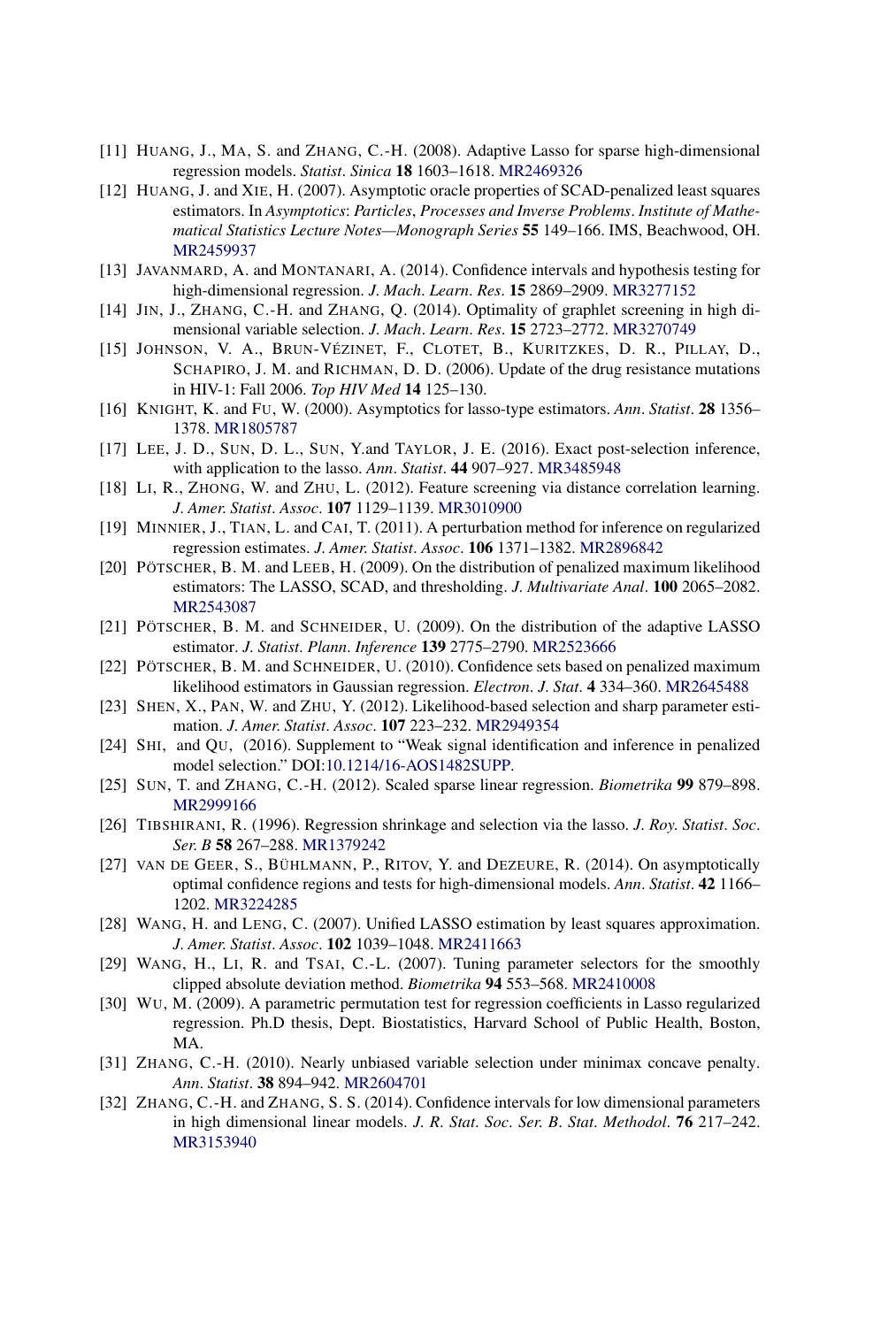- [33] ZOU, H. (2006). The adaptive lasso and its oracle properties. *J*. *Amer*. *Statist*. *Assoc*. **101** 1418– 1429. [MR2279469](http://www.ams.org/mathscinet-getitem?mr=2279469)
- [34] ZOU, H., HASTIE, T. and TIBSHIRANI, R. (2007). On the "degrees of freedom" of the lasso. *Ann*. *Statist*. **35** 2173–2192. [MR2363967](http://www.ams.org/mathscinet-getitem?mr=2363967)
- [35] ZOU, H. and LI, R. (2008). One-step sparse estimates in nonconcave penalized likelihood models. *Ann*. *Statist*. **36** 1509–1533. [MR2435443](http://www.ams.org/mathscinet-getitem?mr=2435443)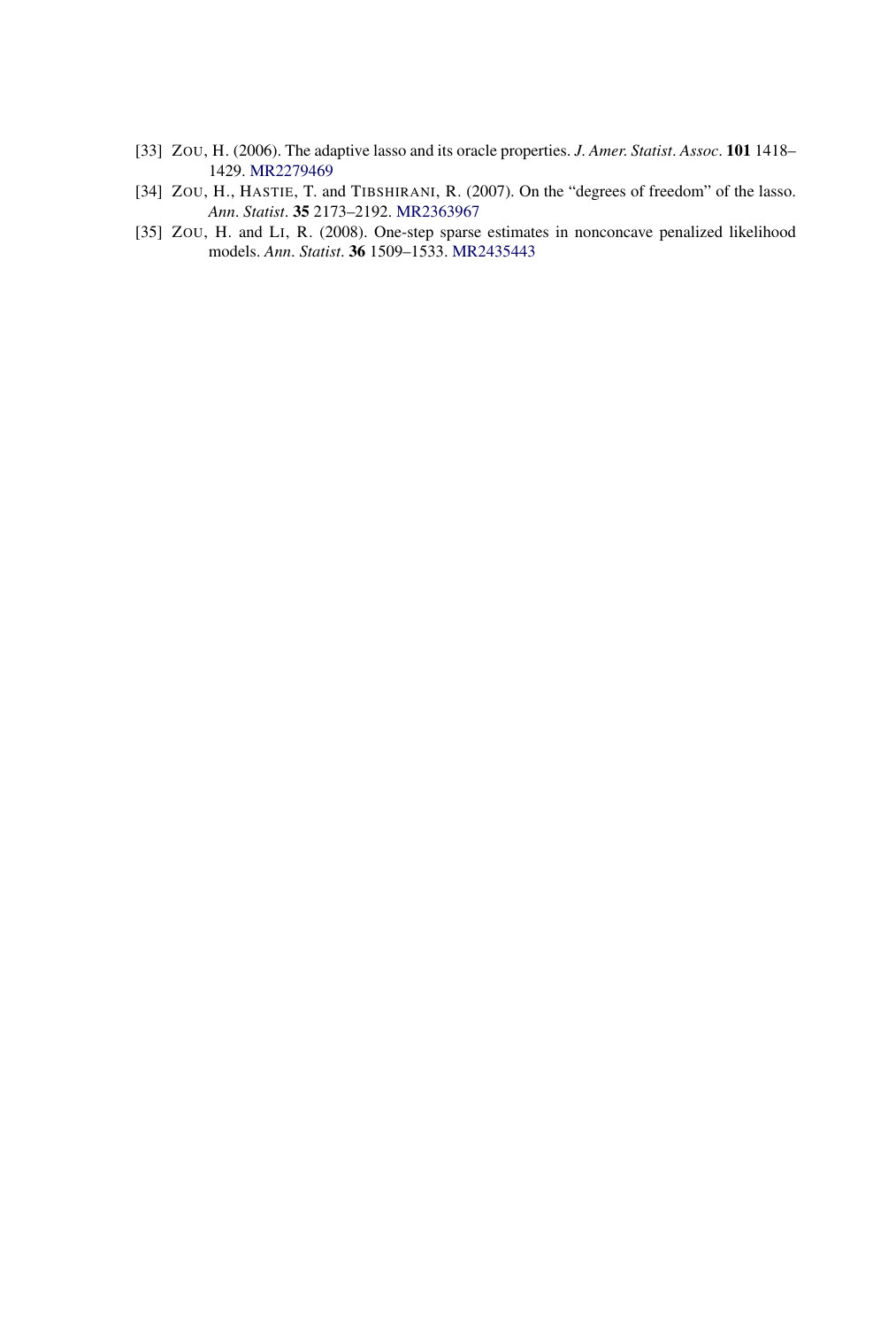#### **SEMIMARTINGALE DETECTION AND GOODNESS-OF-FIT TESTS**

# $BY$  ADAM D. BULL<sup>1</sup>

#### *University of Cambridge*

In quantitative finance, we often fit a parametric semimartingale model to asset prices. To ensure our model is correct, we must then perform goodnessof-fit tests. In this paper, we give a new goodness-of-fit test for volatilitylike processes, which is easily applied to a variety of semimartingale models. In each case, we reduce the problem to the detection of a semimartingale observed under noise. In this setting, we then describe a wavelet-thresholding test, which obtains adaptive and near-optimal detection rates.

- AÏT-SAHALIA, Y. (1996). Testing continuous-time models of the spot interest rate. *Rev*. *Financ*. *Stud*. **9** 385–426.
- AÏT-SAHALIA, Y. and PARK, J. Y. (2012). Stationarity-based specification tests for diffusions when the process is nonstationary. *J*. *Econometrics* **169** 279–292. [MR2947885](http://www.ams.org/mathscinet-getitem?mr=2947885)
- ANDERSEN, T. G., BOLLERSLEV, T., DIEBOLD, F. X. and EBENS, H. (2001). The distribution of realized stock return volatility. *Journal of Financial Economics* **61** 43–76.
- BARNDORFF-NIELSEN, O. E. and SHEPHARD, N. (2002). Econometric analysis of realized volatility and its use in estimating stochastic volatility models. *J*. *R*. *Stat*. *Soc*. *Ser*. *B*. *Stat*. *Methodol*. **64** 253–280. [MR1904704](http://www.ams.org/mathscinet-getitem?mr=1904704)
- BARNDORFF-NIELSEN, O. E. and VERAART, A. (2009). Stochastic volatility of volatility in continuous time. *CREATES Research Paper* **25**.
- BIBINGER, M., JIRAK, M. and VETTER, M. (2015). Nonparametric change-point analysis of volatility. Preprint. Available at [arXiv:1502.00043.](http://arxiv.org/abs/arXiv:1502.00043)
- BULL, A. D. (2016a). Software for "Semimartingale detection and goodness-of-fit tests". Available at [http://dx.doi.org/10.17863/CAM.125.](http://dx.doi.org/10.17863/CAM.125)
- BULL, A. D. (2016b). Supplement to "Semimartingale detection and goodness-of-fit tests." DOI[:10.1214/16-AOS1484SUPP](http://dx.doi.org/10.1214/16-AOS1484SUPP).
- CHEN, Q., ZHENG, X. and PAN, Z. (2015). Asymptotically distribution-free tests for the volatility function of a diffusion. *J*. *Econometrics* **184** 124–144. [MR3277557](http://www.ams.org/mathscinet-getitem?mr=3277557)
- CONT, R. and TANKOV, P. (2004). *Financial Modelling with Jump Processes*. Chapman & Hall/CRC, Boca Raton, FL. [MR2042661](http://www.ams.org/mathscinet-getitem?mr=2042661)
- CORRADI, V. and WHITE, H. (1999). Specification tests for the variance of a diffusion. *J*. *Time Series Anal*. **20** 253–270. [MR1693173](http://www.ams.org/mathscinet-getitem?mr=1693173)
- DETTE, H. and PODOLSKIJ, M. (2008). Testing the parametric form of the volatility in continuous time diffusion models—A stochastic process approach. *J*. *Econometrics* **143** 56–73. [MR2384433](http://www.ams.org/mathscinet-getitem?mr=2384433)
- DETTE, H., PODOLSKIJ, M. and VETTER, M. (2006). Estimation of integrated volatility in continuous-time financial models with applications to goodness-of-fit testing. *Scand*. *J*. *Stat*. **33** 259–278. [MR2279642](http://www.ams.org/mathscinet-getitem?mr=2279642)

*[MSC2010 subject classifications.](http://www.ams.org/mathscinet/msc/msc2010.html)* Primary 62M02; secondary 60J60, 60J75, 62G10, 65T60. *Key words and phrases.* Diffusion, goodness-of-fit, jump process, semimartingale, wavelets.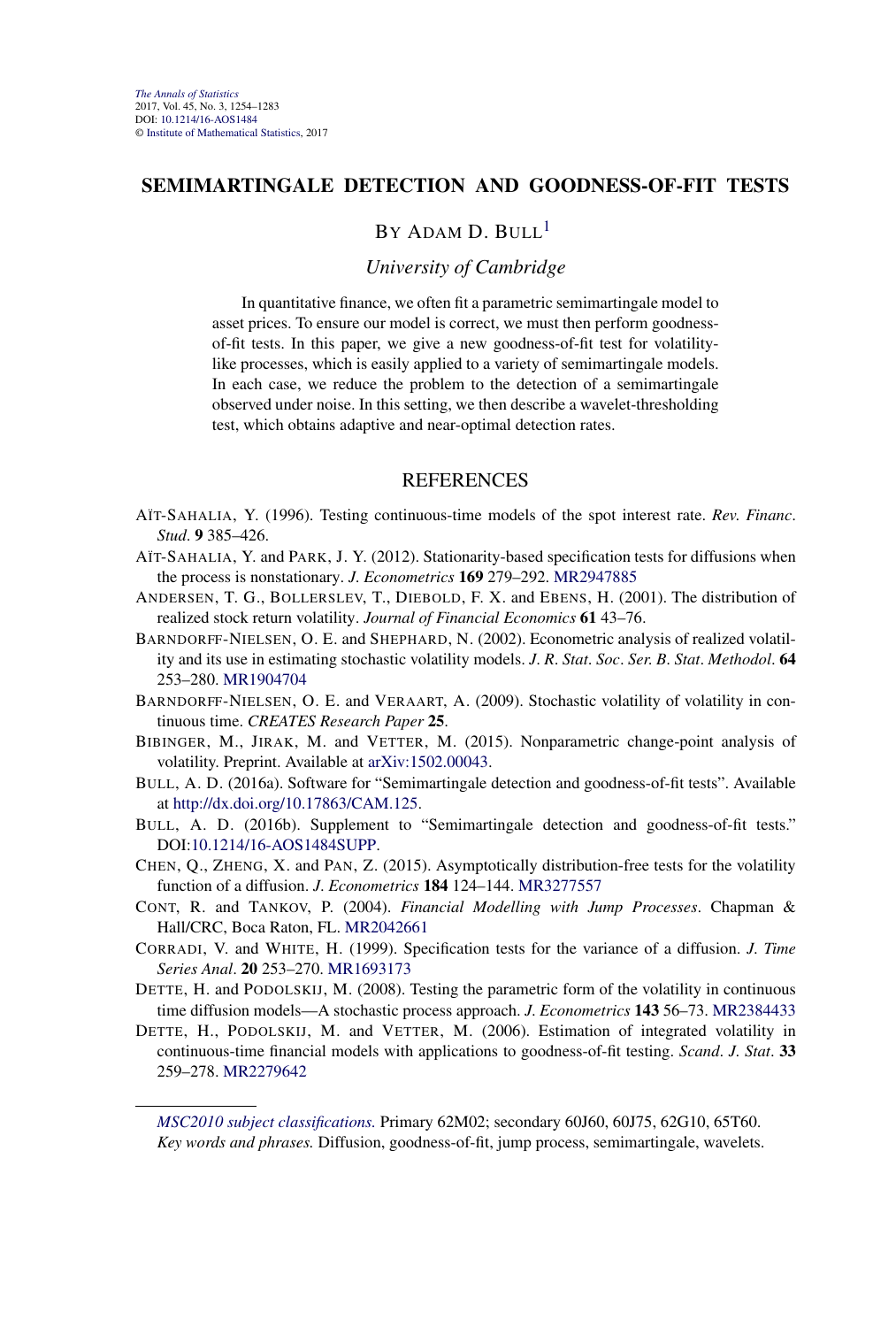- DETTE, H. and VON LIERES UND WILKAU, C. (2003). On a test for a parametric form of volatility in continuous time financial models. *Finance Stoch*. **7** 363–384. [MR1994914](http://www.ams.org/mathscinet-getitem?mr=1994914)
- DONOHO, D. L., JOHNSTONE, I. M., KERKYACHARIAN, G. and PICARD, D. (1995). Wavelet shrinkage: Asymptopia? *J*. *R*. *Stat*. *Soc*. *Ser*. *B*. *Stat*. *Methodol*. **57** 301–369. [MR1323344](http://www.ams.org/mathscinet-getitem?mr=1323344)
- GONZÁLEZ-MANTEIGA, W. and CRUJEIRAS, R. M. (2013). An updated review of goodness-of-fit tests for regression models. *TEST* **22** 361–411. [MR3093195](http://www.ams.org/mathscinet-getitem?mr=3093195)
- HOFFMANN, M., MUNK, A. and SCHMIDT-HIEBER, J. (2012). Adaptive wavelet estimation of the diffusion coefficient under additive error measurements. *Ann*. *Inst*. *Henri Poincaré Probab*. *Stat*. **48** 1186–1216. [MR3052408](http://www.ams.org/mathscinet-getitem?mr=3052408)
- INGSTER, Y. I. and SUSLINA, I. A. (2003). *Nonparametric Goodness-of-Fit Testing Under Gaussian Models*. *Lecture Notes in Statistics* **169**. Springer, New York. [MR1991446](http://www.ams.org/mathscinet-getitem?mr=1991446)
- JACOD, J. and REISS, M. (2014). A remark on the rates of convergence for integrated volatility estimation in the presence of jumps. *Ann*. *Statist*. **42** 1131–1144. [MR3224283](http://www.ams.org/mathscinet-getitem?mr=3224283)
- JACOD, J., LI, Y., MYKLAND, P. A., PODOLSKIJ, M. and VETTER, M. (2009). Microstructure noise in the continuous case: The pre-averaging approach. *Stochastic Process*. *Appl*. **119** 2249– 2276. [MR2531091](http://www.ams.org/mathscinet-getitem?mr=2531091)
- KLEINOW, T. (2002). Testing the diffusion coefficient. Humboldt University of Berlin, Interdisciplinary Research Project 373: Quantification and Simulation of Economic Processes.
- LEE, S. (2006). The Bickel–Rosenblatt test for diffusion processes. *Statist*. *Probab*. *Lett*. **76** 1494– 1502. [MR2245570](http://www.ams.org/mathscinet-getitem?mr=2245570)
- LEE, S. and WEE, I.-S. (2008). Residual empirical process for diffusion processes. *J*. *Korean Math*. *Soc*. **45** 683–693. [MR2410237](http://www.ams.org/mathscinet-getitem?mr=2410237)
- MANCINI, C. (2009). Non-parametric threshold estimation for models with stochastic diffusion coefficient and jumps. *Scand*. *J*. *Stat*. **36** 270–296. [MR2528985](http://www.ams.org/mathscinet-getitem?mr=2528985)
- MUNK, A. and SCHMIDT-HIEBER, J. (2010). Lower bounds for volatility estimation in microstructure noise models. In *Borrowing Strength*: *Theory Powering Applications—A Festschrift for Lawrence D*. *Brown*. *Inst*. *Math*. *Stat*. *Collect*. **6** 43–55. IMS, Beachwood, OH. [MR2798510](http://www.ams.org/mathscinet-getitem?mr=2798510)
- MYKLAND, P. A. and ZHANG, L. (2006). ANOVA for diffusions and Itô processes. *Ann*. *Statist*. **34** 1931–1963. [MR2283722](http://www.ams.org/mathscinet-getitem?mr=2283722)
- NGUYEN, C. M. (2010). Time-changed residual based tests for asset pricing models in continuous time. Unpublished manuscript, Indiana Univ., Bloomington, IN.
- PAPANICOLAOU, A. and GIESECKE, K. (2014). Variation-based tests for volatility misspecification. Available at SSRN 2450776.
- PAPAPANTOLEON, A. (2008). An introduction to Lévy processes with applications in finance. Preprint. Available at [arXiv:0804.0482](http://arxiv.org/abs/arXiv:0804.0482).
- PODOLSKIJ, M. and ZIGGEL, D. (2008). A range-based test for the parametric form of the volatility in diffusion models. CREATES Research Paper 22.
- REISS, M. (2011). Asymptotic equivalence for inference on the volatility from noisy observations. *Ann*. *Statist*. **39** 772–802. [MR2816338](http://www.ams.org/mathscinet-getitem?mr=2816338)
- REISS, M., TODOROV, V. and TAUCHEN, G. (2014). Nonparametric test for a constant beta over a fixed time interval. Preprint. Available at [arXiv:1403.0349.](http://arxiv.org/abs/arXiv:1403.0349)
- VETTER, M. (2012). Estimation of integrated volatility of volatility with applications to goodnessof-fit testing. Preprint. Available at [arXiv:1206.5761.](http://arxiv.org/abs/arXiv:1206.5761)
- VETTER, M. and DETTE, H. (2012). Model checks for the volatility under microstructure noise. *Bernoulli* **18** 1421–1447. [MR2995803](http://www.ams.org/mathscinet-getitem?mr=2995803)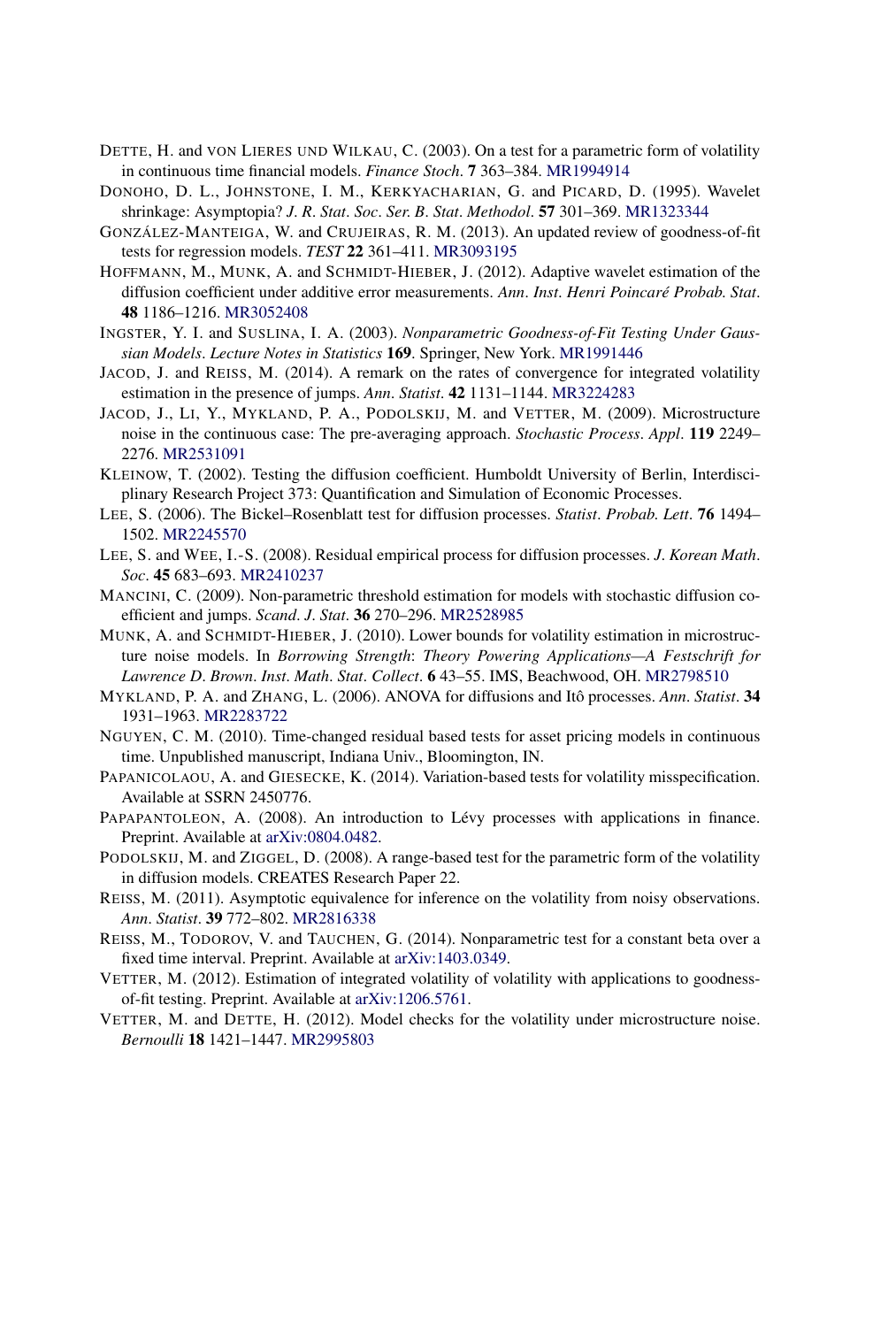# **TESTING FOR TIME-VARYING JUMP ACTIVITY FOR PURE JUMP SEMIMARTINGALES**<sup>1</sup>

#### BY VIKTOR TODOROV

#### *Northwestern University*

In this paper, we propose a test for deciding whether the jump activity index of a discretely observed Itô semimartingale of pure-jump type (i.e., one without a diffusion) varies over a fixed interval of time. The asymptotic setting is based on observations within a fixed time interval with mesh of the observation grid shrinking to zero. The test is derived for semimartingales whose "spot" jump compensator around zero is like that of a stable process, but importantly the stability index can vary over the time interval. The test is based on forming a sequence of local estimators of the jump activity over blocks of shrinking time span and contrasting their variability around a global activity estimator based on the whole data set. The local and global jump activity estimates are constructed from the real part of the empirical characteristic function of the increments of the process scaled by local power variations. We derive the asymptotic distribution of the test statistic under the null hypothesis of constant jump activity and show that the test has asymptotic power of one against fixed alternatives of processes with time-varying jump activity.

- AÏT-SAHALIA, Y. and JACOD, J. (2009). Estimating the degree of activity of jumps in high frequency data. *Ann*. *Statist*. **37** 2202–2244. [MR2543690](http://www.ams.org/mathscinet-getitem?mr=2543690)
- BULL, A. D. (2016). Near-optimal estimation of jump activity in semimartingales. *Ann*. *Statist*. **44** 58–86. [MR3449762](http://www.ams.org/mathscinet-getitem?mr=3449762)
- JACOD, J. and PROTTER, P. (2012). *Discretization of Processes*. Springer, Heidelberg. [MR2859096](http://www.ams.org/mathscinet-getitem?mr=2859096)
- JACOD, J. and SHIRYAEV, A. N. (2003). *Limit Theorems for Stochastic Processes*, 2nd ed. Springer, Berlin. [MR1943877](http://www.ams.org/mathscinet-getitem?mr=1943877)
- JING, B.-Y., KONG, X.-B. and LIU, Z. (2011). Estimating the jump activity index under noisy observations using high-frequency data. *J*. *Amer*. *Statist*. *Assoc*. **106** 558–568. [MR2847970](http://www.ams.org/mathscinet-getitem?mr=2847970)
- JING, B.-Y., KONG, X.-B., LIU, Z. and MYKLAND, P. (2012). On the jump activity index for semimartingales. *J*. *Econometrics* **166** 213–223. [MR2862961](http://www.ams.org/mathscinet-getitem?mr=2862961)
- KONG, X.-B., LIU, Z. and JING, B.-Y. (2015). Testing for pure-jump processes for high-frequency data. *Ann*. *Statist*. **43** 847–877. [MR3325712](http://www.ams.org/mathscinet-getitem?mr=3325712)
- SATO, K. (1999). *Lévy Processes and Infinitely Divisible Distributions*. Cambridge Univ. Press, Cambridge, UK.
- TODOROV, V. (2013). Power variation from second order differences for pure jump semimartingales. *Stochastic Process*. *Appl*. **123** 2829–2850. [MR3054547](http://www.ams.org/mathscinet-getitem?mr=3054547)
- TODOROV, V. (2015). Jump activity estimation for pure-jump semimartingales via self-normalized statistics. *Ann*. *Statist*. **43** 1831–1864. [MR3357880](http://www.ams.org/mathscinet-getitem?mr=3357880)

*[MSC2010 subject classifications.](http://www.ams.org/mathscinet/msc/msc2010.html)* Primary 62F12, 62M05; secondary 60H10, 60J75.

*Key words and phrases.* Central limit theorem, high-frequency data, Itô semimartingale, jumps, jump activity index, nonparametric test, stochastic volatility, power variation.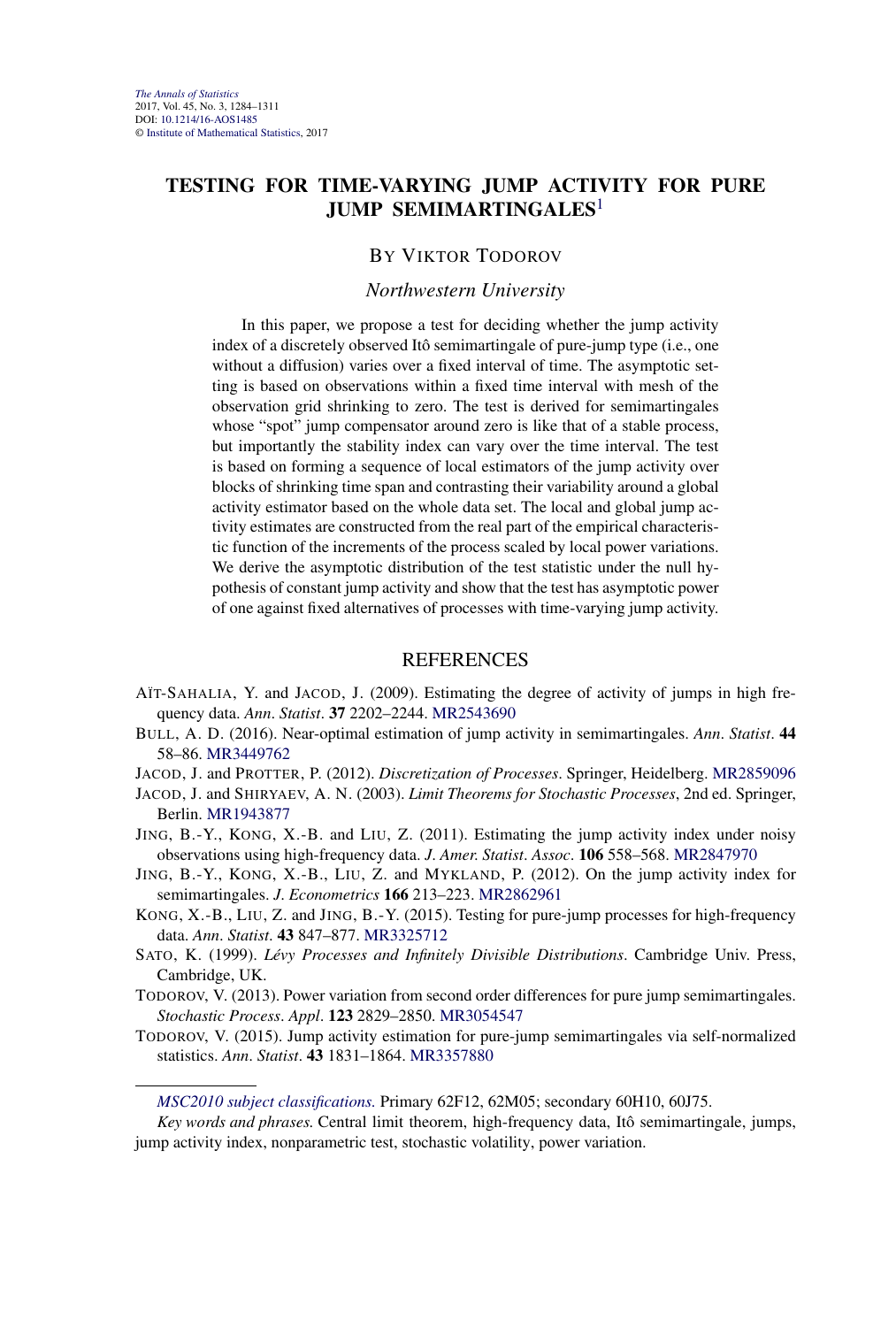- TODOROV, V. (2017). Supplement to "Testing for Time-Varying Jump Activity for Pure Jump Semimartingales." DOI[:10.1214/16-AOS1485SUPP](http://dx.doi.org/10.1214/16-AOS1485SUPP).
- TODOROV, V. and TAUCHEN, G. (2011). Limit theorems for power variations of pure-jump processes with application to activity estimation. *Ann*. *Appl*. *Probab*. **21** 546–588. [MR2807966](http://www.ams.org/mathscinet-getitem?mr=2807966)
- TODOROV, V. and TAUCHEN, G. (2012). Realized Laplace transforms for pure-jump semimartingales. *Ann*. *Statist*. **40** 1233–1262. [MR2985949](http://www.ams.org/mathscinet-getitem?mr=2985949)
- WOERNER, J. H. C. (2003). Variational sums and power variation: A unifying approach to model selection and estimation in semimartingale models. *Statist*. *Decisions* **21** 47–68. [MR1985651](http://www.ams.org/mathscinet-getitem?mr=1985651)
- WOERNER, J. H. C. (2007). Inference in Lévy-type stochastic volatility models. *Adv*. *in Appl*. *Probab*. **39** 531–549. [MR2343676](http://www.ams.org/mathscinet-getitem?mr=2343676)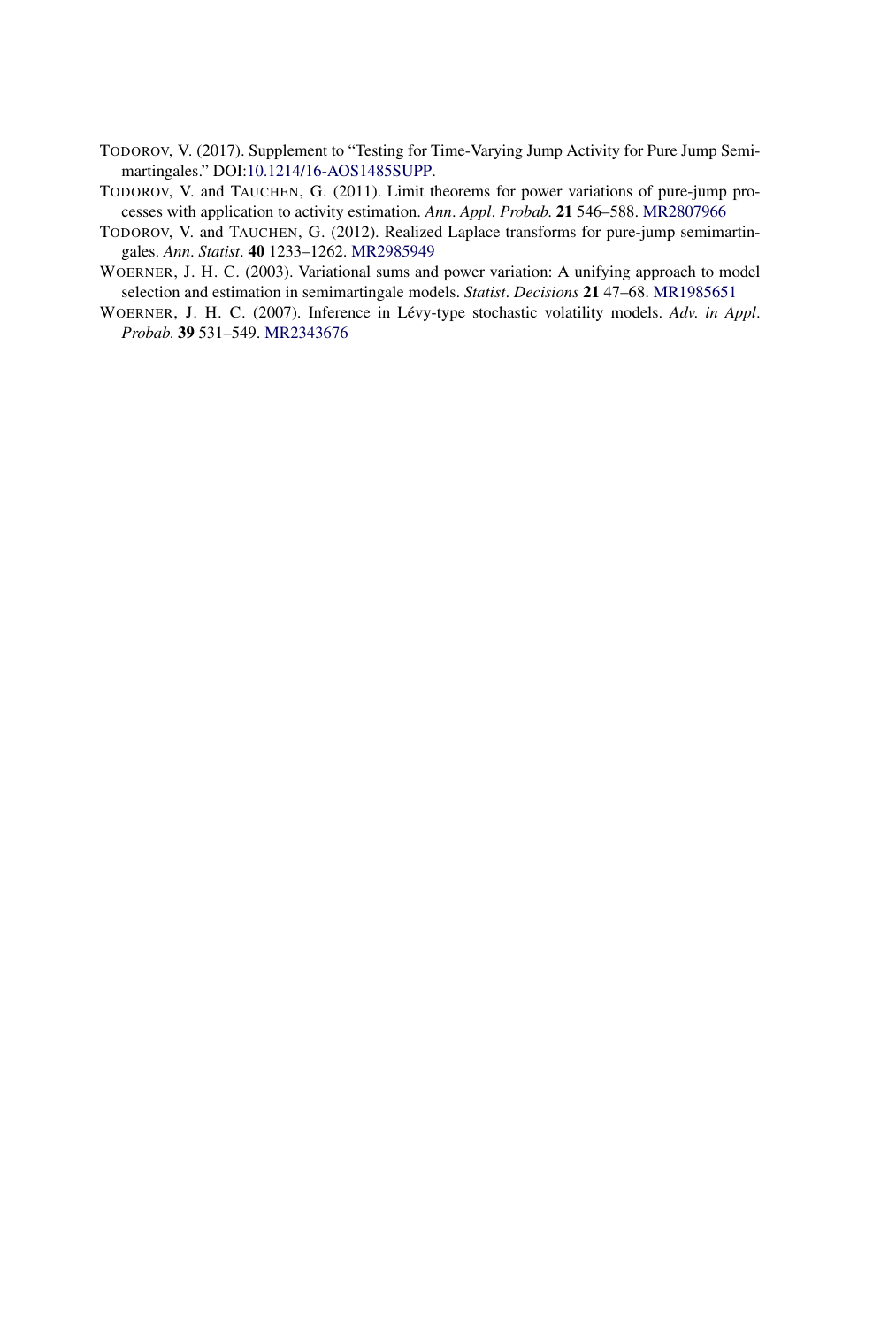#### **OPERATIONAL TIME AND IN-SAMPLE DENSITY FORECASTING**

BY YOUNG K. LEE<sup>1,\*</sup>, ENNO MAMMEN<sup>2,†</sup>, JENS P. NIELSEN<sup>3[,‡](#page-24-0)</sup> AND BYEONG U. PARK<sup>4[,§](#page-24-0)</sup>

*Kangwon National University*∗*, Universität Heidelberg and Higher School of Economics*†*, Cass Business School, City University London*‡ *and Seoul National University*§

In this paper, we consider a new structural model for in-sample density forecasting. In-sample density forecasting is to estimate a structured density on a region where data are observed and then reuse the estimated structured density on some region where data are not observed. Our structural assumption is that the density is a product of one-dimensional functions with one function sitting on the scale of a transformed space of observations. The transformation involves another unknown one-dimensional function, so that our model is formulated via a known smooth function of three underlying unknown one-dimensional functions. We present an innovative way of estimating the one-dimensional functions and show that all the estimators of the three components achieve the optimal one-dimensional rate of convergence. We illustrate how one can use our approach by analyzing a real dataset, and also verify the tractable finite sample performance of the method via a simulation study.

- ANDERSEN, P. K., BORGAN, Ø., GILL, R. D. and KEIDING, N. (1993). *Statistical Models Based on Counting Processes*. Springer, New York. [MR1198884](http://www.ams.org/mathscinet-getitem?mr=1198884)
- BARAUD, Y. and BIRGÉ, L. (2014). Estimating composite functions by model selection. *Ann*. *Inst*. *Henri Poincaré Probab*. *Stat*. **50** 285–314. [MR3161532](http://www.ams.org/mathscinet-getitem?mr=3161532)
- CHENG, M.-Y. (1997). A bandwidth selector for local linear density estimators. *Ann*. *Statist*. **25** 1001–1013. [MR1447738](http://www.ams.org/mathscinet-getitem?mr=1447738)
- FAN, J., HECKMAN, N. E. and WAND, M. P. (1995). Local polynomial kernel regression for generalized linear models and quasi-likelihood functions. *J*. *Amer*. *Statist*. *Assoc*. **90** 141–150. [MR1325121](http://www.ams.org/mathscinet-getitem?mr=1325121)
- HOROWITZ, J. L. and MAMMEN, E. (2007). Rate-optimal estimation for a general class of nonparametric regression models with unknown link functions. *Ann*. *Statist*. **35** 2589–2619. [MR2382659](http://www.ams.org/mathscinet-getitem?mr=2382659)
- JIANG, J., FAN, Y. and FAN, J. (2010). Estimation in additive models with highly or nonhighly correlated covariates. *Ann*. *Statist*. **38** 1403–1432. [MR2662347](http://www.ams.org/mathscinet-getitem?mr=2662347)
- JUDITSKY, A. B., LEPSKI, O. V. and TSYBAKOV, A. B. (2009). Nonparametric estimation of composite functions. *Ann*. *Statist*. **37** 1360–1404. [MR2509077](http://www.ams.org/mathscinet-getitem?mr=2509077)
- KUANG, D., NIELSEN, B. and NIELSEN, J. P. (2008a). Identification of the age-period-cohort model and the extended chain-ladder model. *Biometrika* **95** 979–986. [MR2461224](http://www.ams.org/mathscinet-getitem?mr=2461224)
- KUANG, D., NIELSEN, B. and NIELSEN, J. P. (2008b). Forecasting with the age-period-cohort model and the extended chain-ladder model. *Biometrika* **95** 987–991. [MR2461225](http://www.ams.org/mathscinet-getitem?mr=2461225)

*[MSC2010 subject classifications.](http://www.ams.org/mathscinet/msc/msc2010.html)* Primary 62G07; secondary 62G20.

*Key words and phrases.* Density estimation, kernel smoothing, backfitting, chain Ladder.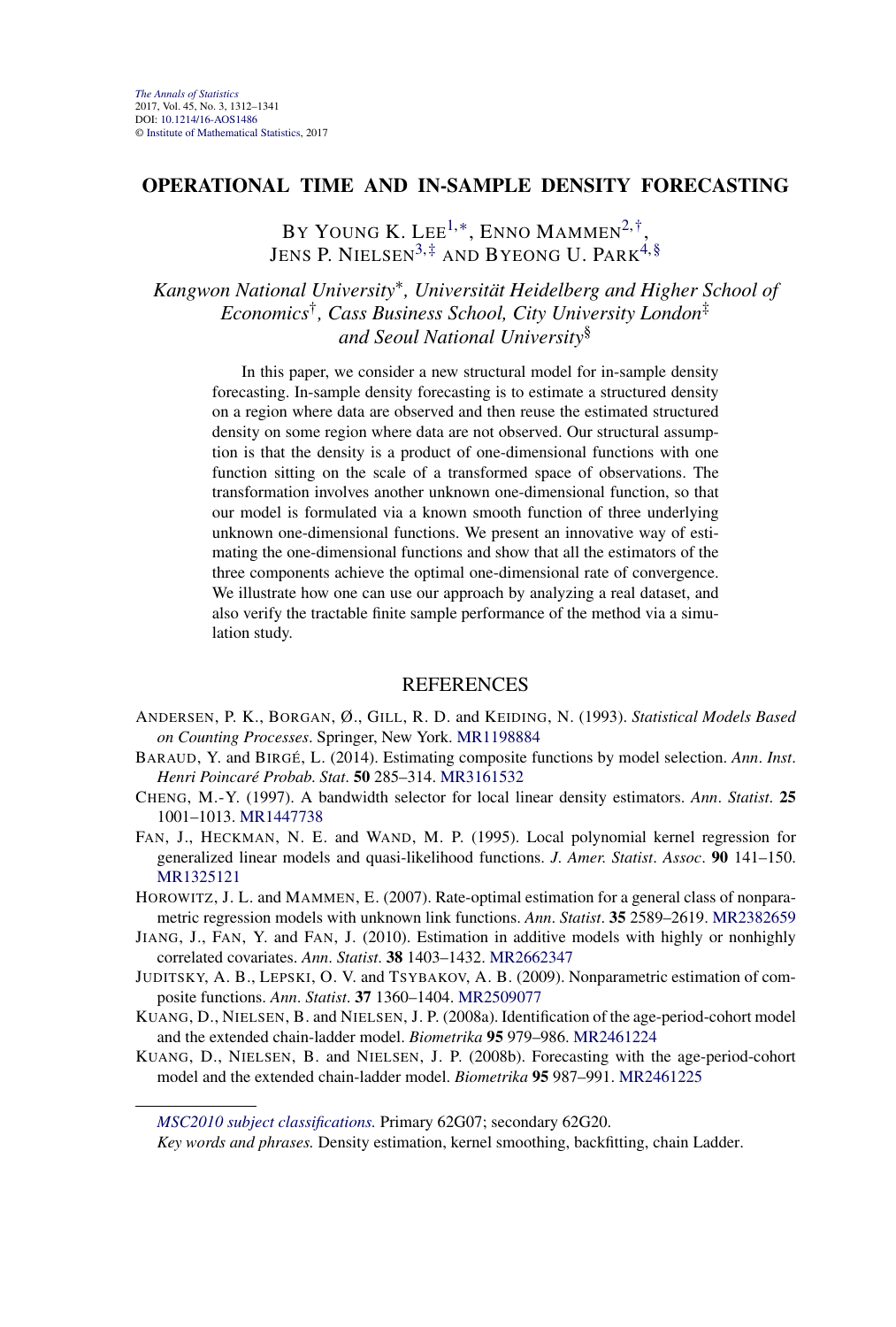- KUANG, D., NIELSEN, B. and NIELSEN, J. P. (2009). Chain-ladder as maximum likelihood revisited. *Annals of Actuarial Science* **4** 105–121.
- KUANG, D., NIELSEN, B. and NIELSEN, J. P. (2011). Forecasting in an extended chain-ladder-type model. *J*. *Risk Insur*. **78** 345–359.
- LEE, R. D. and CARTER, L. R. (1992). Modeling and forecasting U.S. mortality. *J*. *Amer*. *Statist*. *Assoc*. **87** 659–671.
- LEE, Y. K., MAMMEN, E. and PARK, B. U. (2010). Backfitting and smooth backfitting for additive quantile models. *Ann*. *Statist*. **38** 2857–2883. [MR2722458](http://www.ams.org/mathscinet-getitem?mr=2722458)
- LEE, Y. K., MAMMEN, E. and PARK, B. U. (2012). Flexible generalized varying coefficient regression models. *Ann*. *Statist*. **40** 1906–1933. [MR3015048](http://www.ams.org/mathscinet-getitem?mr=3015048)
- LEE, Y. K., MAMMEN, E., NIELSEN, J. P. and PARK, B. U. (2015). Asymptotics for in-sample density forecasting. *Ann*. *Statist*. **43** 620–651. [MR3319138](http://www.ams.org/mathscinet-getitem?mr=3319138)
- LEE, Y. K., MAMMEN, E., NIELSEN, J. P. and PARK, B. U. (2016). Supplement to "Operational time and in-sample density forecasting." DOI[:10.1214/16-AOS1486SUPP.](http://dx.doi.org/10.1214/16-AOS1486SUPP)
- MAMMEN, E., MARTÍNEZ MIRANDA, M. D. and NIELSEN, J. P. (2015). In-sample forecasting applied to reserving and mesothelioma mortality. *Insurance Math*. *Econom*. **61** 76–86. [MR3324046](http://www.ams.org/mathscinet-getitem?mr=3324046)
- MAMMEN, E. and NIELSEN, J. P. (2003). Generalised structured models. *Biometrika* **90** 551–566. [MR2006834](http://www.ams.org/mathscinet-getitem?mr=2006834)
- MAMMEN, E., PARK, B. U. and SCHIENLE, M. (2014). Additive models: Extensions and related models. In *The Oxford Handbook of Applied Nonparametric and Semiparametric Econometrics and Statistics* (J. S. Racine, L. Su and A. Ullah, eds.) 176–211. Oxford Univ. Press, Oxford. [MR3306926](http://www.ams.org/mathscinet-getitem?mr=3306926)
- MARTÍNEZ-MIRANDA, M. D., NIELSEN, J. P., SPERLICH, S. and VERRALL, R. J. (2013). Continuous chain ladder: Reformulating and generalising a classical insurance problem. *Expert Syst*. *Appl*. **40** 5588–5603.
- MARTÍNEZ MIRANDA, M. D., NIELSEN, J. P. and VERRALL, R. (2012). Double chain ladder. *Astin Bull*. **42** 59–76. [MR2931855](http://www.ams.org/mathscinet-getitem?mr=2931855)
- MIKOSCH, T. (2009). *Non-life Insurance Mathematics*, 2nd ed. *Universitext*. Springer, Berlin. [MR2503328](http://www.ams.org/mathscinet-getitem?mr=2503328)
- PARK, B. U. and MARRON, J. S. (1990). Comparison of data-driven bandwidth selectors. *J*. *Amer*. *Statist*. *Assoc*. **85** 66–72.
- REID, P. H. (1978). Claims reserves in general insurance. *J*. *Inst*. *Actuar*. **105** 211–296.
- RUPPERT, D. and WAND, M. P. (1994). Multivariate locally weighted least squares regression. *Ann*. *Statist*. **22** 1346–1370. [MR1311979](http://www.ams.org/mathscinet-getitem?mr=1311979)
- TAYLOR, G. C. (1981). Speed finalisation of claims and claims run-off analysis. *Astin Bull*. **12** 81– 100.
- TAYLOR, G. C. (1982). Zehnwirth's comment on the see-saw method: A reply. *Insurance Math*. *Econom*. **1** 105–108.
- WILKE, R. (2016). Forecasting macroeconomic labour market flows: What can we learn from micro level analysis? (submitted manuscript).
- YU, K., PARK, B. U. and MAMMEN, E. (2008). Smooth backfitting in generalized additive models. *Ann*. *Statist*. **36** 228–260. [MR2387970](http://www.ams.org/mathscinet-getitem?mr=2387970)
- ZEHNWIRTH, B. (1982). Comments on Taylor's see-saw approach to claims reserving. *Insurance Math*. *Econom*. **1** 99–103.
- ZHANG, X., PARK, B. U. and WANG, J.-L. (2013). Time-varying additive models for longitudinal data. *J*. *Amer*. *Statist*. *Assoc*. **108** 983–998. [MR3174678](http://www.ams.org/mathscinet-getitem?mr=3174678)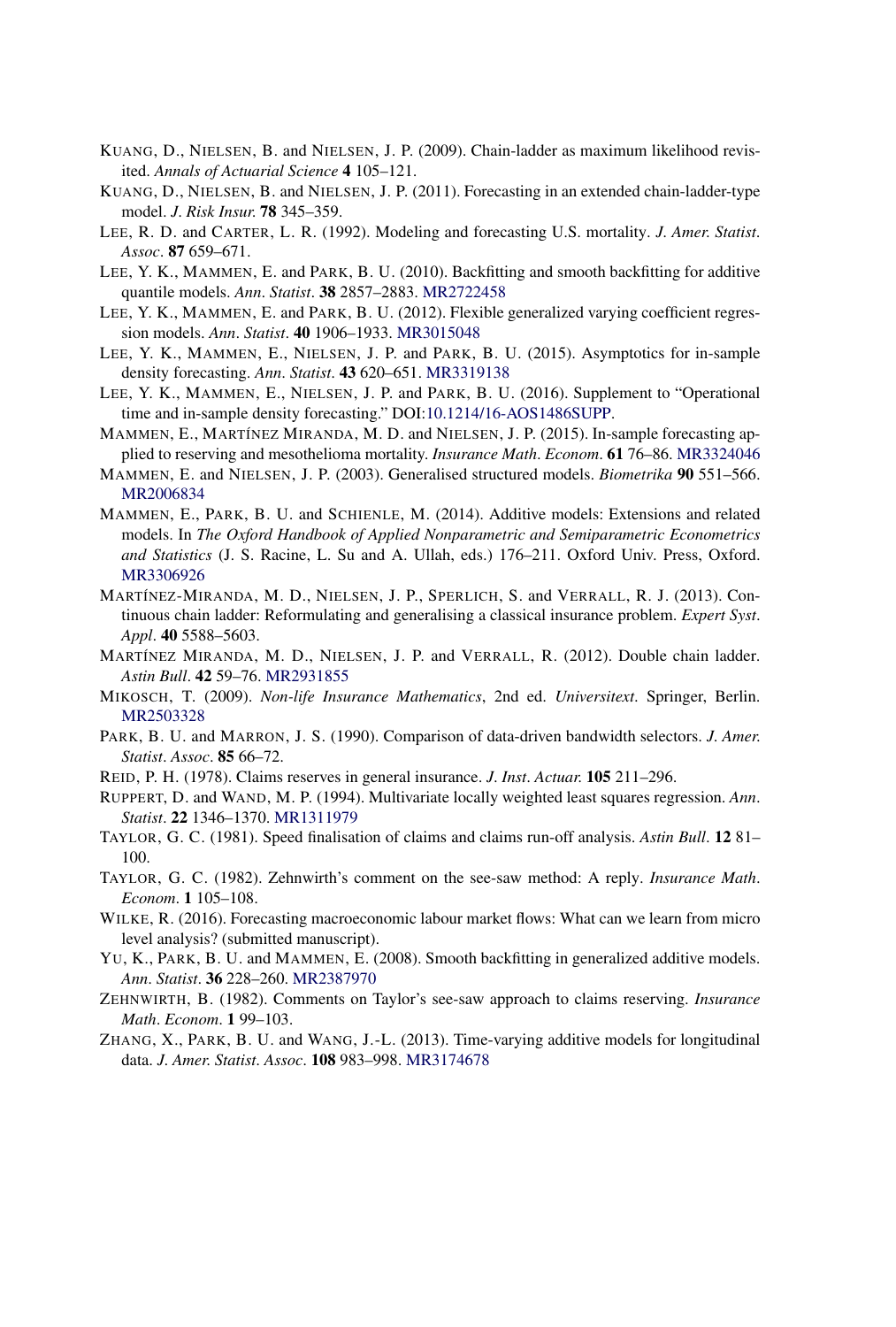# **ASYMPTOTICS OF EMPIRICAL EIGENSTRUCTURE FOR HIGH DIMENSIONAL SPIKED COVARIANCE**

### BY WEICHEN WANG<sup>\*</sup> AND JIANQING FAN<sup>1,\*,[†](#page-24-0)</sup>

#### *Princeton University*<sup>∗</sup> *and Fudan University*†

We derive the asymptotic distributions of the spiked eigenvalues and eigenvectors under a generalized and unified asymptotic regime, which takes into account the magnitude of spiked eigenvalues, sample size and dimensionality. This regime allows high dimensionality and diverging eigenvalues and provides new insights into the roles that the leading eigenvalues, sample size and dimensionality play in principal component analysis. Our results are a natural extension of those in [*Statist. Sinica* **17** (2007) 1617–1642] to a more general setting and solve the rates of convergence problems in [*Statist. Sinica* **26** (2016) 1747–1770]. They also reveal the biases of estimating leading eigenvalues and eigenvectors by using principal component analysis, and lead to a new covariance estimator for the approximate factor model, called Shrinkage Principal Orthogonal complEment Thresholding (S-POET), that corrects the biases. Our results are successfully applied to outstanding problems in estimation of risks for large portfolios and false discovery proportions for dependent test statistics and are illustrated by simulation studies.

- AGARWAL, A., NEGAHBAN, S. and WAINWRIGHT, M. J. (2012). Noisy matrix decomposition via convex relaxation: Optimal rates in high dimensions. *Ann*. *Statist*. **40** 1171–1197. [MR2985947](http://www.ams.org/mathscinet-getitem?mr=2985947)
- AMINI, A. A. and WAINWRIGHT, M. J. (2008). High-dimensional analysis of semidefinite relaxations for sparse principal components. In *Information Theory*, 2008. *ISIT* 2008. *IEEE International Symposium on* 2454–2458. IEEE, New York.
- ANDERSON, T. W. (1963). Asymptotic theory for principal component analysis. *Ann*. *Math*. *Stat*. **34** 122–148. [MR0145620](http://www.ams.org/mathscinet-getitem?mr=0145620)
- ANTONIADIS, A. and FAN, J. (2001). Regularization of wavelet approximations. *J*. *Amer*. *Statist*. *Assoc*. **96** 939–967. [MR1946364](http://www.ams.org/mathscinet-getitem?mr=1946364)
- BAI, Z. D. (1999). Methodologies in spectral analysis of large-dimensional random matrices, a review. *Statist*. *Sinica* **9** 611–677. [MR1711663](http://www.ams.org/mathscinet-getitem?mr=1711663)
- BAI, J. (2003). Inferential theory for factor models of large dimensions. *Econometrica* **71** 135–171. [MR1956857](http://www.ams.org/mathscinet-getitem?mr=1956857)
- BAI, J. and NG, S. (2002). Determining the number of factors in approximate factor models. *Econometrica* **70** 191–221. [MR1926259](http://www.ams.org/mathscinet-getitem?mr=1926259)
- BAI, Z. and SILVERSTEIN, J. W. (2010). *Spectral Analysis of Large Dimensional Random Matrices*, 2nd ed. Springer, Berlin. [MR2567175](http://www.ams.org/mathscinet-getitem?mr=2567175)
- BAI, Z. and YAO, J. (2012). On sample eigenvalues in a generalized spiked population model. *J*. *Multivariate Anal*. **106** 167–177. [MR2887686](http://www.ams.org/mathscinet-getitem?mr=2887686)

*[MSC2010 subject classifications.](http://www.ams.org/mathscinet/msc/msc2010.html)* Primary 62H25; secondary 62H10.

*Key words and phrases.* Asymptotic distributions, principal component analysis, diverging eigenvalues, approximate factor model, relative risk management, false discovery proportion.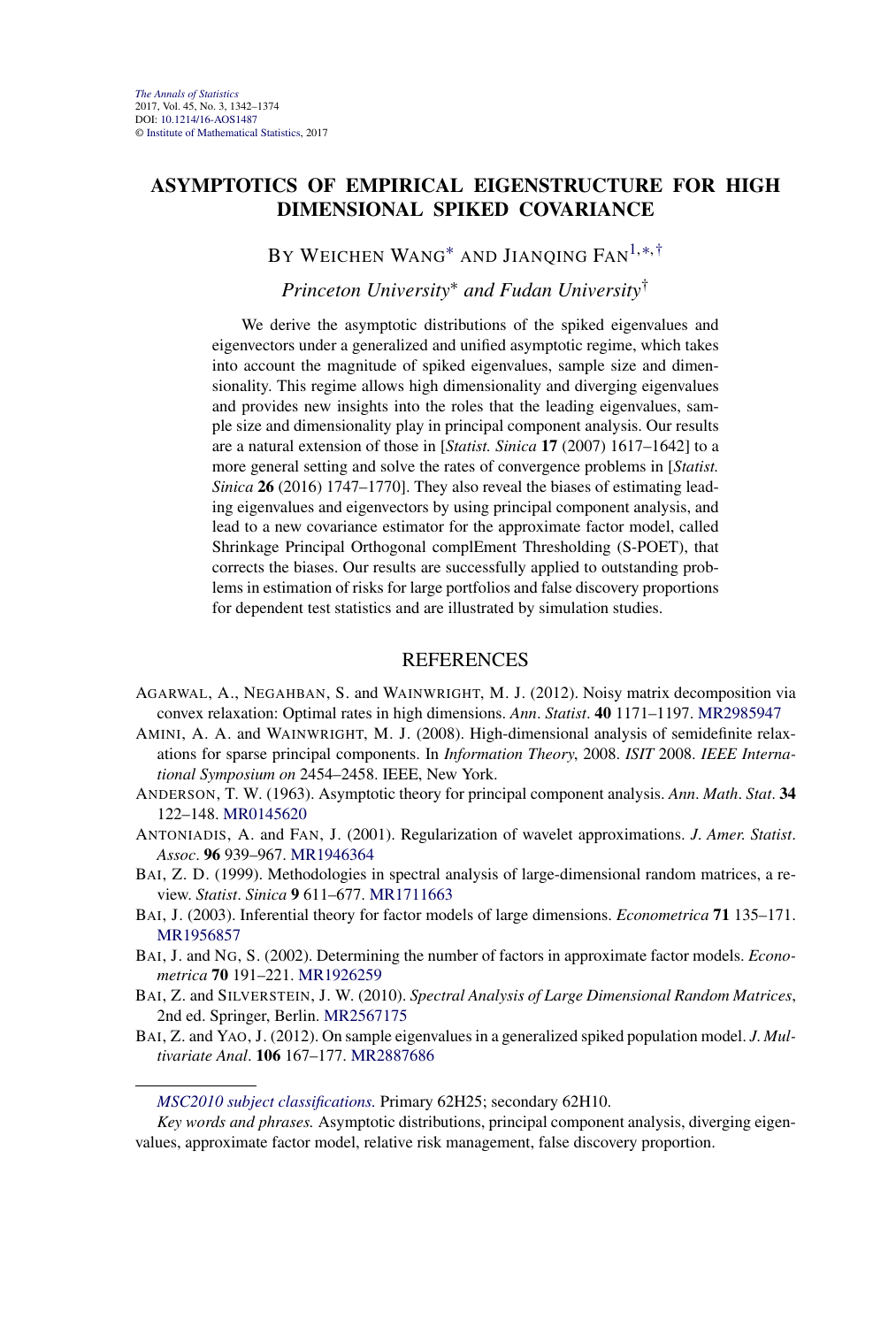- BAI, Z. D. and YIN, Y. Q. (1993). Limit of the smallest eigenvalue of a large-dimensional sample covariance matrix. *Ann*. *Probab*. **21** 1275–1294. [MR1235416](http://www.ams.org/mathscinet-getitem?mr=1235416)
- BAIK, J., BEN AROUS, G. and PÉCHÉ, S. (2005). Phase transition of the largest eigenvalue for nonnull complex sample covariance matrices. *Ann*. *Probab*. **33** 1643–1697. [MR2165575](http://www.ams.org/mathscinet-getitem?mr=2165575)
- BENAYCH-GEORGES, F. and NADAKUDITI, R. R. (2011). The eigenvalues and eigenvectors of finite, low rank perturbations of large random matrices. *Adv*. *Math*. **227** 494–521. [MR2782201](http://www.ams.org/mathscinet-getitem?mr=2782201)
- BERTHET, Q. and RIGOLLET, P. (2013). Optimal detection of sparse principal components in high dimension. *Ann*. *Statist*. **41** 1780–1815. [MR3127849](http://www.ams.org/mathscinet-getitem?mr=3127849)
- BICKEL, P. J. and LEVINA, E. (2008). Covariance regularization by thresholding. *Ann*. *Statist*. **36** 2577–2604. [MR2485008](http://www.ams.org/mathscinet-getitem?mr=2485008)
- BIRNBAUM, A., JOHNSTONE, I. M., NADLER, B. and PAUL, D. (2013). Minimax bounds for sparse PCA with noisy high-dimensional data. *Ann*. *Statist*. **41** 1055–1084. [MR3113803](http://www.ams.org/mathscinet-getitem?mr=3113803)
- CAI, T., FAN, J. and JIANG, T. (2013). Distributions of angles in random packing on spheres. *J*. *Mach*. *Learn*. *Res*. **14** 1837–1864. [MR3104497](http://www.ams.org/mathscinet-getitem?mr=3104497)
- CAI, T., MA, Z. and WU, Y. (2015). Optimal estimation and rank detection for sparse spiked covariance matrices. *Probab*. *Theory Related Fields* **161** 781–815. [MR3334281](http://www.ams.org/mathscinet-getitem?mr=3334281)
- CANDÈS, E. J., LI, X., MA, Y. and WRIGHT, J. (2011). Robust principal component analysis? *J*. *ACM* **58** Art. 11, 37. [MR2811000](http://www.ams.org/mathscinet-getitem?mr=2811000)
- CHAMBERLAIN, G. and ROTHSCHILD, M. (1983). Funds, factors, and diversification in arbitrage pricing models. *Econometrica* **51** 1305–1324.
- CHANDRASEKARAN, V., SANGHAVI, S., PARRILO, P. A. and WILLSKY, A. S. (2011). Ranksparsity incoherence for matrix decomposition. *SIAM J*. *Optim*. **21** 572–596. [MR2817479](http://www.ams.org/mathscinet-getitem?mr=2817479)
- CHEN, K. H. and SHIMERDA, T. A. (1981). An empirical analysis of useful financial ratios. *Financ*. *Manag*. 51–60.
- DAVIDSON, K. R. and SZAREK, S. J. (2001). Local operator theory, random matrices and Banach spaces. In *Handbook of the Geometry of Banach Spaces* **I** 317–366. North-Holland, Amsterdam. [MR1863696](http://www.ams.org/mathscinet-getitem?mr=1863696)
- DAVIS, C. and KAHAN, W. M. (1970). The rotation of eigenvectors by a perturbation. III. *SIAM J*. *Numer*. *Anal*. **7** 1–46. [MR0264450](http://www.ams.org/mathscinet-getitem?mr=0264450)
- DE MOL, C., GIANNONE, D. and REICHLIN, L. (2008). Forecasting using a large number of predictors: Is Bayesian shrinkage a valid alternative to principal components? *J*. *Econometrics* **146** 318–328. [MR2465176](http://www.ams.org/mathscinet-getitem?mr=2465176)
- DONOHO, D. L., GAVISH, M. and JOHNSTONE, I. M. (2014). Optimal shrinkage of eigenvalues in the spiked covariance model. Preprint. Available at [arXiv:1311.0851](http://arxiv.org/abs/arXiv:1311.0851).
- FAN, J., FAN, Y. and LV, J. (2008). High dimensional covariance matrix estimation using a factor model. *J*. *Econometrics* **147** 186–197. [MR2472991](http://www.ams.org/mathscinet-getitem?mr=2472991)
- FAN, J. and HAN, X. (2013). Estimation of false discovery proportion with unknown dependence. *J*. *R*. *Stat*. *Soc*. *Ser*. *B*. *Stat*. *Methodol*. To appear. Available at [arXiv:1305.7007.](http://arxiv.org/abs/arXiv:1305.7007)
- FAN, J., HAN, X. and GU, W. (2012). Estimating false discovery proportion under arbitrary covariance dependence. *J*. *Amer*. *Statist*. *Assoc*. **107** 1019–1035. [MR3010887](http://www.ams.org/mathscinet-getitem?mr=3010887)
- FAN, J., LIAO, Y. and MINCHEVA, M. (2013). Large covariance estimation by thresholding principal orthogonal complements. *J*. *R*. *Stat*. *Soc*. *Ser*. *B*. *Stat*. *Methodol*. **75** 603–680. [MR3091653](http://www.ams.org/mathscinet-getitem?mr=3091653)
- FAN, J., LIAO, Y. and SHI, X. (2015). Risks of large portfolios. *J*. *Econometrics* **186** 367–387. [MR3343792](http://www.ams.org/mathscinet-getitem?mr=3343792)
- FAN, J., LIAO, Y. and WANG, W. (2016). Projected principal component analysis in factor models. *Ann*. *Statist*. **44** 219–254. [MR3449767](http://www.ams.org/mathscinet-getitem?mr=3449767)
- FAN, J., XUE, L. and YAO, J. (2015). Sufficient forecasting using factor models. Preprint. Available at [arXiv:1505.07414.](http://arxiv.org/abs/arXiv:1505.07414)
- FAN, J., LIU, H., WANG, W. and ZHU, Z. (2016). Heterogeneity adjustment with applications to graphical model inference. Preprint. Available at [arXiv:1602.05455.](http://arxiv.org/abs/arXiv:1602.05455)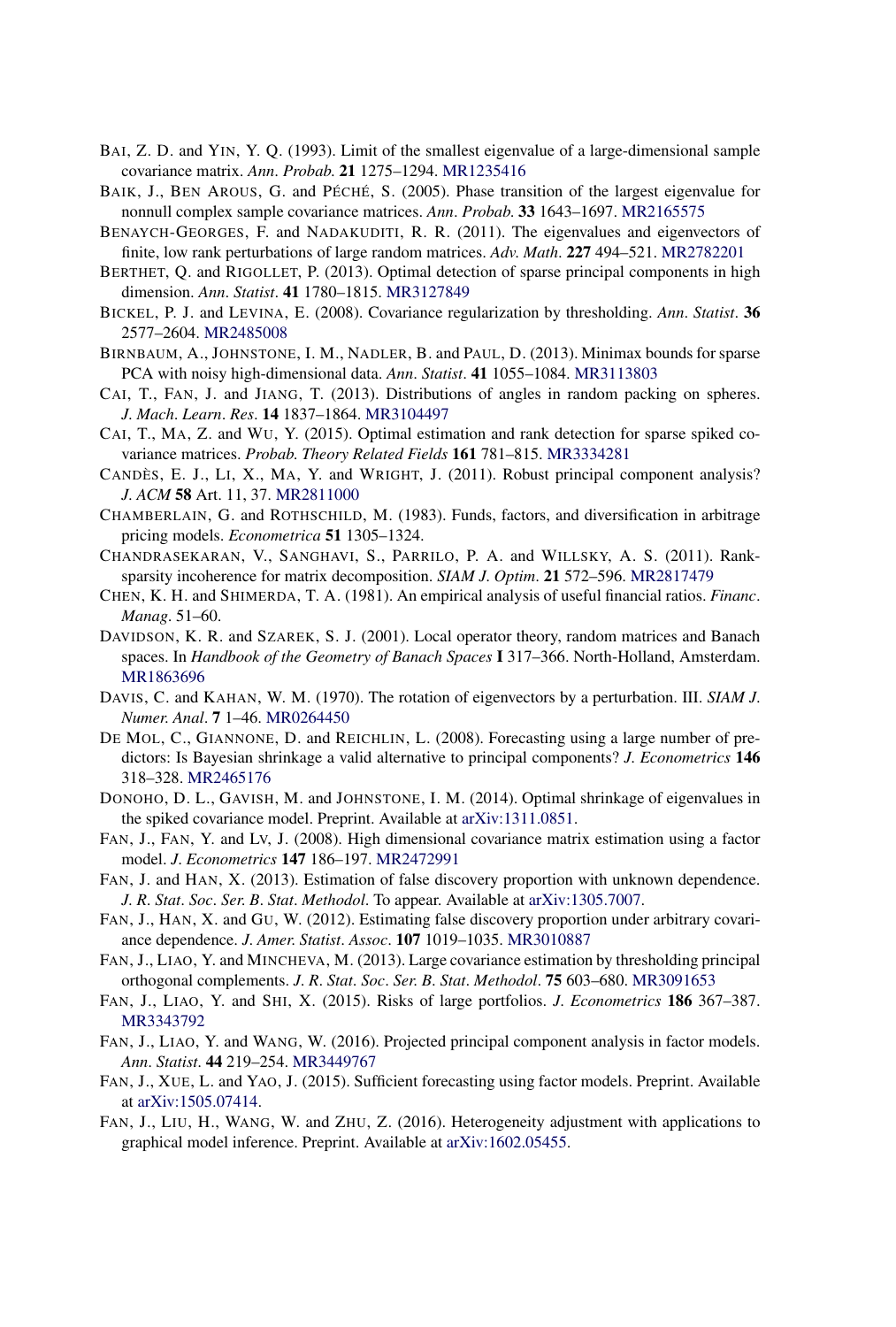- HALL, P., MARRON, J. S. and NEEMAN, A. (2005). Geometric representation of high dimension, low sample size data. *J*. *R*. *Stat*. *Soc*. *Ser*. *B*. *Stat*. *Methodol*. **67** 427–444. [MR2155347](http://www.ams.org/mathscinet-getitem?mr=2155347)
- JOHNSTONE, I. M. (2001). On the distribution of the largest eigenvalue in principal components analysis. *Ann*. *Statist*. **29** 295–327. [MR1863961](http://www.ams.org/mathscinet-getitem?mr=1863961)
- JOHNSTONE, I. M. and LU, A. Y. (2009). On consistency and sparsity for principal components analysis in high dimensions. *J*. *Amer*. *Statist*. *Assoc*. **104** 682–693. [MR2751448](http://www.ams.org/mathscinet-getitem?mr=2751448)
- JUNG, S. and MARRON, J. S. (2009). PCA consistency in high dimension, low sample size context. *Ann*. *Statist*. **37** 4104–4130. [MR2572454](http://www.ams.org/mathscinet-getitem?mr=2572454)
- KOLTCHINSKII, V. and LOUNICI, K. (2014). Asymptotics and concentration bounds for bilinear forms of spectral projectors of sample covariance. Preprint. Available at [arXiv:1408.4643.](http://arxiv.org/abs/arXiv:1408.4643)
- KOLTCHINSKII, V. and LOUNICI, K. (2017). Concentration inequalities and moment bounds for sample covariance operators. *Bernoulli* **23** 110–133. [MR3556768](http://www.ams.org/mathscinet-getitem?mr=3556768)
- LANDGREBE, J., WURST, W. and WELZL, G. (2002). Permutation-validated principal components analysis of microarray data. *Genome Biol*. **3** 1–11.
- LEE, S., ZOU, F. and WRIGHT, F. A. (2010). Convergence and prediction of principal component scores in high-dimensional settings. *Ann*. *Statist*. **38** 3605–3629. [MR2766862](http://www.ams.org/mathscinet-getitem?mr=2766862)
- LEEK, J. T. and STOREY, J. D. (2008). A general framework for multiple testing dependence. *Proc*. *Natl*. *Acad*. *Sci*. *USA* **105** 18718–18723.
- LEEK, J. T., SCHARPF, R. B., BRAVO, H. C., SIMCHA, D., LANGMEAD, B., JOHNSON, W. E., GEMAN, D., BAGGERLY, K. and IRIZARRY, R. A. (2010). Tackling the widespread and critical impact of batch effects in high-throughput data. *Nat*. *Rev*. *Genet*. **11** 733–739.
- MA, Z. (2013). Sparse principal component analysis and iterative thresholding. *Ann*. *Statist*. **41** 772– 801. [MR3099121](http://www.ams.org/mathscinet-getitem?mr=3099121)
- ONATSKI, A. (2012). Asymptotics of the principal components estimator of large factor models with weakly influential factors. *J*. *Econometrics* **168** 244–258. [MR2923766](http://www.ams.org/mathscinet-getitem?mr=2923766)
- PAUL, D. (2007). Asymptotics of sample eigenstructure for a large dimensional spiked covariance model. *Statist*. *Sinica* **17** 1617–1642. [MR2399865](http://www.ams.org/mathscinet-getitem?mr=2399865)
- PESARAN, M. H. and ZAFFARONI, P. (2008). Optimal asset allocation with factor models for large portfolios.
- PRICE, A. L., PATTERSON, N. J., PLENGE, R. M., WEINBLATT, M. E., SHADICK, N. A. and REICH, D. (2006). Principal components analysis corrects for stratification in genome-wide association studies. *Nat*. *Genet*. **38** 904–909.
- RINGNÉR, M. (2008). What is principal component analysis? *Nat*. *Biotechnol*. **26** 303–304.
- ROTHMAN, A. J., LEVINA, E. and ZHU, J. (2009). Generalized thresholding of large covariance matrices. *J*. *Amer*. *Statist*. *Assoc*. **104** 177–186. [MR2504372](http://www.ams.org/mathscinet-getitem?mr=2504372)
- SHEN, D., SHEN, H., ZHU, H. and MARRON, J. S. (2016). The statistics and mathematics of high dimension low sample size asymptotics. *Statist*. *Sinica* **26** 1747–1770. [MR3586237](http://www.ams.org/mathscinet-getitem?mr=3586237)
- STOCK, J. H. and WATSON, M. W. (2002). Forecasting using principal components from a large number of predictors. *J*. *Amer*. *Statist*. *Assoc*. **97** 1167–1179. [MR1951271](http://www.ams.org/mathscinet-getitem?mr=1951271)
- THOMAS, C. G., HARSHMAN, R. A. and MENON, R. S. (2002). Noise reduction in BOLD-based fMRI using component analysis. *Neuroimage* **17** 1521–1537.
- VERSHYNIN, R. (2010). Introduction to the non-asymptotic analysis of random matrices. Preprint. Available at [arXiv:1011.3027](http://arxiv.org/abs/arXiv:1011.3027).
- VU, V. Q. and LEI, J. (2012). Minimax rates of estimation for sparse PCA in high dimensions. In *AISTATS* **15** 1278–1286.
- WANG, W. and FAN, J. (2017). Supplement to "Asymptotics of empirical eigenstructure for high dimensional spiked covariance." DOI[:10.1214/16-AOS1487SUPP](http://dx.doi.org/10.1214/16-AOS1487SUPP).
- YAMAGUCHI-KABATA, Y., NAKAZONO, K., TAKAHASHI, A., SAITO, S., HOSONO, N., KUBO, M., NAKAMURA, Y. and KAMATANI, N. (2008). Japanese population structure, based on SNP genotypes from 7003 individuals compared to other ethnic groups: Effects on populationbased association studies. *Am*. *J*. *Hum*. *Genet*. **83** 445–456.